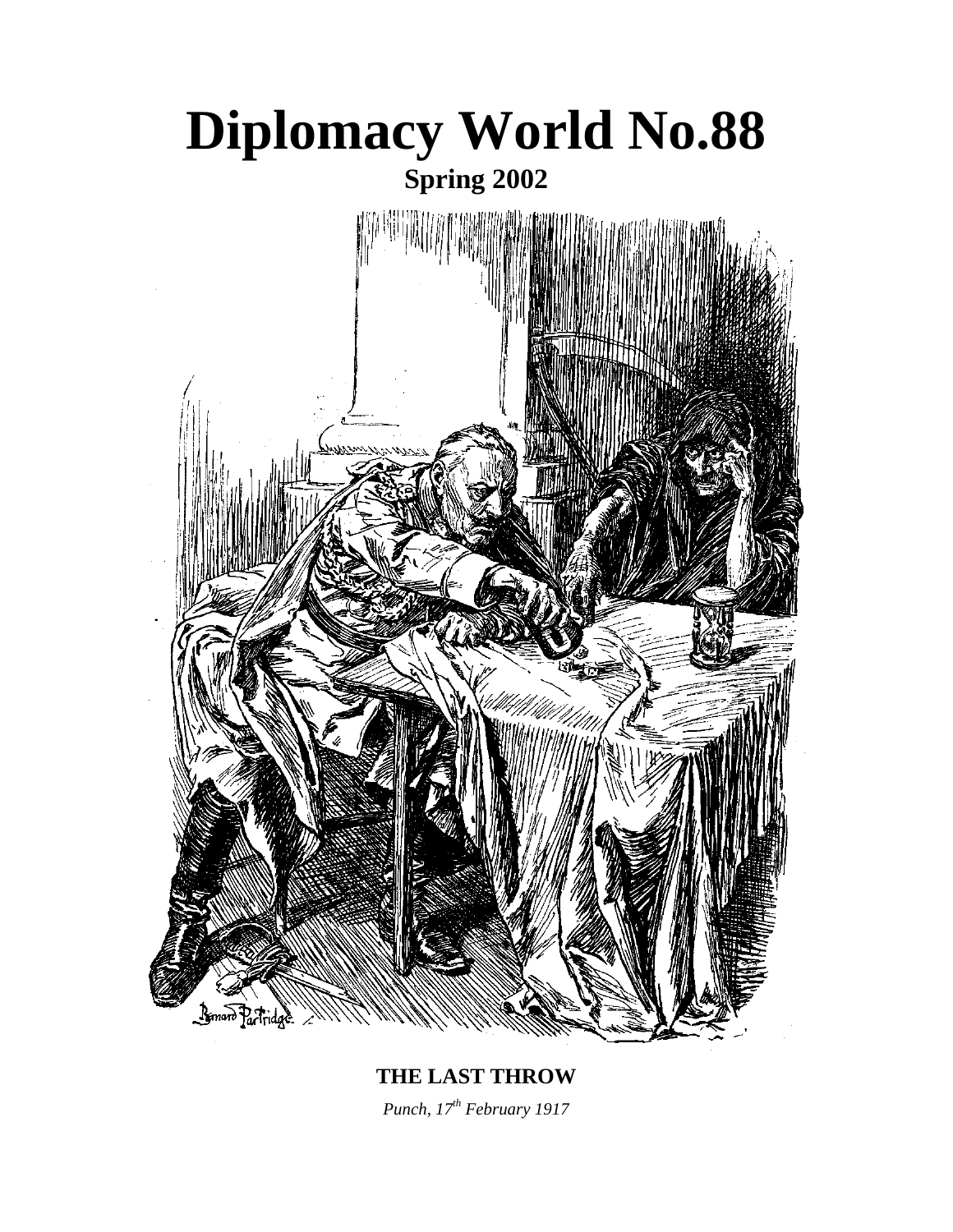

*Diplomacy World* appears twice a year and is available as a postal zine – cost \$3 per issue in North America, £2 per issue in the UK and £3 per issue in the rest of the world. It is edited by Jim Burgess and Stephen Agar .

North American subs should be sent to David Partridge, 15 Woodland Drive, Brookline, NH 03033, USA. Email: rebhuhn@rocketmail.com

Rest of World subs should be sent to Stephen Agar, 47 Preston Drove, Brighton, BN1 6LA, UK. Email: stephen@meurglys.com

*Diplomacy World* is available free on the Internet, as a web zine or as a PDF file. Go to http://www.diplomacyworld.org

Contributions for the next issue should be sent to **Jim Burgess** by 1<sup>st</sup> June 2002

| Editorial: Maybe I Should Get out More?                                                             | Page 3  |
|-----------------------------------------------------------------------------------------------------|---------|
| Voting At An End (Top Table Experience - WDC 2001) by Edi Birsan                                    | Page 4  |
| First is the Worst, Second is the Best by Brian Dennehy                                             | Page 5  |
| <b>Diplomacy World Interview IV - Jim Burgess Discusses the British Hobby</b><br>with Richard Sharp | Page 12 |
| <b>First Dip At Sea Adventure Sails Into History - by Larry Peery</b>                               | Page 18 |
| Across the Whole Board by Allan Calhamer                                                            | Page 21 |
| <u>The Too Great German Empire by Thomas van Damn</u>                                               | Page 27 |
| Game of the Clans III by Stephen Agar                                                               | Page 29 |
| <b>Tournament Tryouts by David Partridge</b>                                                        | Page 31 |
| So You Think You're Playing Diplomacy? by Stuart Eves                                               | Page 35 |
| <b>Face-to-Face Diplomacy</b>                                                                       | Page 37 |

# **Contents**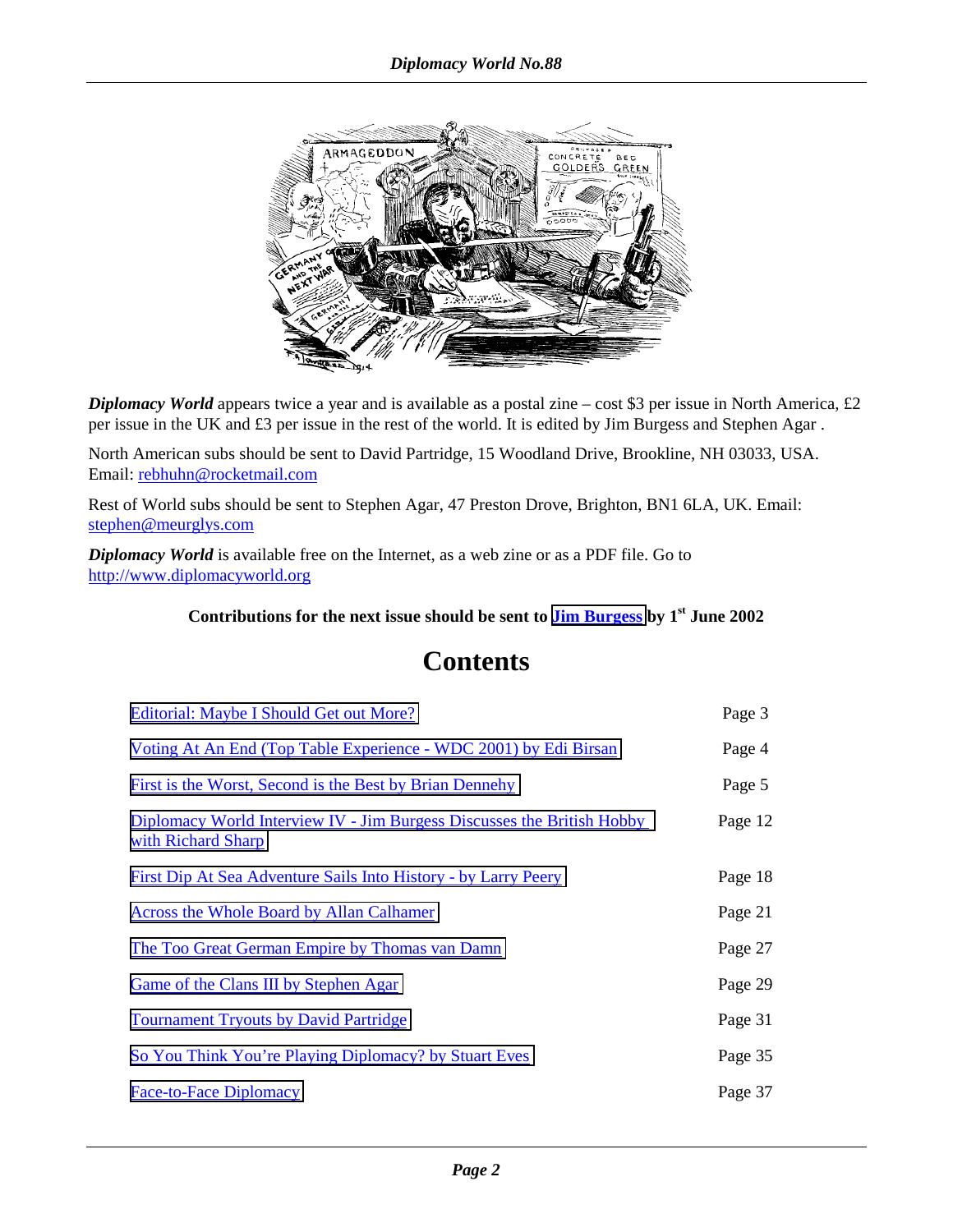# **Editorial: Maybe I Should Get Out More?**

# **By Stephen Agar**

<span id="page-2-0"></span>I wouldn't go as far as to call it a mid-life crisis, but the thought has recently occurred to me that my life is to a substantial extent devoted to trivia. Since May 1992 my leisure time has been almost wholly devoted to Diplomacy – that's only a few months off ten years. As I got married in April 1992, Esme could be forgiven for thinking that I hid my obsession from her until there was no turning back.

My current Diplomacy-related activities include:

- Running the [www.diplomacy-archive.com](http://www.diplomacy-archive.com/) web site (which aims to be the single biggest reference point on the web for articles about Diplomacy)
- Running the [www.variantbank.com](http://www.variantbank.com/) web site (which is the home of what was the NAVB now renamed the VB (as all the other regional Variant Banks seem to have disappeared))
- Editing the Diplomacy zine *Armistice Day* (which appears more or less monthly), running about 10 games of Diplomacy in it and maintaining the associated website [www.armisticeday.com.](http://www.armisticeday.com/)
- Maintaining the UK Diplomacy Archive, which consists of several thousand postal Diplomacy zines running to some 60 boxes.
- Co-editing *Diplomacy World* and maintaining the [www.diplomacyworld.org](http://www.diplomacyworld.org/) website.
- Collecting Diplomacy sets (and published variants) from around the world currently I have over 40 sets of Diplomacy scattered around my study.

The \$64,000 question is whether all the above is symptomatic of an inquiring mind in search of a little harmless intellectual diversion, or whether it is really all the hallmarks of someone in the grip of an unhealthy obsession. My own view (though I don't suppose for one minute that the patient's view is very relevant) is that it is somewhere between the two. But supposing for one minute that I cut back on Diplomacy, what else would I do with my spare time?

I tend to spend time on Diplomacy in the evenings when the kids are in bed and when there's nothing on TV to tempt me. Esme often studies in the evening (she's doing an Open University science degree), and while we probably should get out more as a couple, that does require a bit of forward planning. If I had more spare time I'd probably end up completing my website devoted to the very little known eccentric UK pop band The Freshies ([www.thefreshies.com](http://www.thefreshies.com/) if you're interested) and maybe even put together a glam rock website at [www.glamrock.org.uk](http://www.glamrock.org.uk/) (a domain name I've never got around to using) – or maybe I'd write the First Novel I fantasize about in bored moments (it would be a kind of 1960s Hans Christian Anderson meets Hannibal Lector). Or I suppose I could search the web hoping to increase my collection of Peter Hammill bootleg tapes or maybe go back to painting 15mm metal soldiers from the 2<sup>nd</sup> Punic War. Not exactly life-changing stuff.

Funny thing is, none of that sounds any healthier than the way I spend my time now. So clearly I need some help. Answers on a postcard as to what I should be doing with my life to [stephen@meurglys.com](mailto:stephen@meurglys.com) (and any suggestions which involve physical exercise will be treated with the distain they deserve).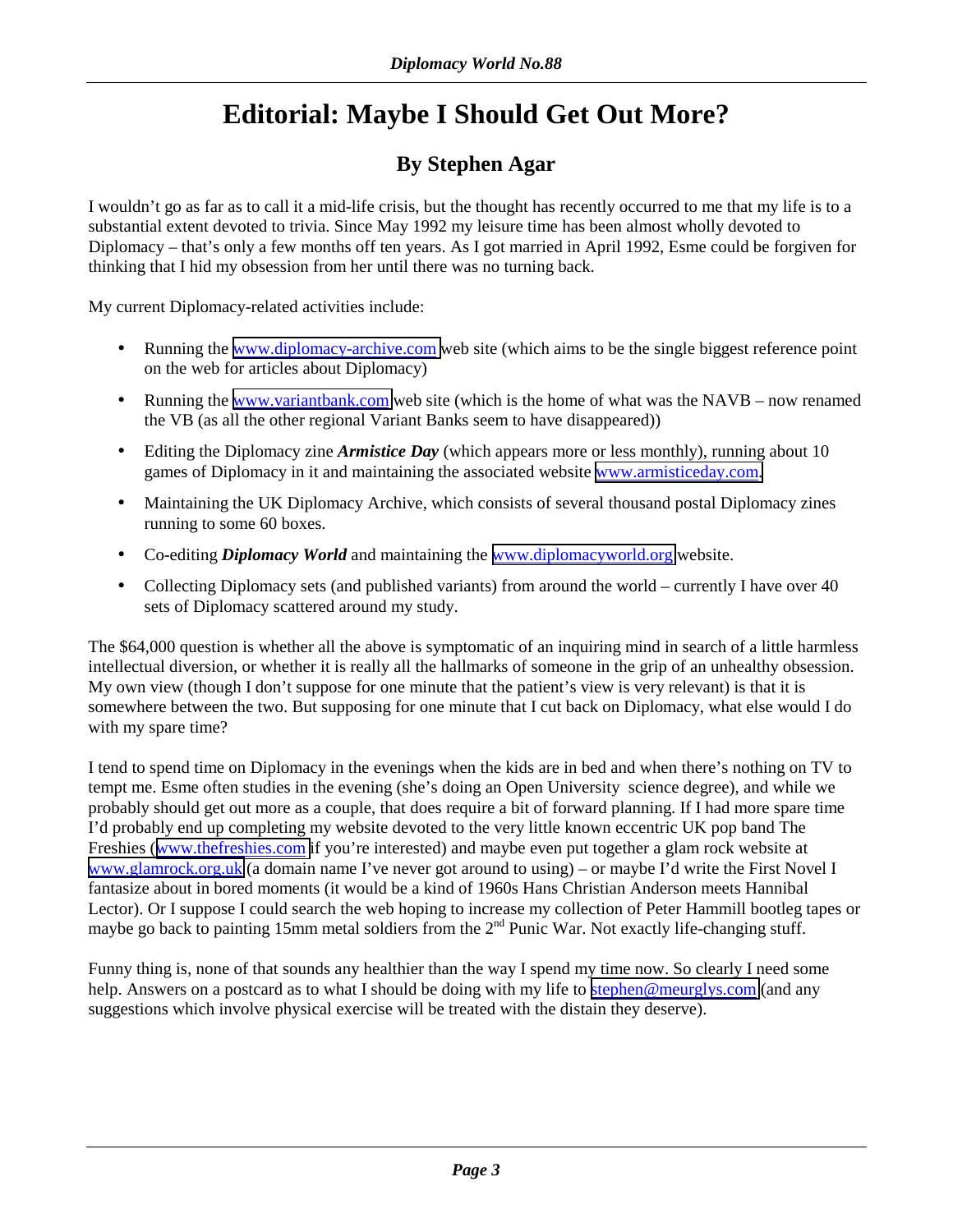# **Voting At An End**

*Top Table Experience - WDC 2001 Paris* 

## by Edi Birsan

### <span id="page-3-0"></span>**Background**

At WDC 12 in Paris there was a Top Board set up with the Championship reserved for the player with the most Supply Centers held at the end of the Top Board game. In case of a tie in centers, the first tie breaker was a vote of the non drawing survivors on the Top Board. This was the first time in World DipCon play voting was used as a tie breaker or in any other format. In the first known Diplomacy Tournament (1970 the DipCon III in Oklahoma City, USA) the winner (John Smythe) was chosen by the TD directors (Jeff Key and Eric Just) as there was no scoring system; that was the closest case of any voting or selection used in a major convention, but that was about 20 years before the start of the World DipCons. There were many questions and aspects of this Tie Breaking voting method that the creators and organizers (Yann Clouet and Thibault Constans) were experimenting with. What follows is a review of some of those aspects.

#### **Voting as a Negotiations Tool**

There were no predetermined ethics on whether the voting should or should not be used in the negotiation techniques of the Top Board. What the creators thought of the ethical aspect was not known in advance. As far as can be seen, France (Edi Birsan) was the only one who tried to use it in the final stages of the game. It was used as follows:

1. With Italy (Thomas Sebeyran): Thomas was opposed (like all of those on the top board) to the voting method as a tie breaker. He had taken a public position at the start of the game that if there was a vote and he was casting it he would abstain as a protest. As the game entered the final year he had a strangle hold on France's 8th center: Tunis, which would have made a 3 way tie for the top position with Germany (Cyrille Sevin) and Turkey (Brian Dennehy). If he would take the center then there would be most likely a two way and there would be three people voting as Austria and England were dead. Edi argued that if there was a 3 way tie it would be a more chaotic choice and his abstention would negate the vote entirely as it needed to be passed by a clear majority as yes with the no's and abstains being counted to make the majority. Furthermore as his ally through most of the game was Turkey (Brian) the next tie breaker was tournament points and Brian would win over either Cyrille or Edi. A combination of temptation for the center, wanting to get the most points for himself, and the fear that the same argument would prevail over Cyrille in regard to Edinburgh -- thus giving Edi 9 centers and a championship -- was too much for him. Thus, Thomas turned the offer aside.

2. With Turkey (Brian), Edi argued that if he used his southern fleet in Greece to come to the Ionian with the idea of supporting France in Tunis then it would be a 3 way tie. Otherwise he was going to vote for Cyrille and with Thomas' stand on abstaining it would be a Cyrille win. The argument was: if there was a three way tie then Edi would not be in the vote and it would be just Thomas and Pierre. Here there was a genuine misunderstanding on Brian's part and a failure of Edi to communicate fully the consequences of the vote. Brian did not realise that if there was an abstain and a vote for Cyrille (since Pierre had been telling Brian he was going for Cyrille for some time) that the result would be an undecision and therefore it would go to the next tiebreaker that would mean that Brian would win. So Brian, who could have won the game with the second tie breaker did not see it, did not support Tunis and France was knocked out of the three way tie.

3. With Germany (Cyrille) the approach was similar in regard to Edinburgh where his support for French Army Yorkshire could have given France (Edi) a center to make up for the loss of Tunis. Of course if Tunis held and Edinburgh fell then France would have 9 and would win. However, Cyrille rejected it out of hand, as a matter of general policy he saw no reason to help anyone near him in the center count to another center on the last turn of the game and preferred to take his chances with the vote.

So in all cases where the attempt was made to use the voting system it failed to produce positive results. In two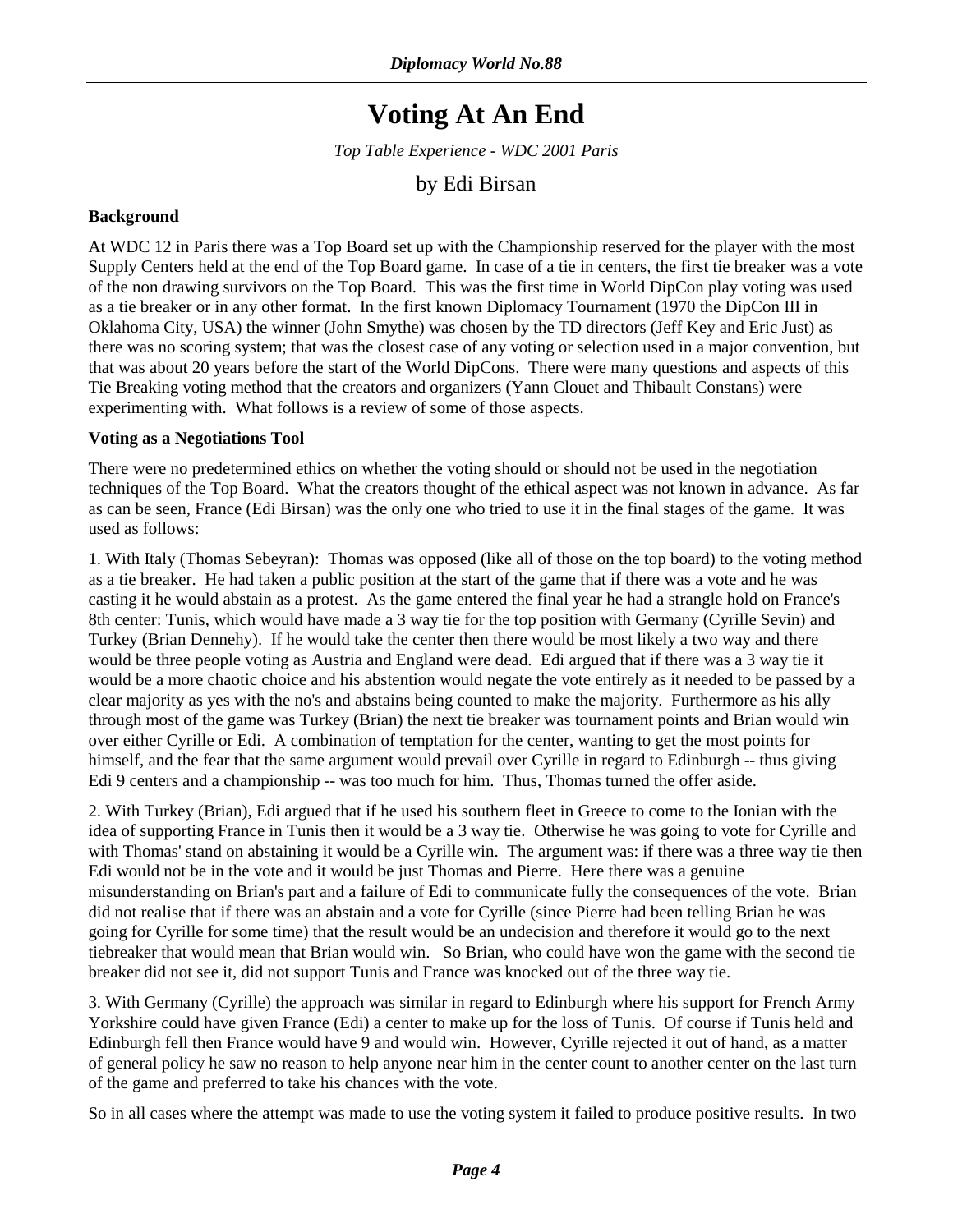<span id="page-4-0"></span>of the cases it would have resulted in Brian (Turkey) winning the game on points and the collapse of the vote as a tie breaker.

### **What happened at the vote?**

We believe it was Thibault's plan to have an immediate vote without discussion. It was thought this would be a disaster as with Thomas determined to abstain there was a good chance that the vote would be 2-0-1 for Cyrille. With two French players and an American there would be enough paranoia for people to perceive that it was erroneously the French voting for the French. Also despite somewhat negative feelings all round, the three of the players wanted to give the method a fair shake. Thibault was easily enough convinced to give the three voters some time to discuss things in secret amongst themselves. Something that should be a regular feature in future cases since it was a bonus to the application of the concept.

#### **The Discussion on the Vote**

- 1. First issue was that the decision should be unanimous and no one should abstain. The importance of avoiding paranoia nationalism was stressed and Thomas reluctantly agreed.
- 2. Then we went through various quick categories:
	- a. Who played the pieces better
	- b. Who screwed who the most
	- c. Who had the most 'diplomacy'
	- d. Who had a harder time getting to the same center count

We tossed out item b. as a determining factor since we wanted to keep the voting as objective as we could, since it was the first time it was used, let someone else come along and screw it up with revenge. In all 3 remaining categories it was felt that Germany's play had more strong points than Turkey's. Though interestingly enough the three of us put different emphasis on each of the three areas.

So in the end (8 minutes) it was unanimous for Cyrille's Germany.

#### **On Reflection**

It was the first time a voting tie breaker was tried in a C-Diplo system as well as a WDC. It was worth the effort and a fair and honest effort was made to treat it as a possible feature of the system. Discussion amongst the voters is critical to getting the fairest result. Secret ballots are needed and absolute majority with no+abstains counting is reasonable. However, on reflection is not recommended because the temptation to partisanship and subjectiveness is too great and alien within the concept of the very focused Top Board structure and supply center count of a C-Diplo system and with the stakes being the World Championship. There are enough places for paranoia to slip in without creating more places along the way.

#### **Alternatives**

This is not the place to discuss alternative Tie Breakers, but it would seem that the current experiment succeeded in telling us that maybe Tournament Directors should try a different methodology in approach to Tie Breakers.

# **First is the Worst, Second is the Best**

## **by Brian Dennehy**

Hi all. This is my story about the World Diplomacy Championships which took place in Paris in the Summer of 2001. It is probably going to be long and winding (knowing me), so stick on a pot of coffee and get yourself comfortable ... oh and if there's any beer – I quite fancy a brewski – so just pop one over to me and let's have a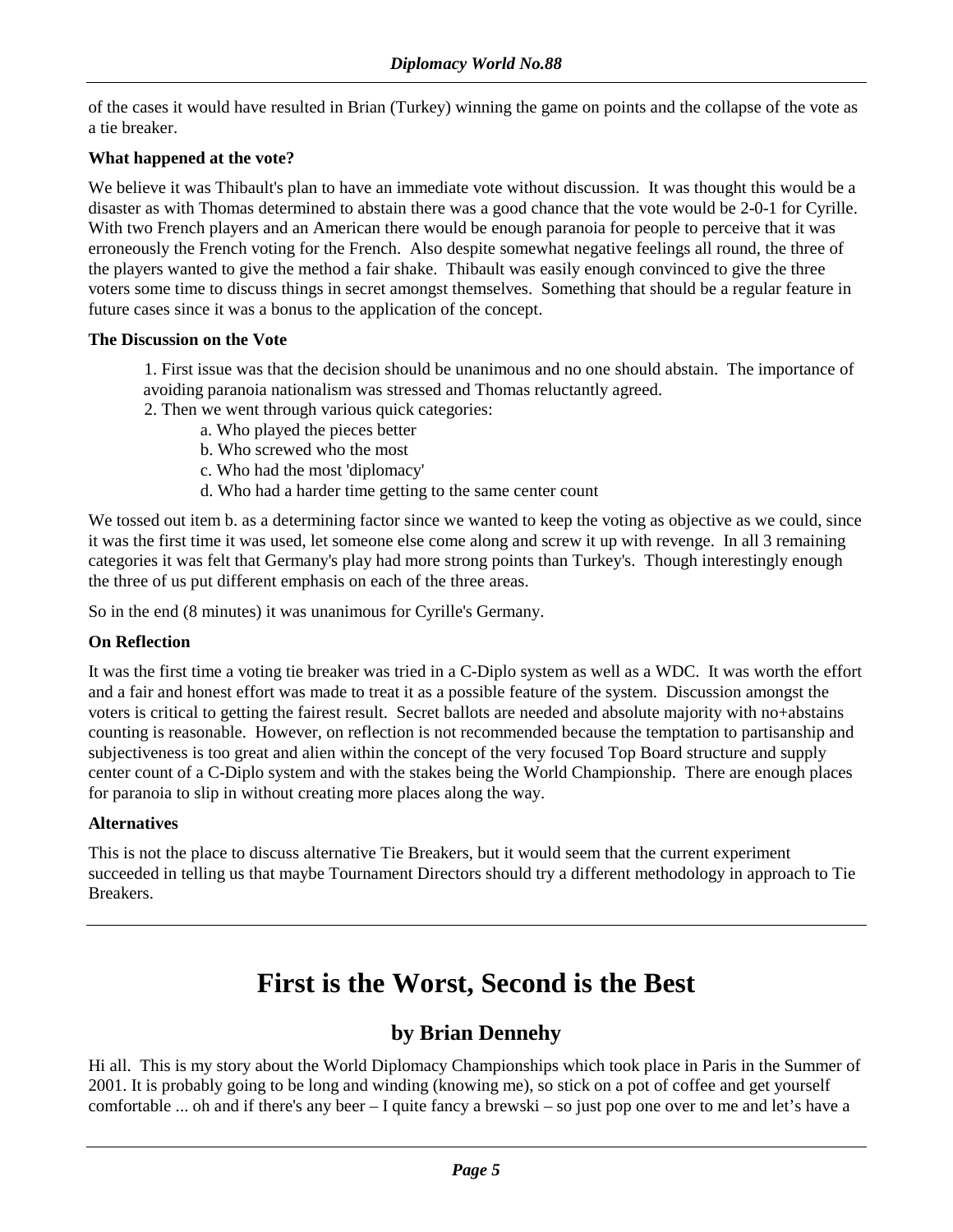### little chat.

Paris, land of the French, where art is everywhere, and most of the people have the audacity to speak French. Driving is akin to the chariot racing in Ben Hur, in fact – I definitely recall that some cars had those spikey things sticking out of their wheels, and there were at least two drivers attempting to whip other drivers. But the aura of chic which surrounds the place is fantastic.

And so a merry band of Diplomacy players, from Oireland, arrives, welly-boots on, hair slicked back - wolly jumpers on - all in the middle of July. Being Irish - we of course flew into Belgium, to get to France – it's a strange Irish custom really, and when you think about it, well - it just makes absolutely perfect sense. So we took a bus from the wonderful airport at Beauvais ... by wonderful, naturally enough, I mean terrible. The bus driver was obviously not French, because he drove to Paris at an average speed of "walk". In fact - I saw two guys in zimmer frames racing us - but they outdistanced us quite quickly. So the trip into Paris took approximately 42023023445134 hours (not that I would \*ever\* exaggerate ;-) ).

Our touring party consisted of - Myself - Brian "Mallet" Dennehy the most experienced of the Belgium fliers, then there was Paraic "Fred" Reddington a top diplomacist who likes to eat his prey after he has finished stabbing them to death, Stuart "Jessy" Evers who was on his first ever diplomacy tournament outing, after playing 1 full game EVER, Fintan "Chilli" Palmer the jester of the bunch, who was recruited to carry the trophies of the "Mallet" :-). Also attending from Ireland were Fearghal "Twerg" O'Donnchu, and Muiris "Twerg's evil brother"

O'Donnchu, but they actually flew into France itself on a much earlier flight. So the Irish party was six strong and certainly there was alcohol to be drunk. The Belgium contingent arrived into Paris itself quite late - about 11pm or so.

We checked into the hotel and went up to our rooms. Fred's very distinctive Bass-voice induced a drunken call from Twerg (who had retired for the evening at this stage, since he was drinking since very early) consisting of "Fred u big git" or something equally as profound as that. We resolved to go somewhere to drink vast amounts of beer - to relax from that rather long drive.

As we exited the rooms - a Yeti-type animal came down the corridor -bouncing off the walls, stumbling down the narrow alleyway, a can of beer in its hand - tilted to almost 90 degrees, 90 degrees towards the yeti itself, causing said beer to flow (due to gravity) down the front of the yeti. A very scary sight indeed. Quickly the yeti called out - Brian, you \*\*\*\*, it said in a rather thick London accent. Although rather slurry. Was this some new life-form we wondered!!! Then the light hit the thing and it became clear (after a while) that it was, in fact, Toby Harris, who was at a stage of drunkenness usually reached by Twergs ... and perhaps Tim Richardson.

We went downstairs, with the yeti hot on our heels, to say hello to a few guys who were playing games in the lobby. We said hi and then went straight out - attempting to avoid the yeti - as we didn't want to be arrested for playing with nature. So we went walking up the road towards pubdom. As we exited the yeti followed - still bouncing off walls, and various other things which were on the street. The yeti apparently wanted to come with us to the pub. We informed the yeti that it was way past its bedtime and that it should retire as any further dicing with alcoholic beverages could result in death for the creature.

So we went up the road and met plenty of diplomats at the pub, Sascha Hingst (Germany), Cyrille Sevin - the man with no cigarettes (France), Yann Clouet (France), Ian Cowburn (Scotland), Yair Zvilichowski (Israel), Bear Barrow (America), Sean Colman (Australia), Niclas Perez (Sweden), Leif Bergman (Sweden) to name but a few. The Irish contingent immediately began to attack the beers with gusto.

There was many a tasty beverage downed that night - and we also met up with the London "mafia" contingent who were surprisingly alcohol ridden. Normally such lightweights as Simon "SuperGirl" Bouton and Chetan "one-pint" Radia are sipping a nice baby-sham or perhaps a tasty peach-schnapps and orange juice, while the Twergs of this world are busy lying asleep in their own vomit... hmmm... when I say it like that the peachschnapps option sounds ok... no wait - pints it is :-).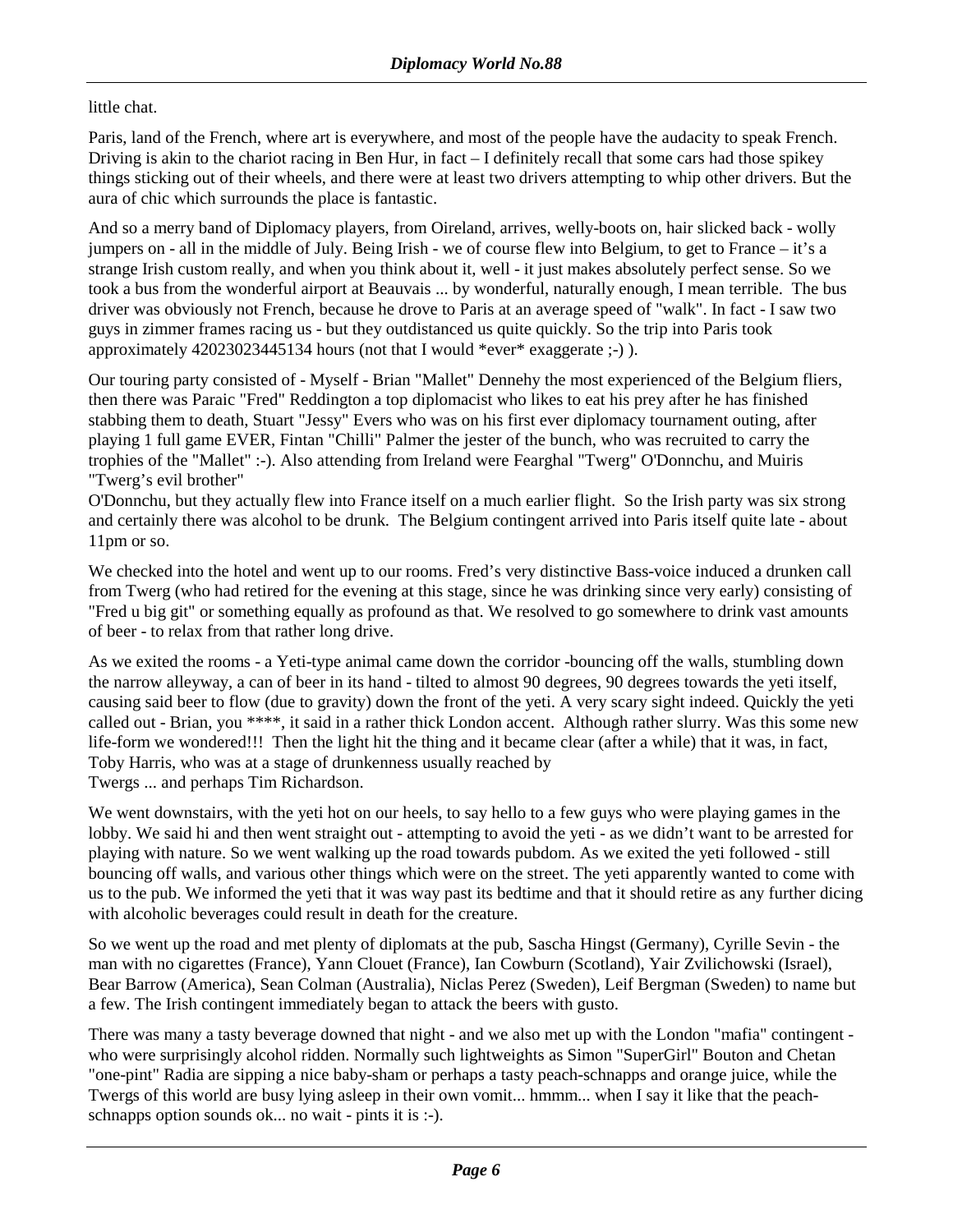So - there were basically players from all over - all drinking and carousing the night before the games would commence. We finally got to bed at some ungodly hour of the morning and tried to get some sleep to prepare for the next days dipping. We arose at some arbitrary time - and off we went to the diplomacy hall for some diplomacy action. There were lots of people there - as you would expect for a WDC - so hats off to the organisers and advertisers for getting so many to turn up.

The boards were drawn and my board went something like this:

France: Emeric Miszti (UK) England: Richard Orme (Australia) Germany: Bjorn Westling (Sweden) Turkey: Thomas Sebeyran (France) Italy: French guy who's name escapes me (I'm appalling with names) Austria: Suzanne Castagne (USA/France, I think she was playing for France this time) and Russia : Brian Dennehy (Ireland)

So it was quite an interesting mix. When I drew it I figured it was gonna be an ok draw - I figured I could work with either Suzanne or Thomas, and I was expecting Emeric to apply pressure on the North giving me some options there - so on the face of it, it looked like an ok draw. Well - I was a tad wrong about some of those ideas. Emeric, just went South, allowing an EG to form to attack me in the North. I figure that Emeric regarded me as somewhat of a threat to his doing well on the board so he decided to chop my legs out from under me by undertaking a Southern strategy. I was swift in my response, and joined forces with Thomas in Turkey, to form an RT. Austria had to fuel the defence of the North, so I had to hit Suzanne. So myself, Thomas and the French guy playing Italy just took Suzanne out - while Bjorn and Richard were working the North against me. The EG alliance wasn't exactly rock-solid however, with both of them rather nervous of each other, and to add to that Emeric was rather nervous too - leaving lots of units for defence - even though he was attacking Italy hard.

On one particular turn - a German army was convoyed to Livonia, coupled with a move to Silesia. OH GOD, thought I, as my defence consisted of F Ska, A StP and A Gal - versus - A Nwy, F Swe, F Bal, F Den, A Lvn, A Sil. Luckily for me - Emeric told Bjorn that he wouldn't attack Munich. Bjorn covered Munich, and attacked England in Sweden (convoying back out of Lvn). Richard immediately came to me and said "Let's be friends". I replied - "OK" and off we went - I dived into Bjorn in the North and myself and Richard really had a good alliance up there - even though we could both have damaged each other had we tried.

Thomas and myself had been working very very strongly all this time - and we were leading the posse at the moment. Emeric was doing quite well - but was getting bogged down in Italy - because the Italian just turned around and defended against him, with some help from Turkey.

So with the final year approaching - it was 10 for me in Russia and 10 for Thomas in Turkey, England was on 4, France was on 5, Germany was on 2 or 3 or something, Italy had one or two and Austria was out. Myself and Thomas had some discussions because he could take an Italian centre, while I had access to two centres in Scandinavia. We discussed the tournament and our goal as an alliance. We came to the conclusion that we should finish joint-first as we had played a game-long strong alliance and it would set us both up to have an equal chance at getting onto the top board. So - we agreed to not play to gain any more centres - but instead to keep Italy alive, to put England into joint third, and to play for joint-top ourselves. Well I tell you - that was quite a nervy experience - but we both did as agreed - and the two game-long allies showed why alliances are good in diplomacy, and I got to pay Richard back for his help, and pay Emeric back for his hindrance (he'll love this).

That was the first day - and when I met anybody and they began to find out what happened and that I had a chance to win, and instead of taking it - I didn't - I took a joint-top - well they were ALL appalled - to a man. Not ONE player who I met - said that it was a good idea. I stuck to my guns, happy in the knowledge that Thomas had an equal chance to get to the top board, and there were still 2 more rounds to play prior to that. So off we went again - for some food and some light refreshment (i.e. many beers :-) ), with some dip players and I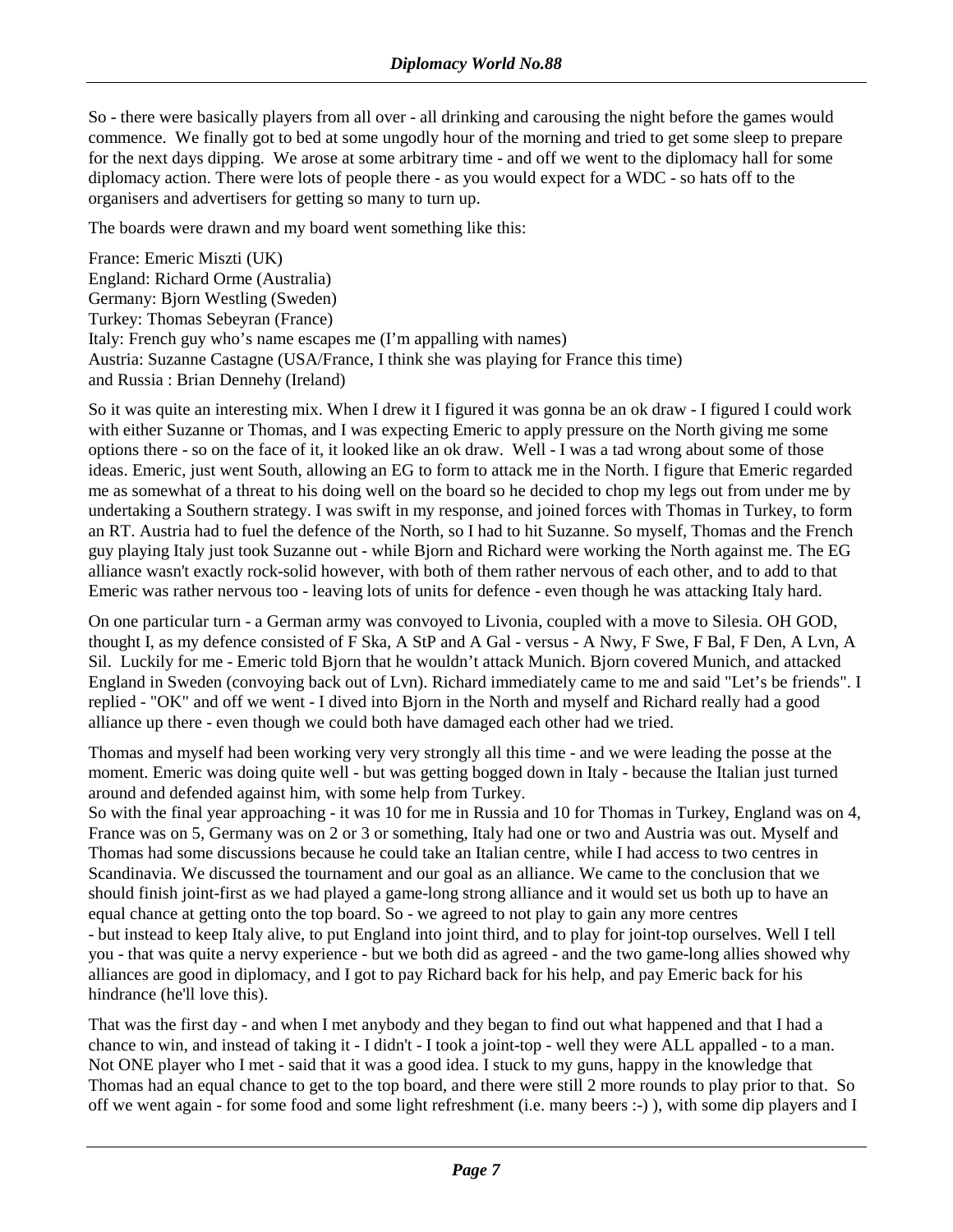can't actually remember what we did - but I'm sure it was all good :-).

Another early start for Day 2, which was also the team round. My team consisted of Niclas Perez, Fearghal O'Donnchu, and myself (the current European Team Champions) and Yann Clouet which were the 4 members of the Current Swedish Team Champions) so we had high hopes, however there were some other excellent teams in contention - Team Asians (current World Champs (at the time)) and European Champs in 1999 - before we wrested the title from them) had such greats as Simon Bouton, Gihan Bandaranaike, Vick Hall, and Chetan Radia - all great players and definitely a force to be reckoned with. But there was another team which had arisen: - Toby Harris making a return to FtF diplomacy had put together an awesome team of former World Champions (and he added himself to it too ;-) ). Harris himself, Cyrille Sevin (damn his hide), Bruno-Andre Giraudon, and Pascal Montagna. However - Pascal dropped out - but Toby was able to recruit the top Israeli player - Shlomi Yaakobovich. There were others - but these were the two which we had marked for attention but usually at least one more comes in under the radar. In the run up to the competition there was quite a lot of banter about who was going to be team champs - so it was quite a high profile event.

Anyhooo - the countries were drawn and I got the following draw:

Me - England ... not too bad - but it can be painful in C-Diplo

France - Ronald Lokers – didn't know him – he's a Dutch guy

Germany - Simon Bouton - current World Champ - facing the Current 2nd Placer in EG - oh god - and he was on Team Asians - this was a BIG matchup

Russia – can't remember the name - a French guy

Italy – can't remember the name - a very new Swedish guy

Austria - Sid Ahmed Sedjai - a top French player

Turkey - Shaun Derrick - very well known English player - very very good too.

So the board actually looked very tough indeed. Squaring off against Simon was not something I particularly relished. However I got down to the job and well - I think I did ok – cos:

In Spring 1901: France - supported himself to Burgundy; Italy - went to Tyl; Russia - went to Sil; I opened Standard.

In Fall 1901: Russia - went to Ber; Italy - went to Mun; France was \*supposed\* to support Italy to Mun - but got Greedy ;-), and hit Bel

England (me) - convoyed to Holland and got in.

And Simon was basically killed by 1903 - and my, oh my - does he throw a top queenie fit. If you are ever on a board with Simon - I highly recommend that you kill him early - just to see his face - MAAAAAAANNNN was he annoyed. He blamed me for the whole thing - unsurprisingly ;-), and he even went so far as to disband everything except his F Hel - just to try to annoy me, even though he had an outside chance of surviving in Munich. Pheeewwwwweee - it was pretty sweet though - he stormed off all in a huff and everything (if you are reading this Simon - I love you really!!!). In fact - he came back at various intervals to give Russia, Italy, and then France a good slagging - as each, in turn, was consigned to the ash heap. I ended with 17 centres - which was the best England.

This also served to prove my righteousness in taking the tie-top as now I had a 17 top and a 10-tie top which was the equivalent to two 7.5 centre tops (thanks Twergy for the maths ;-)). Two tops is usually enough to get you to a top board - so I had two here - so I figured I needed just a result of some description to make sure - a third or a second or something. But again - I wasn't sure as the tournament was quite big - so it was always going to be hard to tell who had what score. But two down - and two good results - I was certainly a happy camper as we took a break between the two dip rounds, to grab a bit of food - in preparation for the evening game - which was the final one before top-board allocations.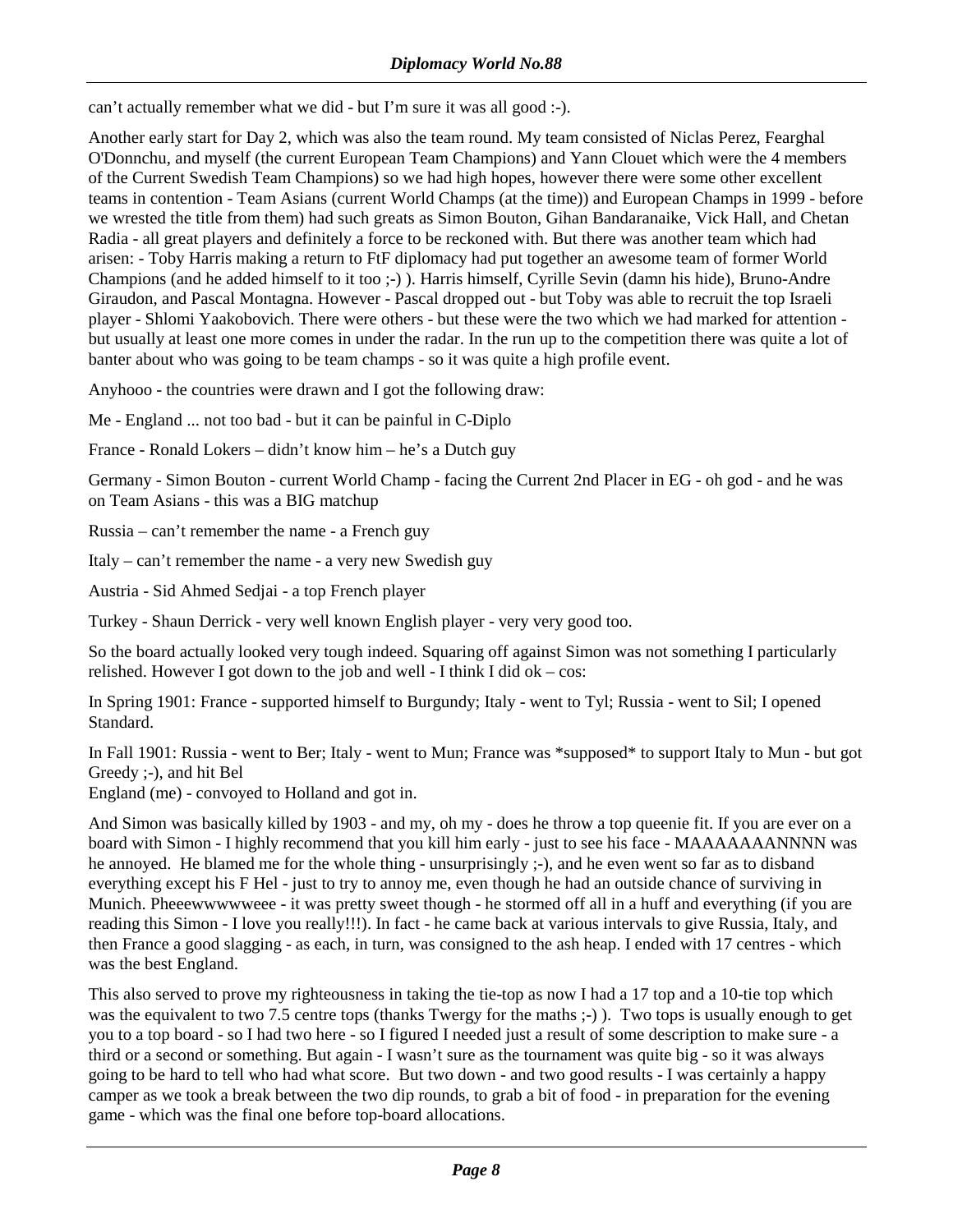Well, I drew another doozy of a board this time:

Italy - Me (and if you know me - I HATE Italy, I am absolutely APPALLING at it - I cannot play it at all whatsoever - I just don't get Italy)

France - Toby Harris (and maaaaaannnnn do we have a rivalry :-), In fact I played Italy to his Turkey in ManorCon the week before and he eliminated me - and I played Italy to his Russia in Boasters email game, which some of you will know, and again I did crap - so 3 times playing Toby - 3 times drawing Italy - which is quite ironic cos its his best country and my worst!!)

Turkey - Christian Ziethen - I seem to draw him at every tourney we are at together – it's quite funny actually – he's a top Swedish player

Russia - Benoit Clergeot - oooh Benoit - he was Turkey to my Russia in WM2000 Round One - and he and I basically sparred for the WHOLE GAME – that's 6 months of annoying each other - a fact that seemed not to be forgotten in the game. He's also a super player - been ranked No. 1 in Europe for some time.

Germany - Stephane Derdi - so with Christian and me - this is the third player from the Swedish NDC Top Board, and he's been Belgian Champion too - another great player.

Austria - I cannot remember.

England - I cannot remember.

Well - this really was a mad game. Toby Harris must have come up to me 14 times before Spring 1901 asking me was I moving to Piedmont - each time I assured him I wasn't :-). There was such a frenzy of diplomacy surrounding the well-known Dr. Harris that the game was just buzzing with anticipation. It seems that in a 1907 game - everybody knows the power of the French defensive position, and also - everybody knows the power of Toby Harris - so it was appearing that Benoit in Russia, and myself in Italy were quite willing to allow EG the space to give Harris a good going over - I mean - anything had to be better than letting the flouncy git win!! So with all this frenzy of anticipation over Piedmont in the air - I opened to Trieste and Venice - for the first time ever in my diplomacy life - and it worked a charm - wowee. Well the game went on and it really was a cracker - Toby defended supremely against EG and they never took a centre from him despite being in his face for 6 of the 7 years, however - I never really joined to attack Toby - not that EG particularly asked me to - but Toby was very much anti my help - even when MAO was threatened he was still bouncing with me in WMS :-).

But - the game came down to an E vs. I conflict and with some bad blood and some acrimony the game came to a close with Italy on 12 (me) and Germany on 11 (Stephane). I won't go into the acrimony here as those who were there know all about it. Toby finished in 3rd with 7 or 6 I can't remember exactly. Stephane and Toby both missed out on the top board - Toby by 4.5 points and Stephane by 5.5 points. Well it's amazing really - as Toby gave Spain to me in the last season - which cost Stephane a place on the top board. It just shows how close these things can get.

So - I had secured another top slot - and low and behold - my plan to take the draw with Thomas paid off - as ... guess what ... Thomas had secured a first also ... and a third I believe - so we were both on the top board. I defy anybody to say that the strategy was flawed - it took a lot of trust to take a joint first - and we had kept that intact going onto the Top Board.

Anyway - there was lots and lots of rumours about who was on the top board. I was on for sure - and likely the highest scorer, and Cyrille Sevin was on for sure with two tops and a 2nd to his name, Edi Birsan was reputed to have 2 tops, Thomas Sebeyran was pretty much there, Doug Massie (not the judge guy) had two wins. The rest was getting kinda murky, Mark Wightman was a contender, as was Toby Harris, Vincent Mous ... and there were sure to be guys which we missed around the scene.

So off we went to the pub and had some beers - I wasn't hitting the beer very hard - as I wanted to be fighting fit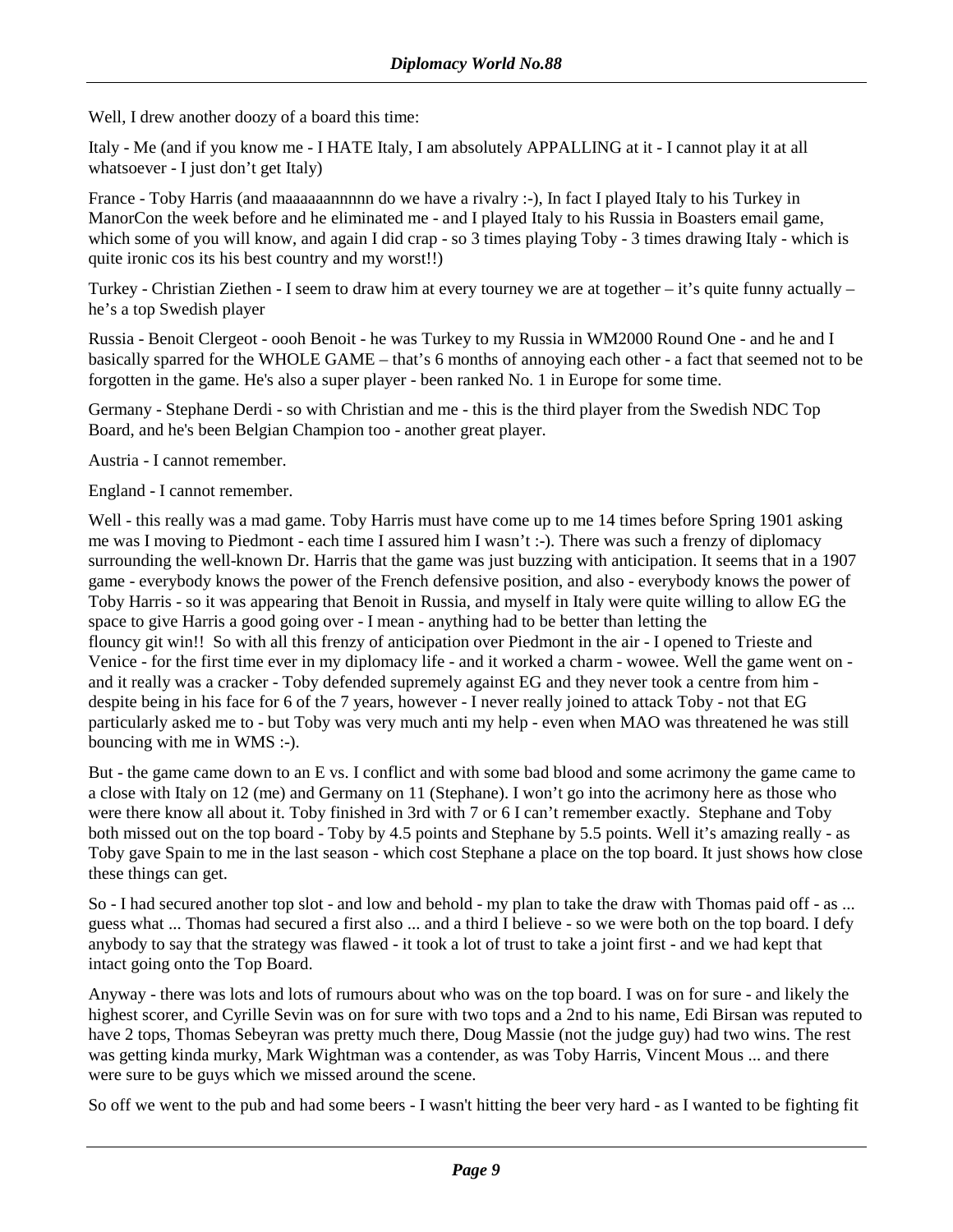in the morning for the final. Still - we had some beers and ended up back in the hotel playing modern art with a VERY VERY drunk Yair Zvilichowski. This made the game last about 4 hours - when it normally takes about 45 mins - so it was quite late when I got to bed – after all my being wise and not staying out drinking. In point of fact - a number of those who did stay out - came in and went to bed while we still played. Eventually we packed up and went to bed ... not that I could sleep what with diplomacy pieces going around my head - and strategies for different countries - and the traits of the different players I expected to face - and what country would I like and what country would I hate ... and so on and so forth. Eventually I nodded off ....

... Only to be woken up 5 seconds later (well it felt like 5 seconds), by Fred (my room-mate) kicking me awake. It was time to get up, wake up, and make myself presentable for some dip action. The butterflies were already going... I mean this was the world final baby - it don't get any bigger than this. So up we went to the hall and the expectation was immense - and up on the board - in bright letters for all to see was the list of the players to play the final board in order of their scores going into the final - there were also three other names and the total points which they missed the final board by \*oucher\*. The final board consisted of, in order (well ok, not in order - in order of memory):

Brian Dennehy (top scorer going in - aren't I great :-) )

Cyrille Sevin (truly a bad bad man)

Edi Birsan (very well known, been around for years - there is talk that he is actually Allan Calhamer's brother)

Pierre Malherbaud

Doug Massie (not the judge guy)

Thomas Sebeyran (well that's a turn up for the books - my old pal Thomas!!)

Mark Wightman (awww nuts - not him - he's sure to go after me ;-))

The other three were: Vincent Mous -- 1 point shy Toby Harris -- 4.5 points shy Stephane Derdi -- 5.5 points shy

Basically - that centre that Toby chucked me in the previous round cost Stephane about 10 points - and therefore a place on the top board - oucher!! So now we stood around looking at each other - not knowing the country assignments - as Thibault - the super Tournament Director - called out each of the other boards. Well - I stood looking at the other guys - and well, things tend to go through your head as you see them ... I can't remember much but I am sure that some of it was - what country will I get and what I knew about the other guys.

So here's my take:

Cyrille - played him once before - I played G to his E, France opened to the Channel - and he blamed me for it and played against me for the whole game - going so far as to make sure that I didn't tie for top - after I had actually played a blinder for the rest of the game. Slippery as an eel and former World and Euro Champ so definitely a big challenge. I had no doubt I could work with him - but I would have to watch my back here.

Edi - never played him - but his reputation precedes him – he's done it all - and he is most likely a strong competitor. I had no idea what his style was like so he was a wait and see.

Thomas – well, our game long alliance in round 1 was a superb example of how myself and Thomas can work together - I think we compliment each other very well and he's a great ally - somebody I would like to have around me in a world champ game. Fingers crossed we would be nearby.

Mark - played him once - and he tore me a new a-hole - current English Champ so he certainly had the calibre and he's been around for years. Something just made me worried about working with him - I think it was mainly my belief that he wouldn't like to work with me. I think Mark is more of a "take out your threats" kinda guy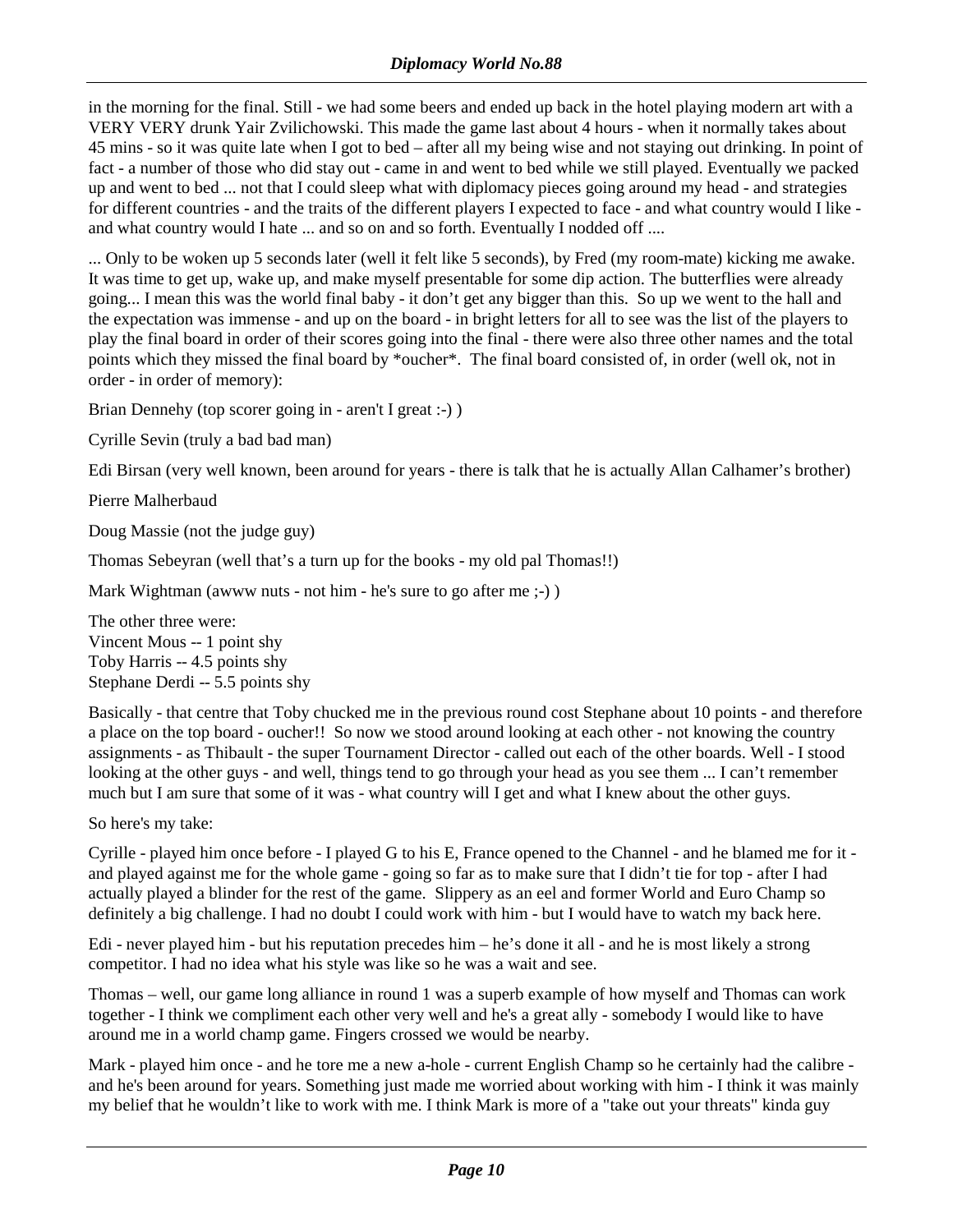rather than work with the good players. So I didn't really want him near me.

Doug - played with him at least once - we got on fine - I get on pretty good with him in general – he's quite open and generally honest - although he will scoop out your liver with a spoon and eat it if you give him half a chance - but quite a solid player - I would be happy to have him near me too.

Pierre - never heard of him before - so he was completely unknown to me - so I guess this was the guy who came from nowhere.

So players I wanted near me in order were: Thomas; Doug; Pierre; Edi; Cyrille; Mark.

Course it never works out like that - but that's just the way the cookie crumbles. As it turns out - we filled in a sheet on the first day with 3 country preferences. Now at the time - nobody told me that this was a sheet which would be used when you got to the top board. I had filled in TEF as my preferences - mainly cos I thought it was a first preference for each of the three rounds - it had nothing to do with what I would pick on a top board which would be GRA or something like it. Also - the way it was done was - whoever had the highest score got their first choice - so I got Turkey - oh god, I thought - bloody Turkey ... in a top board? Oh GOD!!! And so the rest were read out:

Cyrille was Germany - so that wasn't too bad - he was far enough away so that he couldnt annoy me.

Doug was England - a little too far away for my liking - he certainly looked the most nervous - and I didn't really want him to capitulate too quickly.

Edi drew France - ok – that's ok - F and T could have a decent relationship and his obvious strength should mark him for attention.

Thomas drew Italy - result - that should help me stop any Lepanto plans - hopefully!!!

Pierre drew Russia – well, it remained to be seen whether this was good or bad.

Mark drew Austria - utterly terrible - I figured he had nothing else on his mind except putting me into a box and keeping me there for as long as possible.

And so we started, E and F got off to a joint forces start while Italy moved North, standard for T and R and that's all. England pushed North against Russia - who responded with German help against him - while Italy played to Munich (by agreement) and then to Burgundy. And low and behold - Mark (Austria) sat on me by getting supported to Bul. By this time I had captured Bla though - and I also now moved to capture Aeg - so while I was down to three pieces - I was still ok, cos they were F Aeg, F Bla and A Con which is still not terrible for Turkey, and I was able to keep Mark off balance by helping Thomas (Italy) into Greece.

However - in the North disaster was striking - Doug (England) was being very nervous and was now making mistakes - his attack on Russia went badly as he misordered and it wasn't looking good as Russia retreated to Nwg and Doug was in a whole heap of trouble. I felt bad for the guy - I really did - cos I know how it feels to be that nervous - and screw up in a game so important - I did exactly the same in the EDC top board 6 months earlier \*sigh\*. Italy was still being friendly - and Mark was getting more and more agitated as Russia didn't want to advance in the South - and I was continually trying to get him to get up off me - but he was now very fearful of what would happen if he did get off - although he was getting nervy anyway - cos he was being bottled up by Italy on one side - he couldn't move cos he was holding me down and he couldn't manage to get a build from anywhere.

Then the first major shift happened - Cyrille hit Pru and Sil. I know that I asked him to - but I really don't know exactly how much I had to do with it. My logic was that he really needed me to put some pressure on somebody - cos it was getting into 1904 now and I was on 3 centres - but I couldn't do anything cos I couldn't get out of my box. And Cyrille moved. Well, the board went crazy - War was sure to fall - as was Swe – that's minus two for Russia - and Cyrille in a superb position. So I made Russia a simple offer - I support him into Bulgaria - and we start being friends. It would save him a piece and he could defend better against Cyrille. It was good for me too - and he took me up - so I supported him. Now Mark was looking rather shaky - cos not only did I support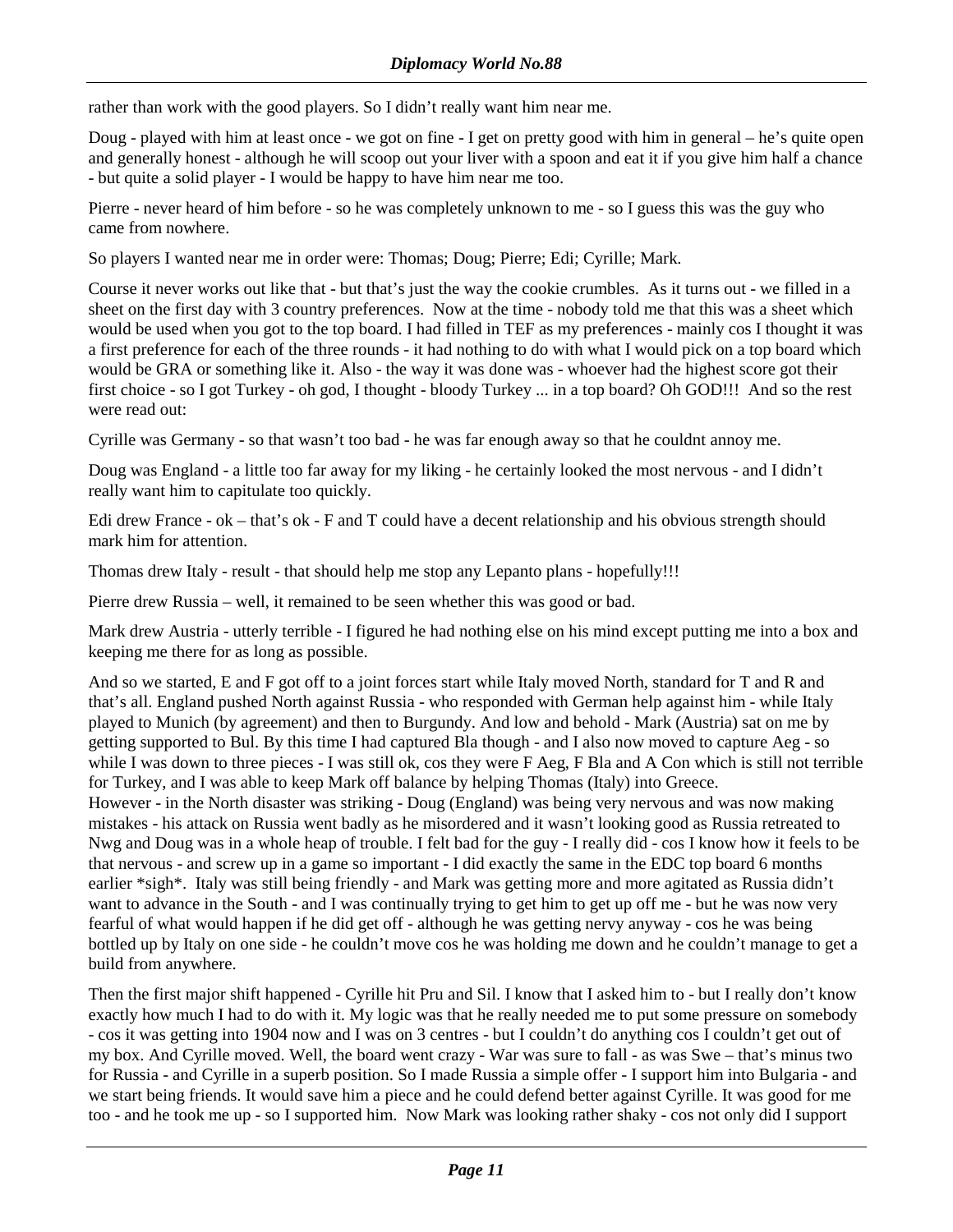<span id="page-11-0"></span>him but Cyrille completely called off his attack - taking no centres from him and pulling back west. Wowee - so Russia took a build, plonked a unit to War, and supported himself to Rum and went to Gal, I went to Bul with two supports and well, now I was back in the game. However now France was the threat - and England had just been eliminated 1 each for FGR and the East side was looking bad - somebody had to send something after France and the only person was Thomas - so we agreed that we would just take out Mark, as we needed his centres to fuel our moves in other areas of the board. So in one move - we hit him for 5 SCs - I took Ser and Gre, Russia took Bud, and Italy took Trieste and Vienna - Vie was a loan until Thomas could get something from France. Well that's the way I remember it - it was something like that - but perhaps not it for sure. And so we had two eliminations.

Well, the rest is kinda sketchy - F and I fought - myself and Cyrille hit Russia - who was on 9 at this stage - and somehow we managed to grab 8 SCs each. I had a \*shot\* at the ninth on the last turn but alas I was foiled. It was a nice tricky little slick move but unfortunately it didn't come off - or I would be world champ. So 8 each was the result - with Edi on 7, Pierre on 6 (I think), Thomas on 5. And onto the next stage - resolving the tiebreak. Well, this tournament had a voting system - where each surviving player had one vote to decide the winner. Pierre had said he would vote for Cyrille cos I stabbed him (forgetting the fact that so did Cyrille, but there you go), Thomas said he would abstain as he didn't want to be kingmaker - as he gets on well with both Cyrille and myself and Edi basically had the casting vote - if he voted for Cyrille he would win - if he voted for me - the vote would be tied and I would win as the next tiebreak was score going into the final board - which favoured me.

Myself and Cyrille just went to the window together and had a smoke - and left the survivors to talk about it and decide. We had both played very well so it was always going to be a tough decision for them to make. They made it and it was unanimously Cyrille who was voted World Champ ... for the second time. \*sigh\* - I got the distinction of being 2nd for the 2nd year in a row. Absolute heartbreak  $\odot$ 

Oh well - sometimes these things happen like that and we play on.

The convention was absolutely superb - the hall was great, the hotel (free) was excellent, the people were brilliant - I met lots and lots of new faces and got to re-meet some oldies too - utterly a great time was had - the only blemish being that I didn't win  $\odot$ .

The moral of the story is  $\ldots$  first is the worst  $\ldots$  second is the best  $\odot$ 

Oh ... and if you see Cyrille on a board - please kill him for me –there's a beer in it for you !

# **Diplomacy World Interview IV**

## Jim Burgess Discusses the British Hobby with Richard Sharp

This is the fourth interview in our series of major hobby figures for *Diplomacy World.* Richard Sharp has been a major figure in the British hobby for 30 years and I thank my co-editor, Stephen Agar, for assisting me in convincing Richard to answer my wide ranging questions when he would prefer to be tooling around France drinking and smoking. Stephen also gave me some assistance in formulating questions. Others who would like to be interviewed in future issues should contact me at [burgess@world.std.com](mailto:burgess@world.std.com) and I will continue to move all around the world seeking good interview candidates. We presently are working on an extended interview with Allan Calhamer and have been accepting questions that you want him to be asked.

Background: Richard Sharp was born in 1942, while the world was preoccupied with more interesting matters taking place at Stalingrad and El Alamein. He grew up in a games-playing family, learning bridge at the age of 11 and playing it regularly at public school (where cards were banned) and then almost continuously for three years at Oxford. Following this waste of an expensive education, he was briefly the world's most incompetent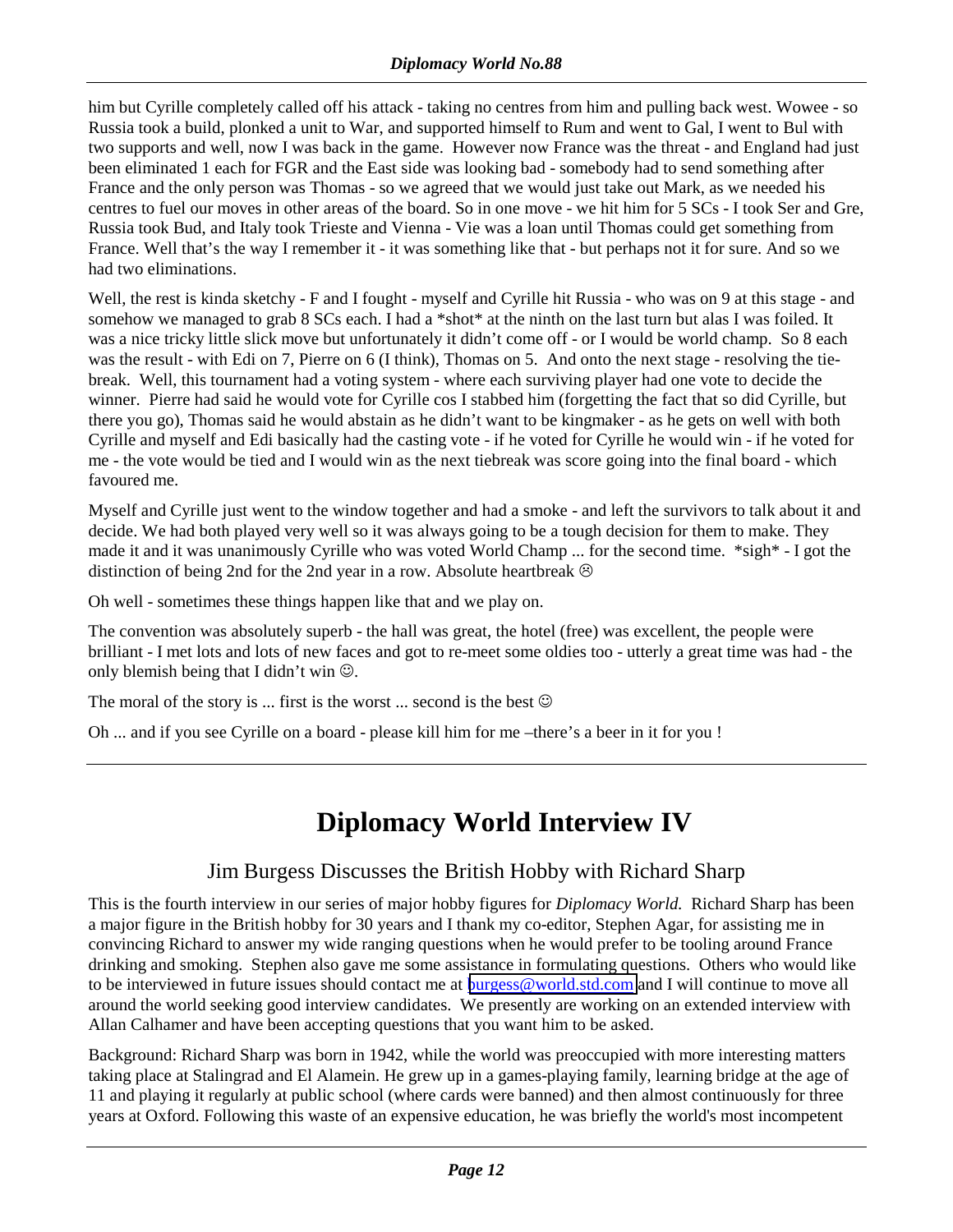bank clerk before finding a congenial niche as an editor in a London publishing house. He launched his Diplomacy zine, *Dolchstoss*, in 1972, and is still publishing 30 years later, give or take a slight hiccup from 1979 to 1983. He left publishing in 1976 to write books, and had four of them published, noting in the process that the only time he made any money out was by translating other people's or teaching bridge. In 1979, having spent three years working out the obvious, he went to work as a freelance for a translation agency, and is still doing so 22 years later. He now lives quietly with his second wife, Bronwyn, in a decrepit 17th century house in a small town outside London, drinking lots of beer at the pub three doors down, smoking a hundred fags a day, and spending a couple of months a year driving around Europe and the rest working 60-hour weeks to try to pay for it all. His two children by his first marriage, Dominic and Pippa, have both married recently, so his outside interests are now confined to bridge, beer and baccy. His ambition is to live in France, preferably at someone else's expense.

**SA (Stephen Agar):** Jim Burgess (co-editor of *Diplomacy World*) has asked if I would pass this list of questions to you that he has prepared for your thoughts – to be published in the next issue of *Diplomacy World* as a virtual interview. Jim and I would be very grateful if you could find the time to jot down some answers – or even answer some questions that you haven't been asked, but think deserve answering.

**JB (Jim Burgess):** Richard, as an American looking from afar you are known most for inventing names for practically every possible opening that players can make, for being one of the game's best but idiosyncratic players, and for being one of the Brit hobby's most consistent zine publishers. I intend to ask you about all of that and more, but first could you please recount "your beginnings", how you got interested in Diplomacy in the first place and what hooked you on it for life?

**RS (Richard Sharp):** Hollow laughter about my being "one of the game's best players"!

**JB:** Hey, I have to snag people and get them started answering these questions somehow!

**RS:** But I first heard of the game in late 1971, from friends, and first played it on Boxing Day that year. I was hugely impressed, even though my debut was a brief one: as Italy, I was alarmed to see my German ally talking eagerly to Austria in about 1903. When I tried to cut in, Germany turned a cold eye on me and said, "Go home, greaseball." In the early months of 1972 I was turning my thoughts to inventing a postal version of the game ... then out came issue 1 of *Games and Puzzles* and I found that someone had beaten

 me to it. I signed up for the British Diplomacy Club (BDC), found myself in a game by midsummer, formed a friendship in that game that endures until today, was talked into running "a game or two" myself, and that was how it began.

**JB:** Ah ha! Then, I'd like to ask you about *Dolchstoss* first. It is said that you once had about 350 subscribers. Is this true?? As someone with what I believe is the largest extant postal mailing list (my szine *The Abyssinian Prince* goes out by mail to about 140 every three weeks, and more by Web/E-Mail) and knowing what a major chore this is, how ever did you manage that many people? What is your mailing list down to now??

**RS:** I'm honestly not sure now, but it was in the region of 400 for a brief period, during the heyday of the National Games Club (NGC), of which *Dolchstoss* became the house zine. It was a complete nightmare producing that many copies on an old duplicator, and it clearly couldn't last. Circulation today is in the low 90s and falling, which is fine.

**JB:** Do you believe there is a continued future for Postal Diplomacy zines? Does that future include you for a foreseeable period of time??

**RS:** I think we're maybe coming to the end of the road, slowly. E-mail Dip seems to be killing the postal hobby, though by all accounts the e-mail version has some serious weaknesses. As for me, I am finding it increasingly difficult to maintain standards with my huge workload as a translator, but I don't have any plans to fold just yet. If I find my standards have become unacceptably low, I might have to think again.

**JB:** Since I don't receive your zine (though I have inquired about trading in the past), some of these questions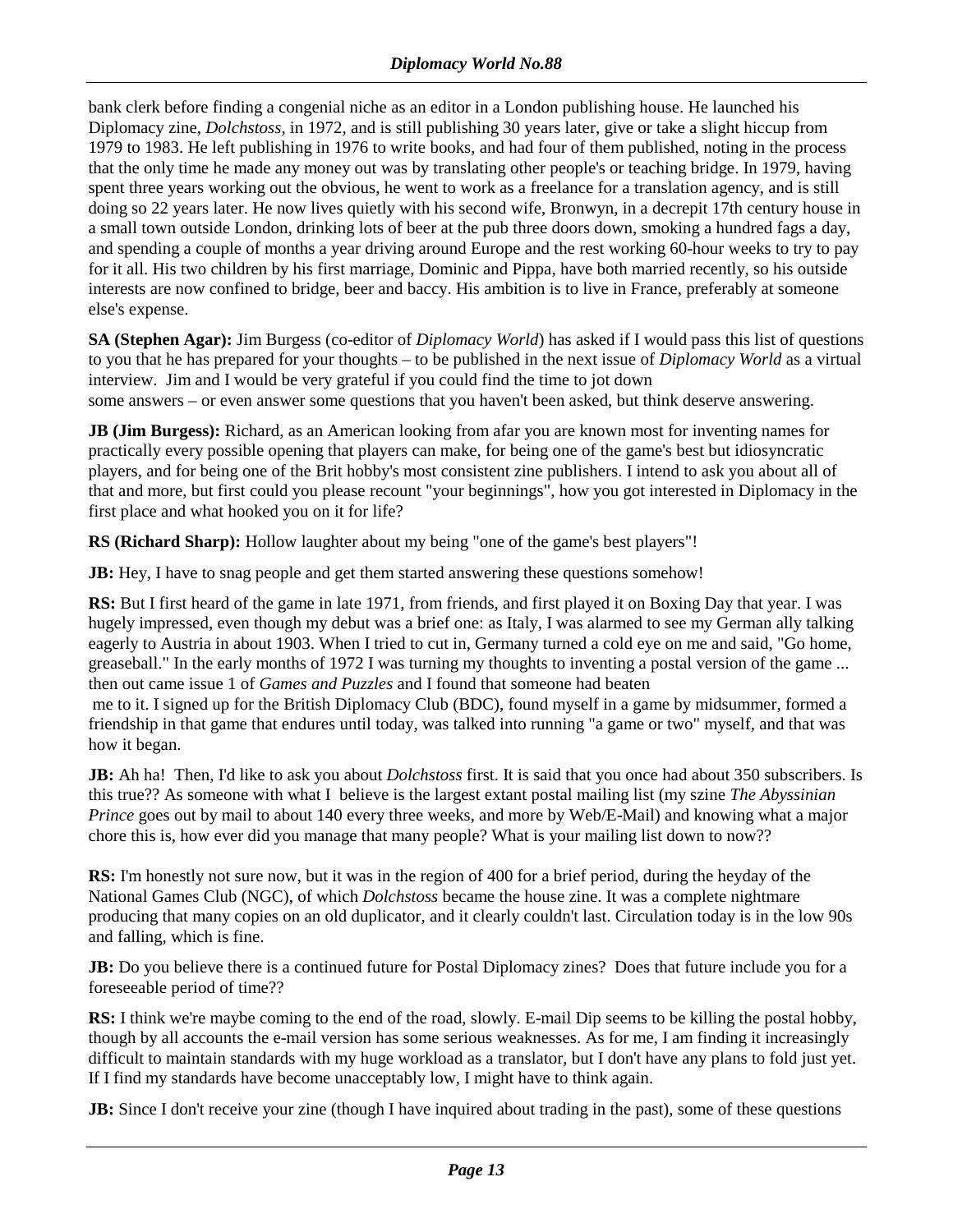might seem a bit trivial or obvious, but how integrated is your zine into E-Mail? Are you considering a web page at any point in time?? Do most of your players E-Mail orders, letters and press?

**RS:** Nothing personal there – I don't trade with non-UK zines simply in order to keep my circulation down. As for e-mail, it's only a couple of months ago that I reluctantly began accepting e-mail orders, though I welcome letters by that route. I have no plans for a web page, not wanting to do anything that might attract more subscribers!

**JB:** How did you come to write the only published book on Diplomacy? And did it make your fortune?

**RS:** It just so happens that one of the *Dolchstoss* subbers at the time, the late Simon Dally, was managing director of Arthur Barker, an imprint of the publishing house Weidenfeld & Nicholson. He commissioned the book. It certainly didn't make my fortune – just a few hundred pounds to supplement my then meagre income as a bridge teacher. Not only that, but it wrecked my Dip playing career, because I became "famous", always a bad move in Diplomacy.

**JB:** Enough of the boring background, let's get to some of the fun stuff! What is this thing called "Bedbug" Island" and where did you get the idea for it??

**RS:** I vaguely remember that "Bedbug" started life as a character (an Orc) that I used in press for a Tolkien variant. "Bedbug Island" was the setting for quite a long series of articles I wrote in *Games and Puzzles*: a windswept island in the South Atlantic used as a detention centre for incurable games addicts. I later used it, and still do, as my dateline for GM press in *Dolchstoss*. It caused a furore when someone, Nicky Palmer I suspect, sent in some bogus press from "Bedbug lsland" (with a lower-case L instead of the capital I); this was not against house rules, so I printed it, and it caused mayhem in the game, the players reasonably claiming that with such small and indistinct print it was impossible to tell the two apart.

**JB:** Heh, heh, I allow the players in my szine to impersonate the GM in the press and think their pathetic attempts to do so are lame rather than mayhem causing. I believe you used to be involved with the British Diplomacy Club and the National Games Club. In the US hobby we have had our fair share of associations and clubs too. Do you think they were all doomed not to work, and are we better out without them today?

**RS:** No to both of those. The BDC, and its successor the NGC, did in fact work well for a considerable period. Their main value was that they offered some sort of guarantee of continuity at a time when zines were appearing and disappearing all over the place. I don't think we miss them now that the hobby has shrunk so much, but they did no harm and quite a bit of good at the time.

**JB:** Do you have very many new subbers and players, or are most of the games amongst the old crew from the 1970's?

**RS:** Roughly a third of my current readers were receiving the zine in the 1970s. About a third of current players, too, were active in the 1970s, though this figure is distorted by the fact that one of the six current games was restricted to players from that era. I get very few new subbers nowadays, maybe 2-3 a year.

**JB:** How much press do they write? How do you encourage it, or do you? What do YOU think the role of press should be, what would you like to see in *Dolchstoss* and elsewhere?

**RS:** Years ago I was a very enthusiastic press writer, but not any more. Most of the press in *Dolchstoss* seems to consist of apologies for failure to write enough letters. In my early days in the hobby I used to love the long and sometimes inspired press series that appeared in British zines, especially *Ethil the Frog*. Today I neither encourage it nor discourage it: the fact is that I hate copy-typing anything, even press.

**JB:** In my view, good press games help to bind the players together better, but sometimes that can lead to LESS dynamic alliance play, not more. You are famous for your opposition to what the Internet world today calls "carebear" play (in your case, the famous battle against the "Karma League"). Could you expand on your thoughts about player relationships and the wider view of the game – and of course shifting alliances?? There also is the "Armoured Duck" (the player who plays pure tit-for-tat game theory and takes all stabs as "forever")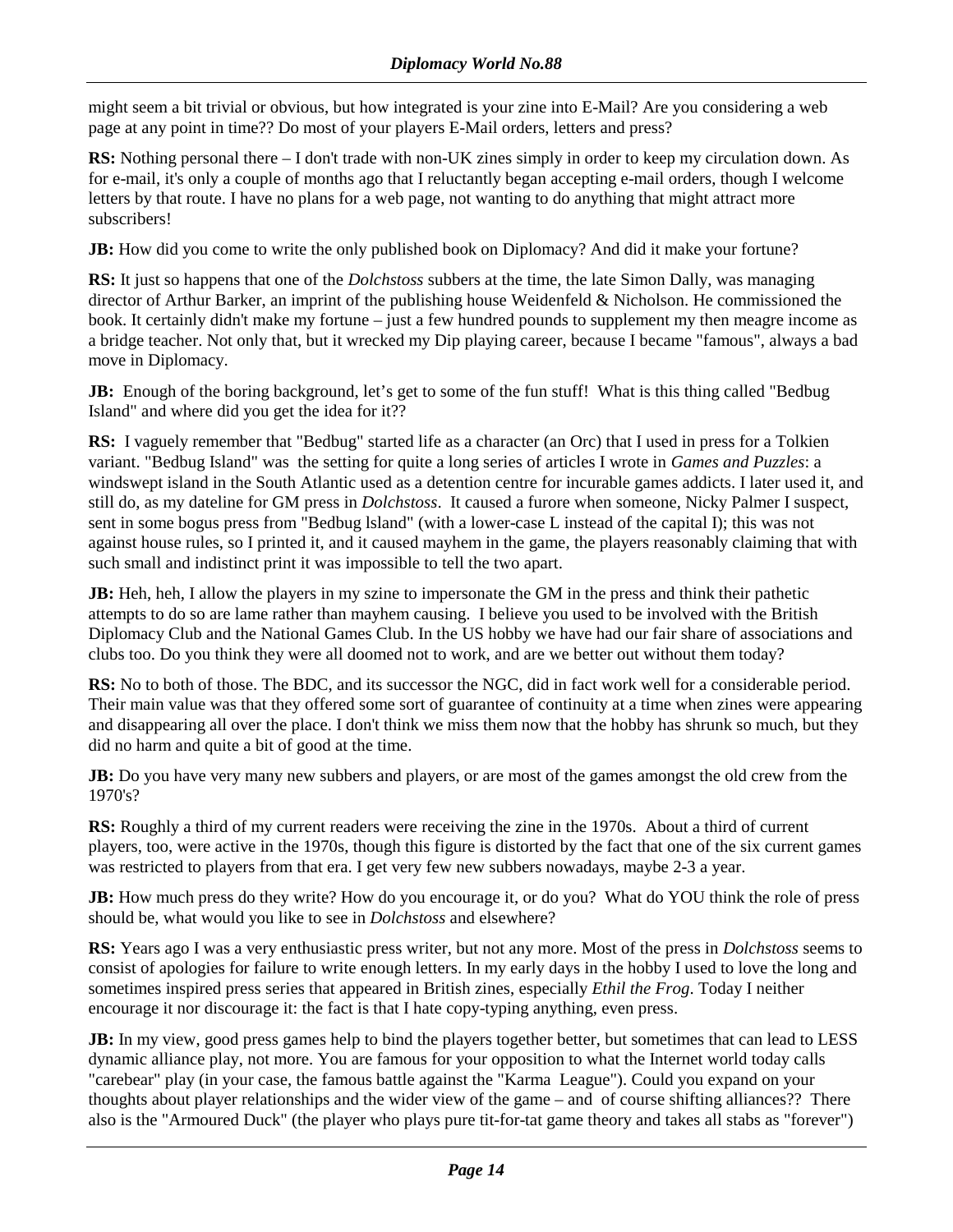that is a dagger in the heart of shifting alliance play. Do you have some thoughts on these issues?

**RS:** The Karma League? Good grief, that was a long time ago – I can barely remember it. There is no doubt at all that the best games I have played in, and run, have seen constant shifts in alliances. The most enjoyable game I ever played, a very long 1976 one in which I was Germany, involved me in alliances with all the other players at different times, several of those alliances breaking and reforming as necessity dictated, with three different players reaching 14 or more centres at various times, though the eventual

 result was a 4-way draw. Equally, there is no doubt that the best players bear no grudges and, more importantly, expect none to be borne against them. I have just suffered at the hands of an "armoured duck" who stabbed me early on and wouldn't withdraw even when disaster loomed; I was eliminated, sure, but he won't be far behind, and that style of play does annoy me.

**JB:** Now let me turn to "oddities" which you are famous for. I believe you have stated that in British postal play there never has been a Diplomacy game that did not have at least ONE standoff in Spring 1901. I can't cite an example, but I'm SURE that such a thing has happened before in both the E-Mail and US hobbies. One explanation for this might be a Brit style fascination with arranged Spring 1901 standoffs in various parts of the board, do you have an explanation for this?

**RS:** No. To be honest, I don't remember saying that, but if I did I'm sure it was true. Because of stereotyped opening play, a standoff in BLA is almost invariable in British games, while those in Gal and Bur are also extremely common. Personally, I prefer not to be involved in S01 standoffs, except that when playing France I do like to play Mar-Bur and have it stood off. The BLA standoff is bad for Turkey, in my view, and the Gal one bad for Russia. I have formed the impression in recent years that face-to-face tournaments have influenced the choice of openings in Britain, so that S01 standoffs are becoming more common, not less.

**JB:** We want the REAL truth on this one. Who REALLY invented the Vain Rats variant? The party line is that if it wasn't you, then it was either Steve Doubleday or Doug Wakefield (for the readers, the Vain Rats variant gives "secret powers" to each player that they can exercise in the game – mostly played for silliness). Do you run games of Vain Rats in *Dolchstoss*??

**RS:** I didn't know this was controversial. Anyway, there's no doubt about it: it was my idea. The first description of the variant appears in *Dolchstoss* 45, published in the late summer of 1976. It says in the preamble "some time ago I suggested to Steve Doubleday that ...", so probably Steve and I had discussed it. I certainly ran the first postal game, NGC 206V, which must have started in early 1977. I believe I ran further games, but can't now be sure. Nowadays, I no longer run variants at all, sadly: they take too long to adjudicate, and God knows I have enough trouble adjudicating regular games!

**JB:** In a shift toward discussing openings, you have named the devastating "Hop, Skip, and Jump" opening where Austria moves to Rumania and then is convoyed by a Russian fleet that has gained the Black Sea into Ankara. As Russia you are said to have pulled off this opening in a game with Paul McGivern as Austria. There also is supposed to be some silliness about Paul's wedding and Steve Jones. Can we have your official side of what seems to me to be a fascinating story? I understand, of course, that you won the game.

**RS:** It's a long story. One of the better games, certainly. This account is off the top of my head, because I no longer have a copy of my game end statement. Incidentally, I don't believe I did name this opening. Paul, a very old friend, and I found ourselves playing Russia and Austria in that game to Steve Jones's Turkey. Steve had a ferocious and well deserved reputation; we had never played against him before. We hatched a plot to take this 1980s upstart down a peg or two by making him the first Turkey ever to be eliminated in 1902.

**JB:** As an aside, I was eliminated in 1902 as Turkey in the US postal game Missionary Position in 1982, so that would have been in the British hobby (I suppose I shouldn't be admitting this, but it was a fun game).

**RS:** Against a less good player than Steve it would never have worked, but it went like a charm, and after the S02 moves we were indeed in a position to take him out. At this point Steve wrote, I think, the best Dip letter I ever received, offering in effect to provide naval resources for the A/R alliance if we would let him survive. It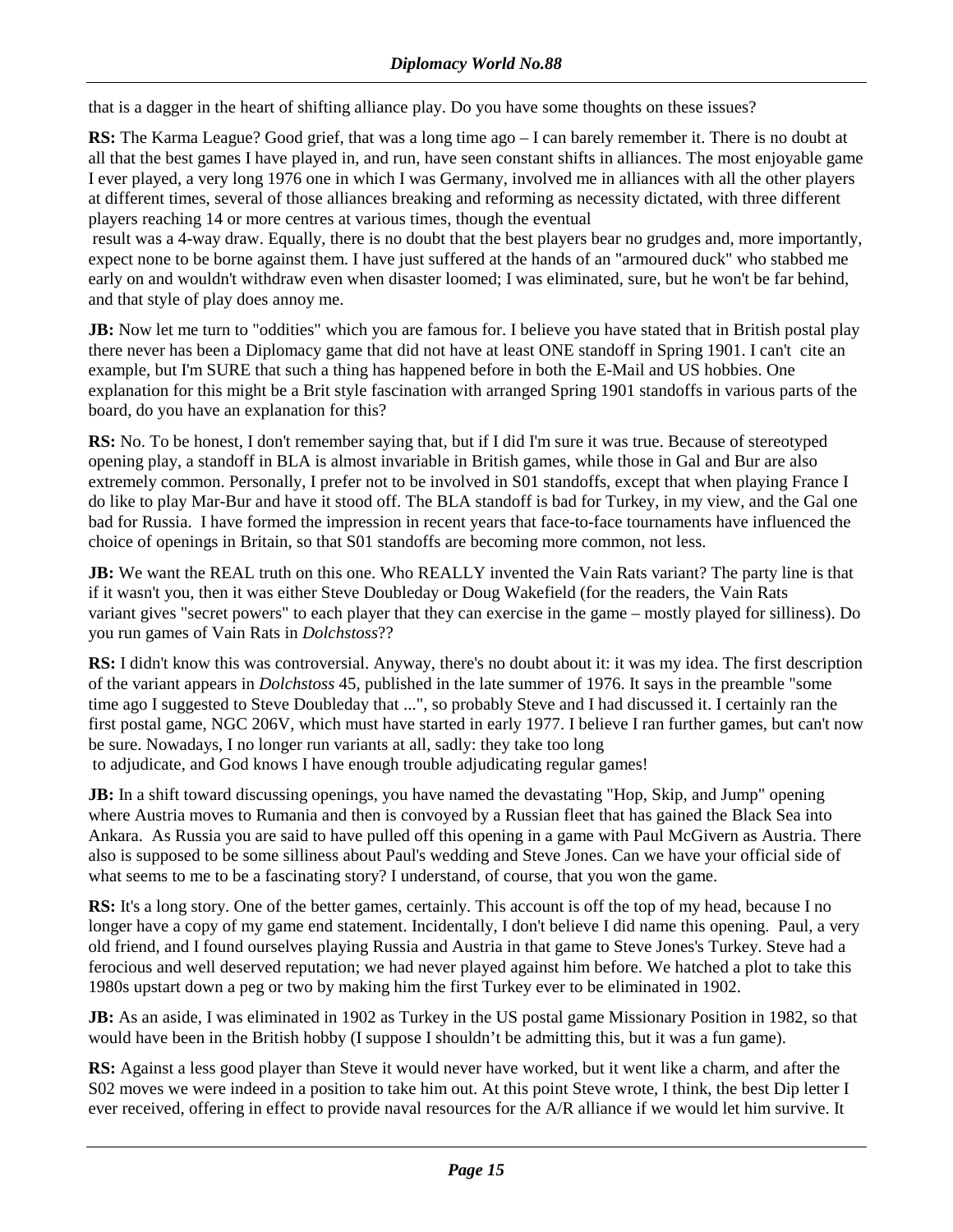was cogently argued, and I was convinced. (Paul was less keen: "Let's kill the crafty bugger off!") And so we left Steve alive, and all went well. Then Paul got married, and I travelled to Newcastle to officiate as his best man. The rat had promised me I wouldn't have to make a speech ("No, no, bonny lad,

 certainly not!"), but this proved to be a stab. Well, two could play at that game. I told Paul I was a bit worried about his possibly NMRing, because of the pressures of honeymoon organization, and offered to order for him for one season, an offer he accepted with pathetic gratitude. So, of course, I moved all the Austrian units out of their supply centres and all the Russian ones followed straight in. GM Pete Calcraft marked the occasion with the memorable headline "May the Best Man Win". And I duly did, eventually, after some spirited resistance from the inevitable Steve Jones, who managed second place despite his close thing in 1902. The moves are all on record somewhere, but I don't have them. I think the orders for the relevant units were:

- **S01:** Austria: F(Tri)-Alb A(Vie)-Bud A(Bud)-Rum Russia: A(War)-Gal (smokescreen) F(Sev)-BLA A(Mos)-Sev Turkey: F(Ank)-Con A(Con)-Bul A(Smy) stands
- **A01:** Austria: A(Rum)-Ank A(Bud)-Ser F(Alb)-Gre; Builds F(Tri), A(Bud), A(Vie) Russia: F(BLA) C AA(Rum)-Ank A(Gal)-Rum A(Sev)-Arm; Builds A(Sev) Turkey: F(Con)-AEG A(Bul) S RA(Sev)-Rum A(Smy)-Con; No change

**S02:** Austria: A(Ank) S RA((Arm)-Smy F(Gre) S A(Ser)-Bul Russia: A(Arm)-Smy F(BLA) S AA(Ank) A(Rum) S AA(Ser)-Bul A(Sev)-Arm Turkey: F(AEG) S A(Bul)-Con A(Con)-Smy Turkish A (Bul) annihilated

... and Turkey is a dead duck. I know his defence wasn't perfect in S02, but he had some hideous guesses to make.

**JB:** Great! You must have named more Diplomacy openings than any person, living or dead. You seem to have a special fascination with Central Powers openings (Austria, Germany, Italy). Can you give us some of your general views on openings, as well as on why you have a compulsion that does not allow you to permit any observed opening to go unnamed?

**RS:** I did name a lot, though clearly not as many as I'm credited with! As for my general views on openings, they reflect my general views on the game as a whole: that if you don't play to win, you should give up your place to someone who will. The only exception I make here is Austria: Austria used to go out 02/03 in countless games and the ultra-defensive Southern Hedgehog opening at least makes sure that doesn't happen (in 02 anyway). However, if Austria feels he can trust Italy (a) he's probably wrong but (b) if he isn't the Key Lepanto is his best winning opening, as of course it also is for Italy. As Russia I virtually always open Mos-StP, because in a good game Russia rarely wins without doing well in the north. As Turkey I never open to BLA: I hate playing Turkey anyway, the only country I've never won with, and F(Ank)-BLA lays him wide open to the Lepanto in all its forms and guarantees a long defensive grind. As England I virtually always open to ENG, whereas most Englands rush into the StP bottleneck and then try to negotiate a draw – all winning chances have gone. And as France, logically enough, I let England into ENG if he wants it. Some openings were named before I was started, you know: the Lepanto and the Northern Dash are two that come to mind. And I don't think the Maginot was mine, though I'm not sure. I named a lot for the book, thinking it would make it more readable. I had some fun doing it, anyway!

**JB:** I'd next like to ask you about a few of those openings, probably driven quite a bit by ones that I have encountered recently. First, the Hedgehog and its better relations. The F Tri-Ven move is seldom seen in either the US postal hobby or the worldwide Internet hobby. As I am exposed to Brit players quite a bit, I have come to appreciate the Hedgehog's subtleties (though the Alpine Variation [A Vie-Tyr] is distinctly unsubtle). Do you have any explanation why this opening continues to remain popular in Brit circles but has not travelled well? Do you see any significant shifts in which of the Hedgehog variants is most popular these days?

**RS:** The Southern Hedgehog still seems popular here. There are good reasons for this. If you trust Italy, you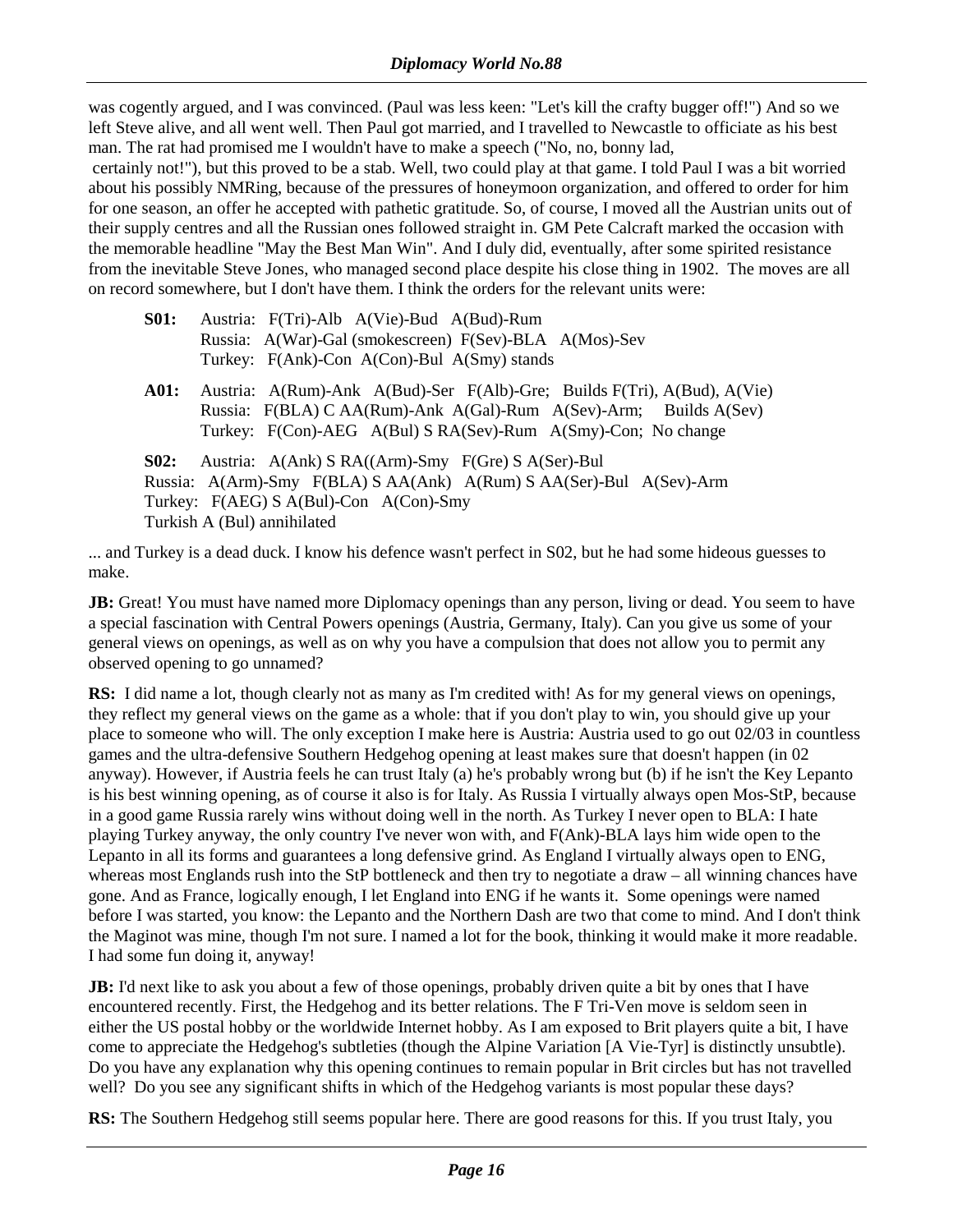may as well play the Key Lepanto, good for both of you. If you don't, F(Tri)-Ven stands out a mile: it draws the teeth of the most popular Italian opening over the years, Ven-Tyr, Rom-Ven. I admit it's defensive, but it works. As to why it hasn't travelled, search me! It would be interesting to know whether 02/03 exits for Austria are more common over there; they should be, because their frequency went down sharply when the Hedgehog became fashionable.

**JB:** Yes, I'm sure that Austrias around the world should pay attention to this and stop getting eliminated from the start. Since I have all of these moves in my repertoire it makes Austria lots more fun to play. Next, the Crimean Crusher (Turkey attacks toward Russia with all three pieces, successfully). I must admit, this one is personal since I recently pulled this opening and then got ZERO 1901 builds. Not to digress too much, but this was supposedly with a strong AT alliance, and I wanted to "test" the Austrian from the start and he failed (at least from my perspective). I would assert that this opening isn't really as powerful or successful for Turkey as one might think. What are your current feelings about the Crusher?

**RS:** I'm going to plead ignorance here. I certainly didn't name this one, and have never seen it tried. How do you stop Russia making the almost invariable move to BLA?

**JB:** Brilliant negotiating, of course. It practically requires close Austrian assistance, so that BOTH can assure Russia that moving the fleet to Rumania will be a successful and productive move. Russia has to be inclined this way a bit to start, but is more likely to believe that Turkey really is moving the fleet to Con when he hears supporting information from Austria.

**RS:** I suppose it has the merit of being non-defensive, but ... no, not for me!

**JB:** Keeping with other openings that "don't really work", what about the Barbarossa (Germany attacks Russia strongly from the start)? Do you believe this opening has viable options for German success?? Have you ever seen it work? The only time I tried it, I was crushed, though admittedly that was with Kathy Byrne (now Caruso) as Russia and she knew how to take advantage of every predicament.

**RS:** No, I think it's hopeless: all the tries I've seen have resulted in an early exit for Germany, though admittedly Russia has a horrible time too. There is this crazy notion, apparently popular in British FTF games, about a 3 way EFG alliance, where Germany starts with Barbarossa. I cannot believe that Germany has ever survived to the end of a game after that start.

**JB:** And next, one that always has mystified me a bit, but I think that you have a fondness for, the Anschluss (the strong Austria/Germany alliance). When offered this alliance from either side, I have not been able to trust the offerer and thus have not made it work. Still, theoretically it seems to be VERY strong, but you see it so seldom in games I play. Do you know why? How would players approach it more effectively??

**RS:** I am completely convinced of the merits of the Anschluss. Attacks by A on G or vice versa are so rare anyway (for good reason) that there is, quite simply, no case to be made against it. There are countless games from the early days of the British hobby where Austria goes out in 03 followed by Germany in 04. They have everything to gain and nothing to lose by standing firmly back to back. If A is really confident in G, he can even afford to abandon the Hedghog for something more aggressive; as long as G leaves A(Mun) at home in S01, the threat to intervene on Austria's side is a genuine deterrent to Italy.

**JB:** There are just two more things that I want to touch on. First, your other writing. Your range (that I know of) goes from your famous satire on "Scatter Theory" (the idea that one spreads out one's units at the start of the game, rather than concentrating power anywhere – I find this an especially effective German strategy for real though) in *Games and Puzzles* to your book, *The Game of Diplomacy* (which is very organized and to some minds even a bit dogmatic). Is the range of writing styles that you have used something that you have developed actively, or has it just "happened"? What do you see as the "growing edge" of your writing today?

**RS:** First, I didn't invent the Scatter Theory – that was Nicky Palmer. I've written in various styles, I suppose, to suit my subject matter. My articles in *G&P* were all facetious, satirical if you like. The Dip book was supposed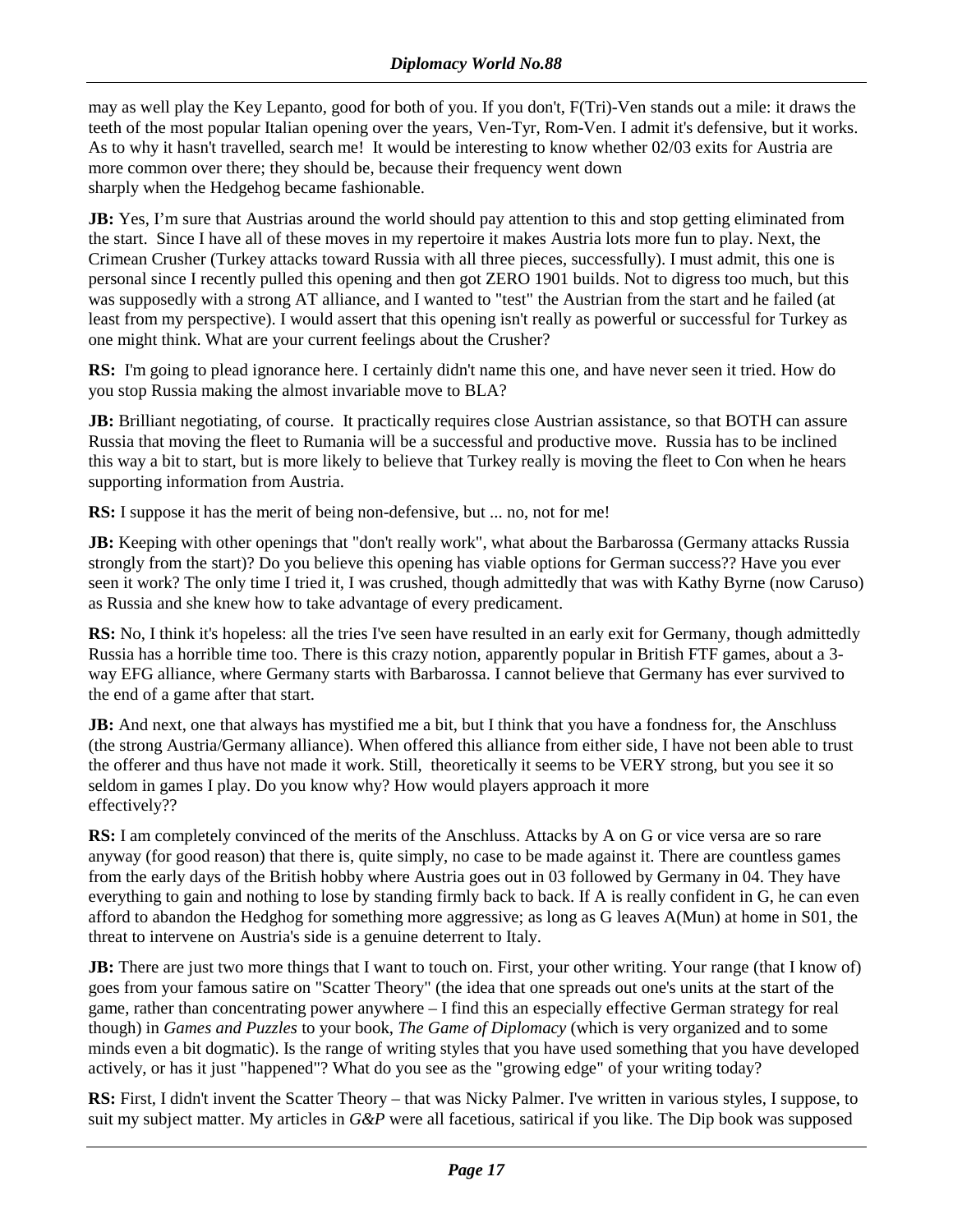<span id="page-17-0"></span>to interest people in the game, and therefore needed to be relatively serious, though with a light touch. My bridge book was entirely serious, with only the occasional pale gleam of humour. Today, I fear, I do no creative writing at all except the tiny bit that appears in Dolchstoss: I learnt long ago that, unfair as it seems, I can earn far more by translating 60,000 words of other people's garbage than sweating to produce the same amount of my own! If I had more time I would like to try my hand at a distinctly light-hearted "motorist's guide to France", and occasionally compose a few pages in my mind ... but I don't see myself ever having the time.

**JB:** And lastly, you are famous for your love of Tolkien and your involvement in Tolkien fandom. This is far from unusual in Diplomacy players. I'd like you to comment on the relationship between Tolkien and Diplomacy from your point of view. Also, how do you feel about the recent "revitalization of Tolkien" with both increasing serious academic thought about his work as well as a new series of movies that have just begun?

**RS:** It is no surprise to me that Tolkien is so popular in the hobby. Diplomacy, after all, takes place in a fantasy Europe; more generally, all games are escapist. The Dip variants based on Tolkien, to which I have made occasional contributions, are great fun to play, especially with good press writers. I have not come across any serious academic thought on Tolkien, and hope I never do! I feel sure that the Prof. himself would have been torn between outrage and hilarity at such an idea. Academics can make anything boring, even Tolkien.

**JB:** As an American academic, perhaps I resemble that remark. An America anyway, there are scholars doing academic work on Tolkien.

**RS:** As for the recent films, I have just reviewed the first at length in Dolchstoss. I am all in favour of them, and can accept their shortcomings (from the Tolkien purist's point of view) with a good grace. To film Tolkien is clearly impossible, but creative artists love to attempt the impossible, and why not? I just wish they'd let me write the script.

# **First Dip At Sea Adventure Sails Into History**

by Larry Peery

I didn't realize when I proposed a Diplomacy convention event be held aboard a cruise ship at the WDC in Baltimore two years ago that I was about to embark on a whole new Dip adventure, but that's the way it turned out. Here's my report on the first Dip\_at\_Sea\_Adventure (DSAI for short).

Since I was already taking a course in cruise ships and cruising as part of my T&T studies program this term it didn't take a lot of persuasion to get me to sign up for my first real cruise. In fact, the professor was encouraging her students to do just that, but she was thinking in terms of a three day quickie RT from Los Angeles to Ensenada on a Carnival party ship! I had something a bit classier in mind. So, after checking out the possibilities I decided on the Holland American RYNDAM for a ten day RT cruise out of San Diego that would include stops in Puerto Vallarta and Mazatlan on the Mexican Riviera; and La Paz, Santa Rosalia, Loreto, and Cabo San Lucas in Baja California. The cruise also provided for three days "at sea" (e.g. without any port calls), I figured those would be good days for playing Dip.

Put most simply the RYNDAM is a \*\*\*\*+ star hotel that moves at 20 mph. Other than that it isn't much different than a fine resort hotel. Naturally you do have the various optional shore excursions that you can take part in or not, as you wish and as you pay for. But there are other differences. The cruise includes an endless array of meals from sunrise until midnight and it is easy to gain a pound a day on a cruise. It was a shock to me to discover that I had actually lost some weight on the cruise, mostly because I did a lot more walking and stair climbing than usual. The cruise also includes a wide variety of entertainment of all kinds and many other special events, all part of the package price. So, when you add it up the total cost on a per diem basis isn't much more, if any more, than a traditional resort vacation. Just keep in mind that the cruise cost doesn't include transport to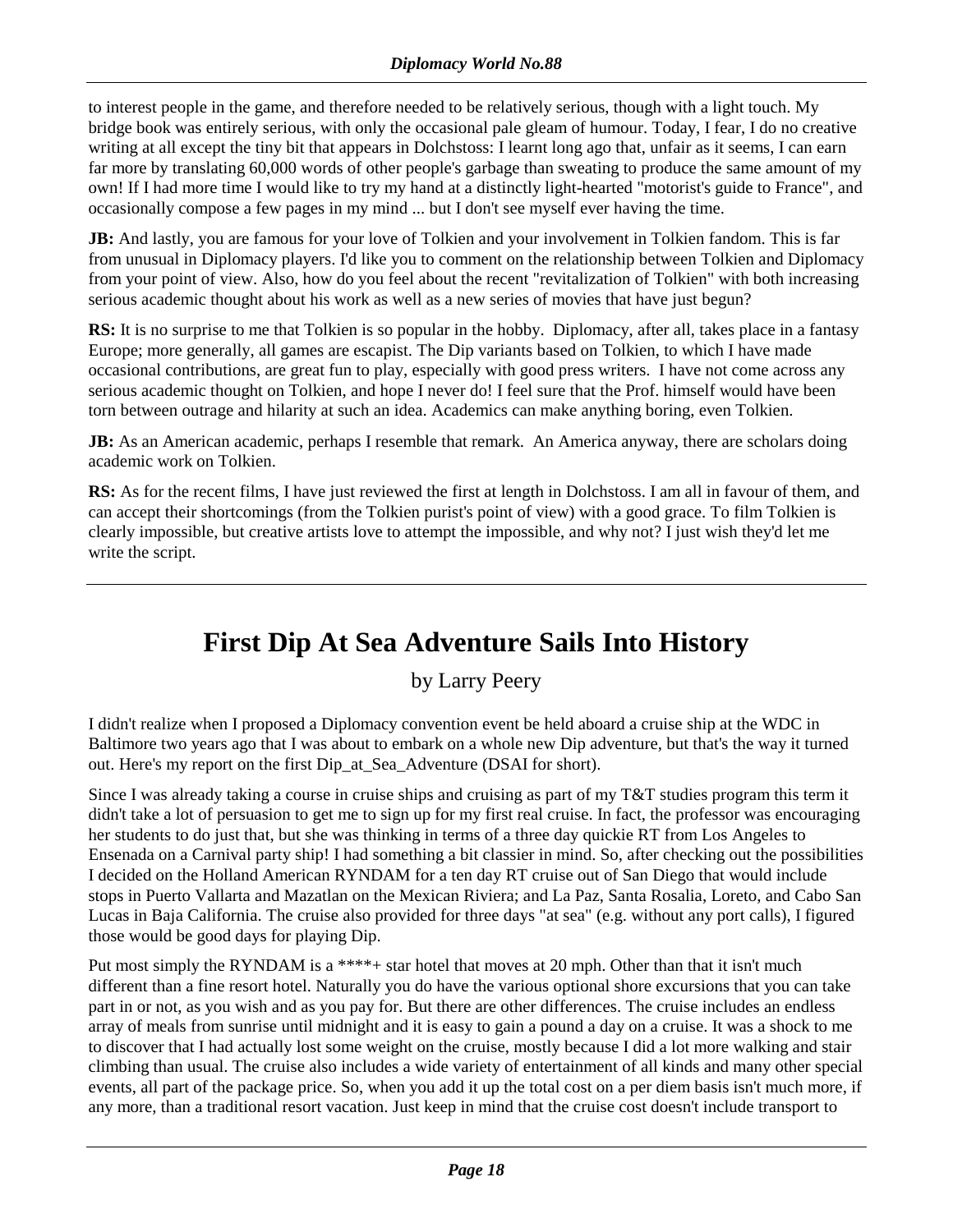and from the ship, most shore excursions, most beverages, gambling, and other personal items. Tipping may or may not be included, depending on the cruise. All those things can add up if you don't watch your bill. It's possible to bring your wife and family along and then not see them all day, if you like. Most of the cruise ships have programs designed to keep the kids happy and busy away from the adults. All in all it seemed like a great venue for a Diplomacy event.

I decided to make the first DSA a test to see how the game and a Dip event would be received on board a ship. If that worked well, I figured next time I'd work on getting some Dippers on board a cruise and see how they reacted. All cruise ships have various rooms suitable for gaming purposes. The RYNDAM, built in 1994, is a medium sized ship of some 55,000 tons (the newest mega-ships are more than double that size) carrying almost 1,300 passengers and 600 crew members. It's longer than two football fields and about as wide as one with ten decks. There are more than forty different public rooms available for the guests to use. My attention was focused on those that were suitable for Diplomacy activities. The RYNDAM had a library, a small puzzle alcove, and a card room that collectively had about 100 seats. All of these could be used for Dip game playing. In addition, nearby were several meeting rooms that could hold a hundred or so people. The only drawback to them was that they had no windows. It was much more fun playing in the game rooms where you could watch the world go by. But the private meeting rooms were certainly that. I never saw them used during my cruise, except once as a storage room by the ship's art sales director. The ship also had a 250 or so seat theater that can be and was used for everything from movies to cooking classes to religious services. So, the facilities were there. I spoke to the RYNDAM's activities director and she said that once the arrangements for the group had been made through their corporate meetings staff on land, the ship's hotel staff (that's what they are called) would do whatever was needed for the group. So, the staff support was there.

What I was really curious to see was how the passengers on the ship would react to Diplomacy. I had discovered a large cabinet in the card room filled with board games, mostly old copies of Monopoly, Scrabble, Trivial Pursuit, etc. I even found one copy of Battle of the Bulge from the early A-H days. Alas, no copy of Diiplomacy. And that got me to thinking. Wouldn't it be cool if we could collect old copies of the game and place them (with a flyer or two, of course) in the game rooms of these ships? Anyway, I had made up some simple flyers inviting people to join me for an intro to the game and to schedule some games. I put a few of these up in the gaming rooms (Amazingly, they remained up until the last day of the cruise. Even the cleaning people didn't bother them.) I even got the ship's newspaper to put a little blurb in the daily paper about Diplomacy, perhaps the first ever "at sea" Dip press release. I scheduled two sessions, AM and PM, on the second and third days of the cruise; when we would be at sea. After everybody had recovered from their flights to the ship and the embarkation on Monday with a good night's sleep (Yes, you really do sleep better on a ship!) and hearty breakfast, people started moving around the ship, exploring what it had to offer.

You have to understand that ships like the RYNDAM attract loyal fans, just like a fine resort hotel. More than half of the passengers had been on the ship before. You could tell who they were because they were the ones giving the newbies directions on how to find the dining room, the pool, etc. You also need to know that the average age of the passengers on my cruise was somewhere between 70 and death! I was actually one of the younger people on the ship and one of the few men traveling solo. That got me a lot of attention from the old ladies! :-) When I walked into the card room at 0900 there were already four tables filled with bridge players going at it. I found a spot in the corner but near a window into the main hall, and set up my Diplomacy board (I took a new copy so it wouldn't look so tacky!). Within five minutes I had my first customer, a gentleman wanting to know if the bars were open yet (The ship has five or six different bars, but they don't open until 1100, I think.). Well....

But, by ones and twos people people would stop by and ask what I was doing. I briefly told them and invited them to come back at 1400 for a real demonstration with real players, and crossed my fingers that I'd have enough to fill a board. The first morning I had 25 or so inquiries. And, at 1350 when I went back down to the room I had ten people waiting for me. A couple of them had actually played Diplomacy sometime in the past. One gal remembered playing it with her boyfriend in grad school at USF. After a much shorter but not nearly as funny as Edi style rundown on the rules and how to write orders, I suggested that we play a mini game of just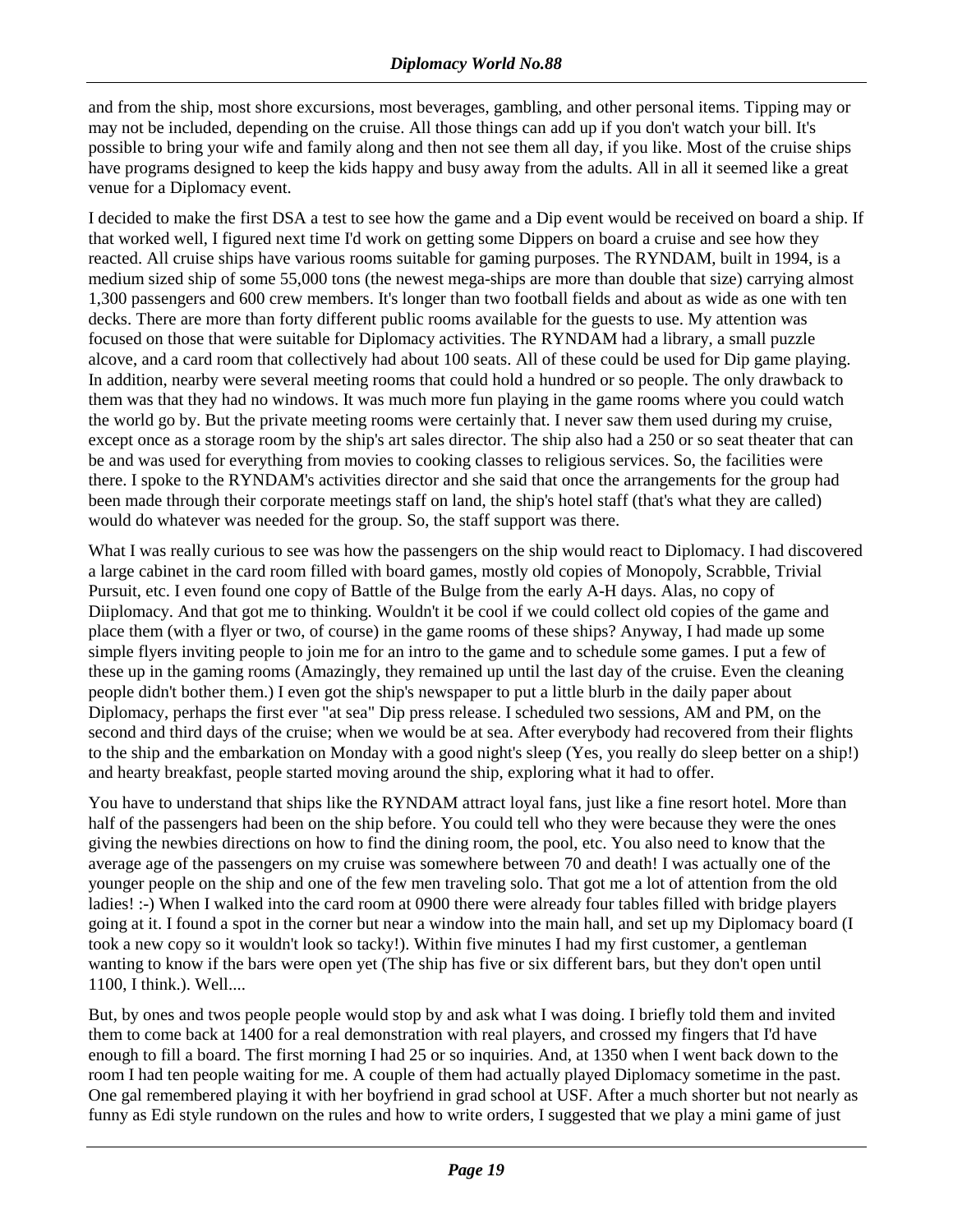three years instead of a full length game to give them a feel for what it was like. They all agreed to that. While they played (much to the annoyance of the bridge players, I'm sure) and negotiated, more people wandered by and asked questions. I suggested they come the next morning for an intro and told them we'd have another mini game the following day.

The first problem came at the end of year three of the mini game. They didn't want to quit! A male octogenarian playing France had just stabbed a female septuagenarian playing Germany and she wanted blood! His!! They were ready to go right on playing, but I persuaded them to return on Wednesday for another go at the game and each other.

The next morning a half dozen of my original group were back, along with about a dozen new faces. I let the old-timers explain the game to the new ones; and that worked pretty well, although I had to reexplain a few things. Since we only had one board I suggested doubling up with one old-timer and one newbie playing each position as a pair. That definitely was interesting to watch! I doubt if that card room had ever seen so much activity. We even attracted a few people from the nearby casino who wanted to know what was going on.

That afternoon there were enough people to over-fill two boards; so I let the newbies use the big board and after telling them they were all so good by now they could deal with it, I let the old-timers use conference maps to play with. They all seemed to be enjoying it, especially the couple who were downing old-fashions as they played.

As we finished up the afternoon, I told them I would leave my game in the game cupboard, so if they wanted to play during the next few days they were welcome to use it, but I wouldn't be available much since I wanted to see some of our ports of call. I also told them all that on our last at sea day the following Wednesday we'd have a real mini-tournament and game. I checked the cupboard each night and I could tell the game was being used each day. I found some really cute orders in the box. Amazingly, not one of the pieces disappeared. I headed off to B deck to find the ship's printer (the ship actually has its own print shop) and he put together three enlarged boards blown up from a conference map for me, printed up some more conference maps, and some extra copies of the rules. All at no charge! It was amazing. He seemed to enjoy having something different to do. The next challenge, of course, was finding pieces. Hummmm. Where would you find them on a cruise ship?

During the next few days I met some of the players on shore excursions, by the pools, etc. and they all said they were looking forward to a "real" game of Diplomacy. And who were these players? Well, they were an eclectic group to say the least. The oldest (that I could get an age out of) was 81 years old. The youngest was 10! They came from all over the USA, but mostly southern California; Mexico, with a few from Europe. There were three of them, all women in their fifties or sixties, from New York who reminded me of Edi; and they played Dip a la Kathy Caruso! The average age was probably at least sixty, but that didn't stop them. One old guy could barely get out of his chair, was almost blind, and had two hearing aids; but he was lying with the best of them.

On the appointed day and at the appointed hour I went down to the game room. And lo and behold, most of them were there waiting. They'd even gotten out the game board and were arguing tactics like old-timers. I was amazed at how well behaved and cooperative they were, unlike most land based Dippers. I passed out the enlarged conference maps, the pieces (they got a big laugh), copies of the rules, etc. I told them that because of time constraints we'd only play five game years. At that point I was roundly booed! Hmmmmmmmm. Anyway, they were on their way. Except for the blue skies and blue sea outside the windows you'd never have known we were sailing up the coast of Baja California heading for San Diego.

We had a steady stream of visitors during the tournament, some from the bars and some from the casino. I noticed the bridge players had disappeared, bless their hearts. They'd move into one of the meeting rooms, no doubt seeking peace and quiet. The chef stopped by to see how his pieces were holding up and I thanked him profusely for his help. He gave me a big smile and disappeared. He had had one of his cooks color sugar cubes of two sizes and then coat them with something to harden them! They worked perfectly and definitely tasted great. Han ate at least half of his pieces until he realized he might need them eventually. Later on one of the pastry chefs appeared with a big platter of cookies decorated in the colors of the pieces! :-) Isabel, the activities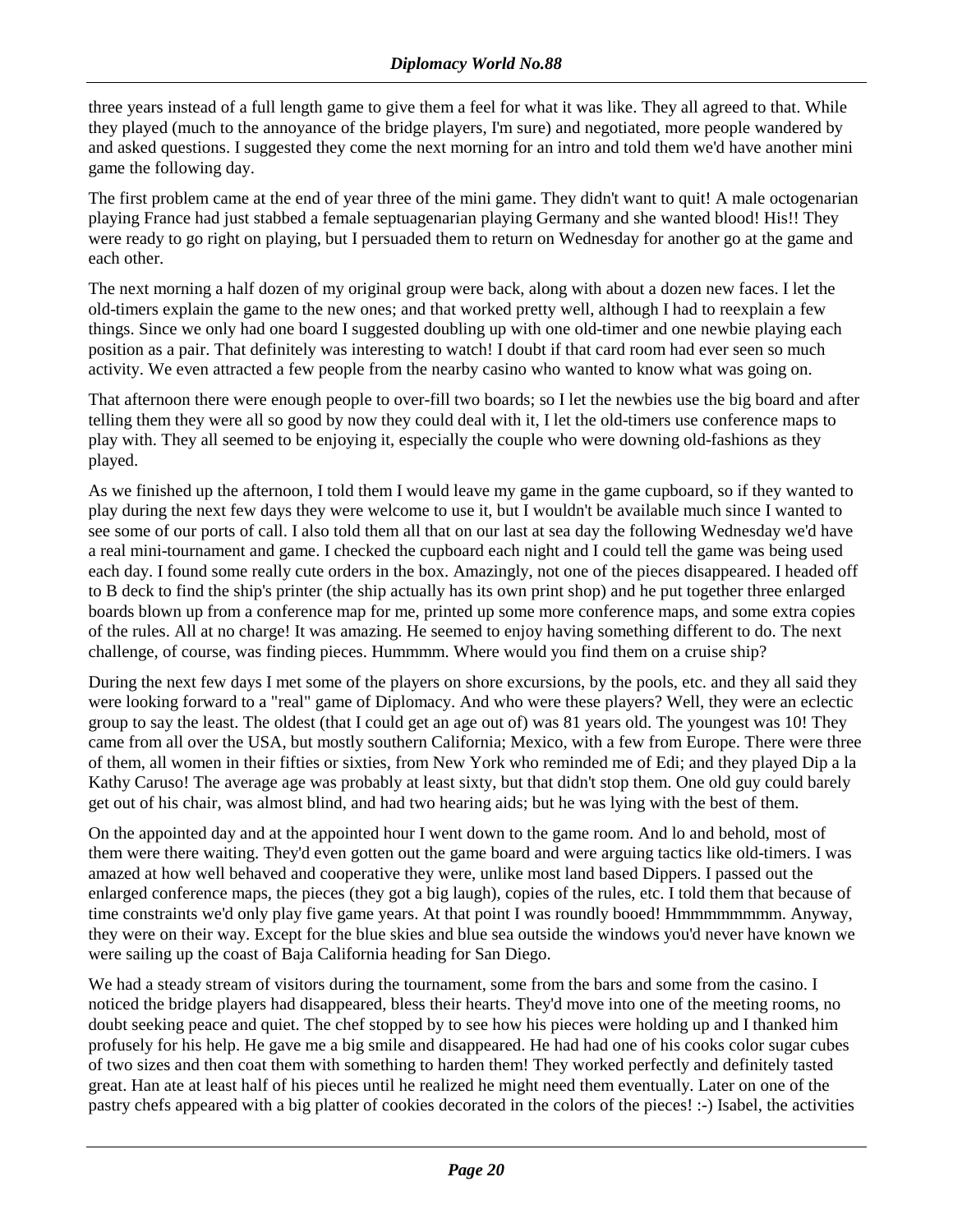<span id="page-20-0"></span>director, dropped it during a quiet moment and I explained to her what was going on. She was a French Canadian and a wonderful person. She handed me an envelope and went off on her rounds. When I opened it I found the printer had made up a souvenir certificate for each of the players. Ian Napier, the ship's assistant F&B director, and I had become good friends since I'd won all the prizes at the ship's wine tasting event; and he brought along a few ship mugs, fanny packs, etc. for prizes for the tournament winners. It was all so low key and so much fun. People were really enjoying themselves. It's been a long time since I've been to that kind of a Dip event.

Well, when I called time (to more boos!), I decided to give them another game year just for fun. Boy did that go over big! Especially at the board where the wife had just stabbed her husband. :-) They played on another year and I did some fast dot counting. After six years one table had an eight center England and seven center France, strongly allied against just about everybody. The second table still had all seven players active, although Austria was down to one center. The third table looked like it would have ended in a German win eventually. The top three positions were the eight center England and an eight center Germany, and the seven center France. The poorest performance was an Austria eliminated in 1902. Since I hadn't stated a formal scoring system, I gave the two eight centers powers a tie for first and the seven center power third place! The two first place finishers were: Sylvia Cuomo (of Rancho Mirage, CA and New York) and Carlos de Uriarte (of San Antonio, TX and Mexico City, MX). Third place went to our ten year old, Han Zhen (of Monterey Park, CA). The prizes and certificates were passed out to cheers from all; and we retired to the closest bar to celebrate!

At the captain's reception at the farewell banquet that night the captain mentioned that he'd been told about a meeting of diplomats on board. I just smiled, tried to look modest in my tux and charro hat, and wandered off in search of a glass of champagne.

Since returning home I've had four emails from people who participated in DSAI wanting to know when the next one was scheduled. Now we'll see who turns up on the QEII.

For more info on the second DSA, contact Larry Peery at peery@ix.netcom.com

# **Across the Whole Board**

## **by Allan Calhamer**

#### **I. Drawing the Network**

From the start of the game until such time as one Great Power is knocked out of contention (at which point the network changes), almost every war that takes place will occur along one of the twelve lines on the diagram, and almost every agreement will be aimed at preventing a war along one of the twelve lines of the diagram (fig. 1).



#### **II. Relation between Strength of Country and Number of Neighbours**

As Diplomacy progressed from its initial form to its final market form, it was played frequently by a group of good players who steadily progressed in their understanding of the game against steadily improving opponents.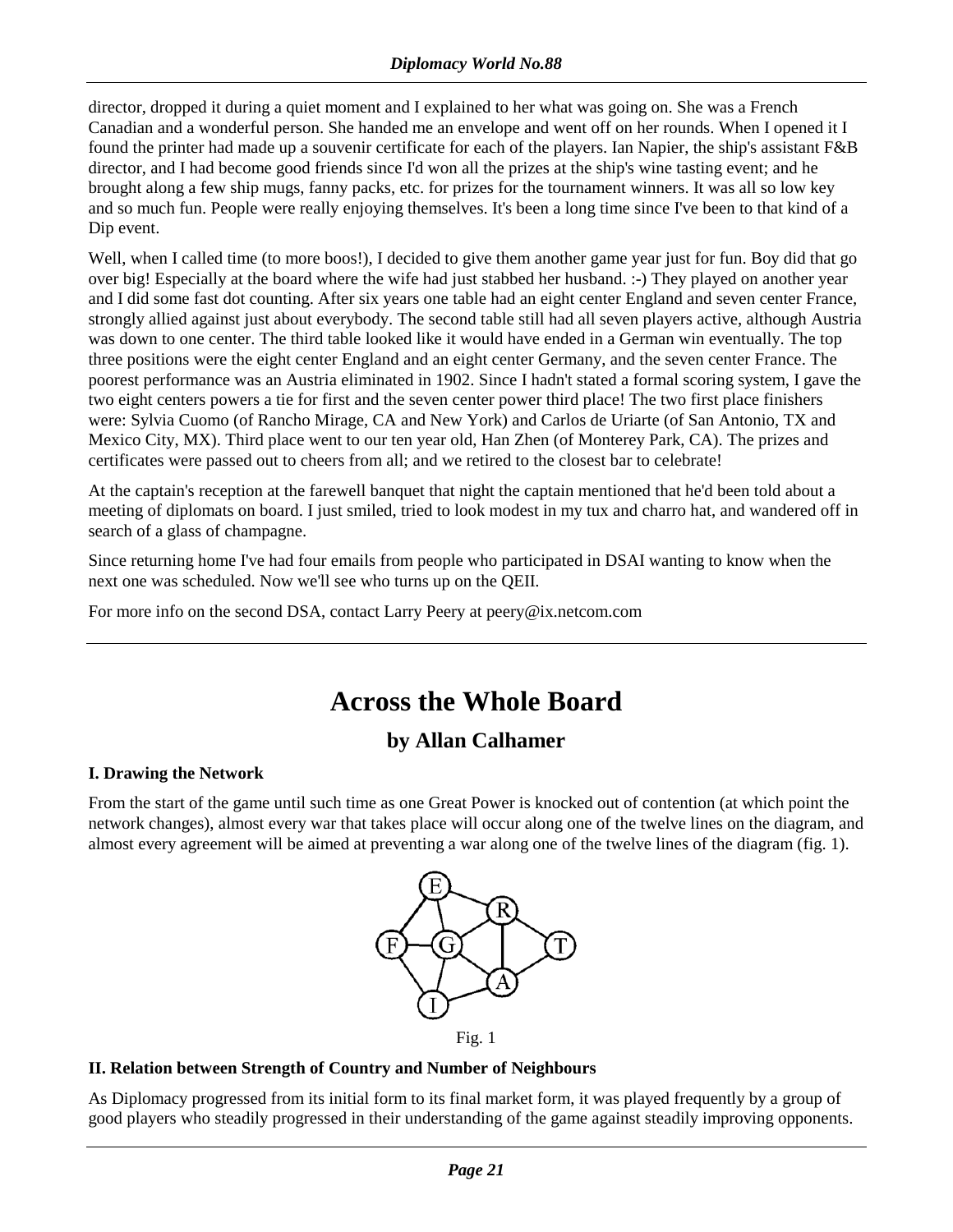The strength of the countries as determined by experience within this group ran from Turkey at the strongest down through Britain, France, Italy, Russia, Austria-Hungary, and lastly, Germany. We note the close correspondence of that list to the list of countries in reverse order of the number of neighbours, as read off the network: Turkey, 2; England, France and Italy, 3; Russia and Austria-Hungary, 4; Germany 5.

#### **III. An Aside concerning Strength of Countries**

The relative strength of countries in postal play had generally followed the pattern given above, except for the single major anomaly that Russia was considered to be the strongest country. Her apparent strength diminished as that of the more defensively placed countries increased as the players gained experience.

Recent careful analysis has revealed a satisfactory opening variation for Italy against Turkey, called the Lepanto Opening. The remarks in the first part of this article assume that that opening is *not* being used. Later in this article we will describe and discuss the Lepanto Opening directly.

### **IV. Certain Alliances Schematized on the Network**

Germany and Russia frequently lead off by forming an alliance in which both agree to refrain from moving to the Baltic Sea, Livonia, Prussia or Silesia. Russia may demand, and Germany may agree to permit, Russia entry into Sweden in Fall 1901 as part of this alliance. Germany may threaten to block that entry unless he gets the alliance. Germany and Austria-Hungary also frequently agree to refrain from moving to Silesia, Bohemia and Tyrolia.



Fig. 2.

If these agreements are kept, and they usually are (for neutralization agreements work fairly well in this game), then there will be no German-Russian or German-Austrian war in the early stages of the game. Thus we may erase those links from the diagram to see the effect on the whole-board considerations (fig. 2).

We now note that six countries each are linked to three neighbours, only Turkey differing in being linked to two. Thus we see the graphic illustration of this writer's belief that Germany needs two alliances, and Russia and Austria each one, in order to start the game on something like equal footing. This assumes that the other players have not yet made any alliances at all.

In thus modifying the network, it should be pointed out that an alliance is hardly as good as a defensive guarantee as geographic separation, for the alliance may be broken, and also a third party might come through the demilitarized zone sooner or later; but then schematic geographic separation is not ideal either, since it is not a perfect representation of the board.

Suppose we ask whether there is a likely alliance structure that can equalize the number of neighbours among all seven countries. There is: if, to the two alliances noted above, we add a Russian-Austrian alliance (neutralizing Galicia at least), and a German-Italian alliance (neutralizing Tyrolia) and an English-French alliance (neutralising the Channel, the Irish Sea and the North Atlantic), then each Power has just two links left on the network (fig. 3).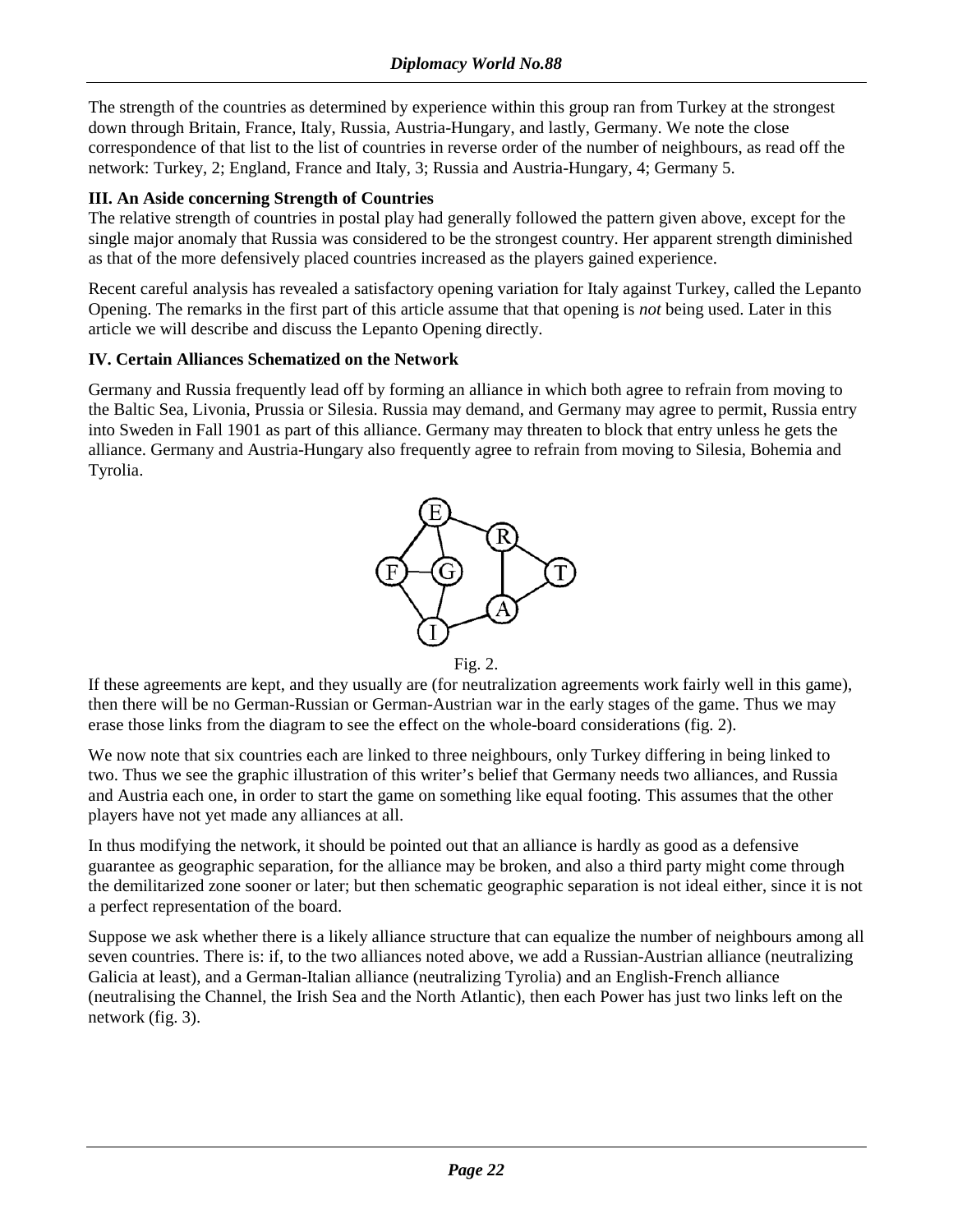

Needless to say, players would still regard one country or another as stronger or weaker, in part because an alliance is not as sure a defence as geographic separation. Suppose, then, that we devised an experimental game in which these alliances were made as binding as geography itself. Suppose we introduced into the experimental game the rule that no pieces could be moved to the aforementioned neutralized zones by any player. Suppose we also rules that no order was valid calling for an attack on a supply centre or province currently occupied by a unit unless the two countries involved were joined by a link in the reduced network shown in our last diagram.

Only after the imposition of those quite restrictive rules would the "number of neighbours" factor be removed from consideration. There would still be differences in strength, due to such factors as sea defences, number of early grabs, rapidity of build-up, and so on. By analysing or actually playing this reduced game, however, the player might help to separate in his mind the pervading number of neighbours consideration from the remainder. This separation might in turn help him to reconstitute the question of relative strength of countries in new situations as they arise.

#### **V. Reverberation Theory**

Suppose that after the first move (Spring 1901) has been played, we look around the board and determine apropos of each Power whether its first set of moves has been as expected, better than expected or worse than expected. We also determine whether each Power has been treated as expected by the events of the move, or better, or worse than expected. Our subjective opinion of the whole development for each Power relative to our subjective notion of the expected, may then be entered on the network diagram, alongside that Power's initial. Usually a simple plus or minus sign is all that can be justified, but double or triple signs may be employed.

Let us suppose for purposes of example that nothing unexpected has happened on the first move, except at one point, at which the development appears to benefit Italy and Austria-Hungary and harm Turkey. The Lepanto Opening might be one such development. Listing the Powers in the first column (see table) we enter +1 or -1 in the second column as appropriate, representing the primary effect. The third column is derived by taking each Power's figure in the second column, reversing its sign, and awarding it to each of that Power's neighbours. Thus, if Italy has received a +1 in the second column, each of France, Germany and Austria-Hungary receives a -1 in the third column. Each Power's receipts in the third column are then added up to form the fourth column.

This process may then be represented as often as one wants: the figures for each country found in the fourth column may be reversed in sign and attributed to all that country's neighbours, forming a fifth column, with the accumulated partial results in that column added to form the sixth column and so forth.

|         |      | 3   | $\boldsymbol{4}$ | 5       | 6        | 7                | 8              |
|---------|------|-----|------------------|---------|----------|------------------|----------------|
| England |      |     | 0                | $+++$   | $+3$     | $-3 - 2 - 3$     | $-8$           |
| France  |      |     | $-1$             | $+++$   | $+3$     | $-3 - 2 - 3$     | $-8$           |
| Germany |      |     | $-2$             | $++$    | $+2$     | $-3 - 3 - 3 - 4$ | $-16$          |
|         |      |     |                  |         |          | $-3$             |                |
| Italy   | $+1$ |     | $-1$             | $+++$   | $+3$     | $-3 - 2 - 4$     | -9             |
| Austria | $+1$ | - + |                  | $+++++$ | $+4$     | $-2 - 3 - 3$     | $-8$           |
| Russia  |      | - + |                  | $+++$   | $+3$     | $-3 - 2 - 4$     | $-9$           |
| Turkey  | $-1$ |     | $-1$             |         | $\theta$ | $-4 - 3$         | $\overline{a}$ |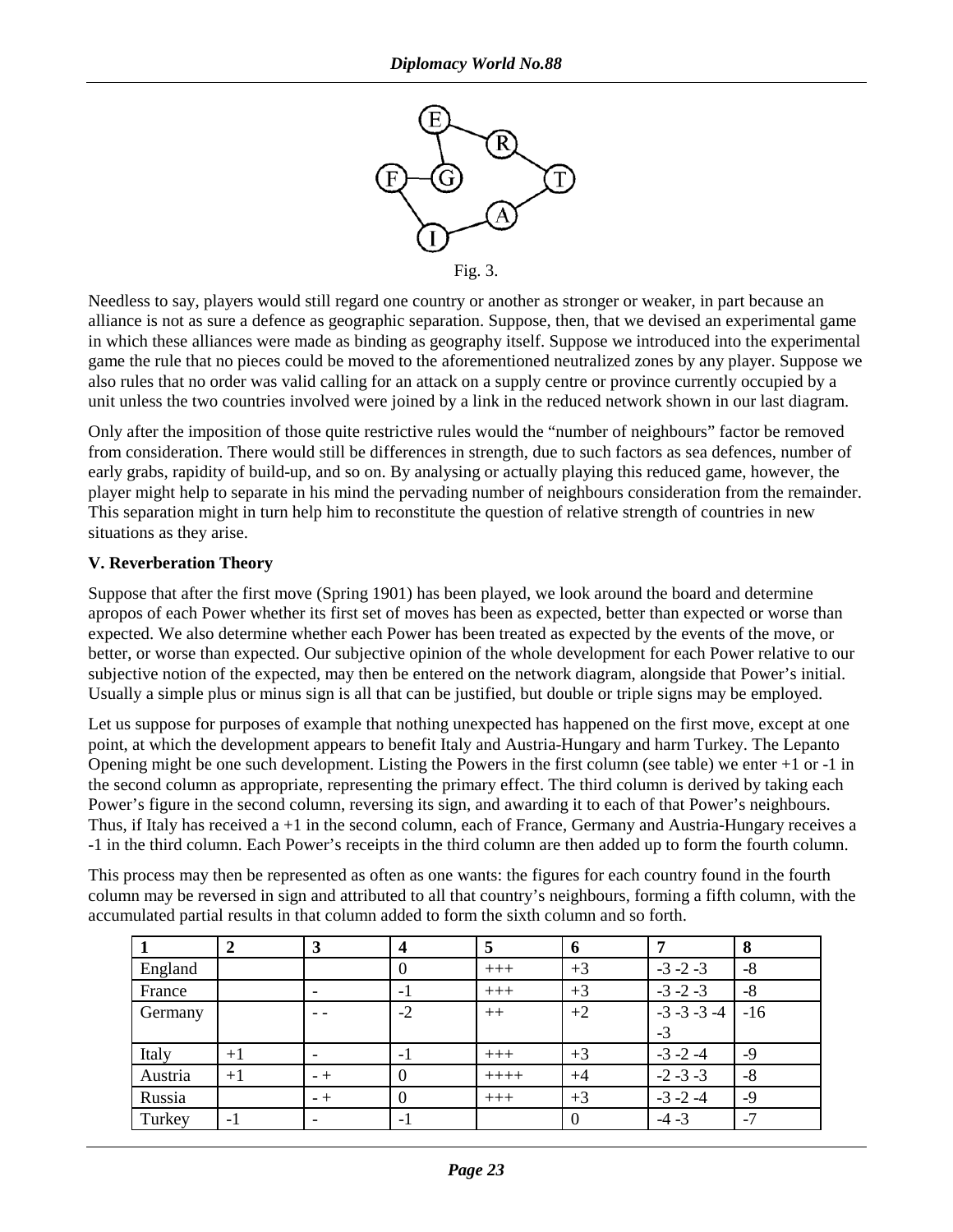The second column shows that Italy and Austria have benefited, and Turkey lost, the result of the subjective appraisal of the position. The fourth column places Austria (0) ahead of Italy (-1), indicating that the event may have benefited Austria more than her ally. The reason is that the country harmed is a neighbour of Austria, but not of Italy. Among the countries not involved in the primary effect, Germany (-2) has lost the most as she neighbours two countries which have benefited; France (-1) neighbours only one country that benefited; England (0) neighbours no country that benefited or lost, and Russia (also 0) neighbours one country that benefited and one that suffered. The sixth column fails to separate England and Russia, but the eighth column indicates that England has done a hair better than Russia, apparently because Austria's gains pose a greater threat to Russia than to England, while Turkey does not appear quite correspondingly weak, apparently again because of his small number of neighbours.

Thus the greatest benefit from this development apparently accrued to Austria, and less in order to Italy, England, Russia, France, Germany and Turkey. The high standing of England in this list make some wonder whether England should suggest the Lepanto Opening to Italy during the first Diplomacy period, a notion that would never have occurred to me if I had not analysed the matter as shown above. The answer nevertheless is probably no; for other Italian plays such as an early attack on France would score higher for England; and perhaps France should have been awarded a plus at the outset, because the opening turns Italy away from his door, at least for a while. In an ordinary game I would probably also arbitrarily reduce the contribution between Germany and Austria, or eliminate it altogether, when reverberating the first move results; but for the purposes of conveying the principle here we did not want to introduce arbitrary factors, which each user of the tool would introduce for himself.

### **VI. Diamond Theory**

When there are just four countries left in a game, they frequently, though not invariably, neighbour each other in such a way as to form a diamond-shaped diagram (fig. 4).

We note that the two centre countries have three neighbours each, whereas the two apex countries have only two. Theory would lead us to believe that the apex countries would have the advantage. Naturally, then, as a player lays out his early strategy, and as the possibility of his being left in the Council of Four increases, he wants to jockey himself into an apex position rather than a centre position. Thus we see another reason for the advantage that edge and corner countries have in this game: if they arrive at the Council of Four, they are much more likely to do so as apex countries, than are the centre countries.



It is informative in this regard to turn again to the network of seven countries, and imagine each country eliminated in turn, considering the more likely connectivities to occur across the territory of the defeated, then altering the diagram appropriately; then considering the likelihood of being left on the apex, or the centre, if various successful endeavours are conducted on the six-Power network. Imagining himself playing each Power in turn, the player can postulate sufficient alliances to knock out two of the remaining powers in various combinations, noting that some of these successes may leave him as an Apex Power and others as a Centre Power.

Naturally, then, one would expert alert Centre Powers to attempt to ally with each other to fend off the Apex Powers, and one would expect Apex Powers to act to keep the Centre Powers apart. Centre Powers cannot always keep off each other as they might like to, because the vagaries of the position, including the important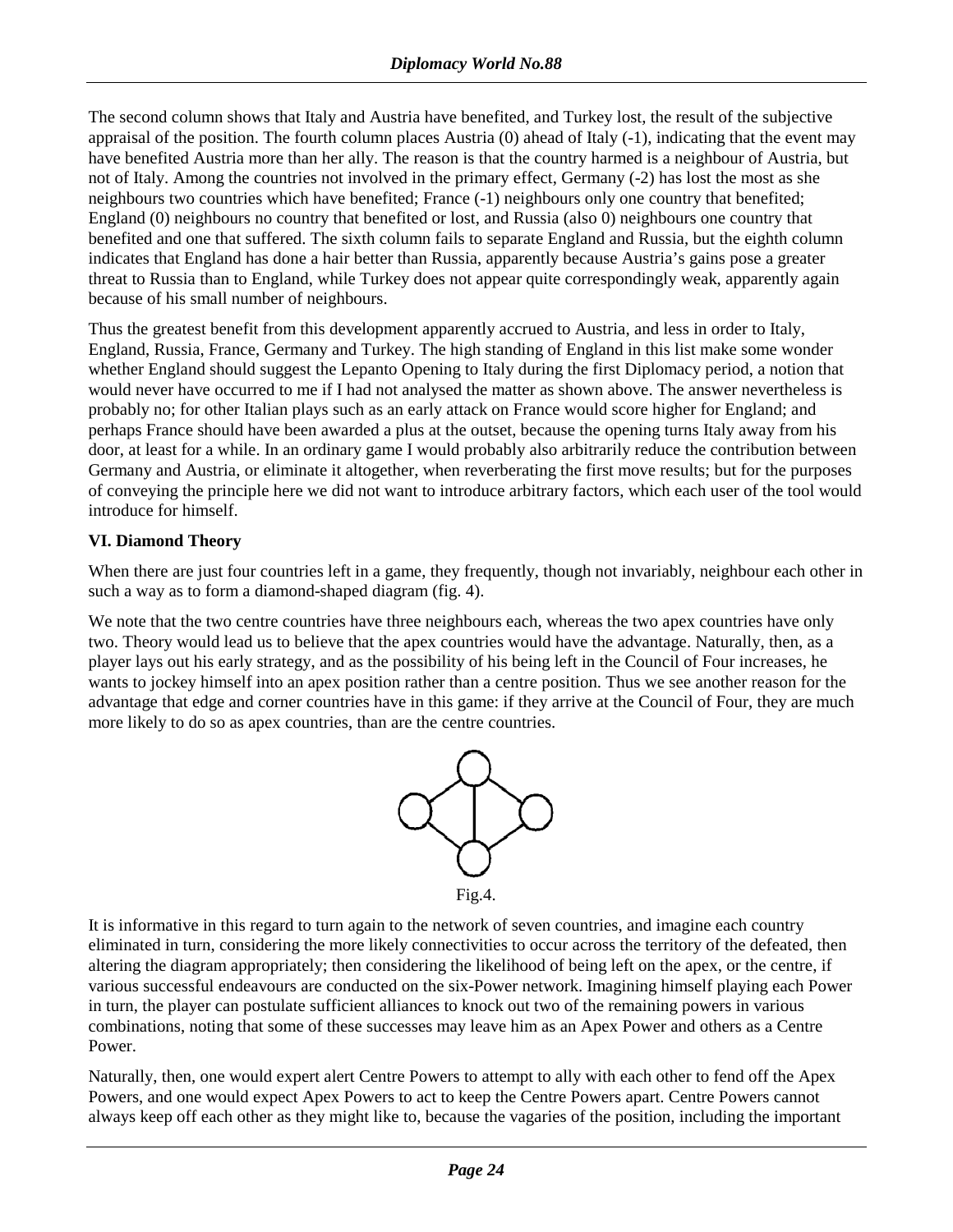division of earth-space into land and sea and of forces into land and sea forces, interferes with theory; and all such interferences tend to favour the Apex Powers.

As Diplomacy players, however, we do not want to rest with a mere all-other-factors-being-equal analysis. The player will wnat to determine in general how important the apex position is in relation to other matters such as number of units. suppose for simplicity that the two Centre Powers are of equal size, and the two Apex Powers are of equal size. Do we tend to arrive at an equal game when the Centre Powers are twice as large as the Apex Powers? Three times? One and a half times? With a workable ratio in mind, the player has more flexibility; he can allow himself to be jockeyed into the centre position if he gets enough advantage in units to compensate. He may know how many units he can offer in his effort to jockey someone else into centre position.

### **VII. Alliances of Three Countries Not in Contact with All the Other Four**

Four countries in alliance ought to be able to defeat the other three, sooner or later, but four-Power alliances are hard to put together and hard to keep together. It can be expected to be easier with three Powers and still easier with two. Indeed, most alliances in most games turn out to be two-Power alliances, and they seldom amalgamate quite completely into four Powers against the other three. (one recalls World War II in which Russia did not go to war against Japan until 1945.) I think that the three-Power alliance has sometimes been underestimated, in particular a three-Power alliance in which there is one Power remaining among the other four Powers who does not border on the allied three can be quite good. Suppose, for example, that England, France and Germany allied with one another, sorted out the small states in their area into appropriate spheres of influence, set up sufficient neutralized zones, and began pressing outwards against Russia, Austria-Hungary and Italy. Sooner or later one would expect, in the worst case, a wall of resistance to form among those three. What, then, would Turkey do? Turkey's mere physical presence in the rear of Russia-Austria-Italy is a serious detriment to them, which is not matched by anything in the rear of England-France-Germany. Thus, in most cases, Turkey will find herself thrown in automatically with the original three. The result is a four to three alliance structure, but one in which the side containing four members has actually had the burden of negotiating among only three.

The network diagram makes it easy to determine the few cases in which such three-Power alliances may be formed. Out of 35 possible three-power alliances drawn from a population of seven countries, just seven will be such that the three countries are not in contact with all the other four (Fig. 5).

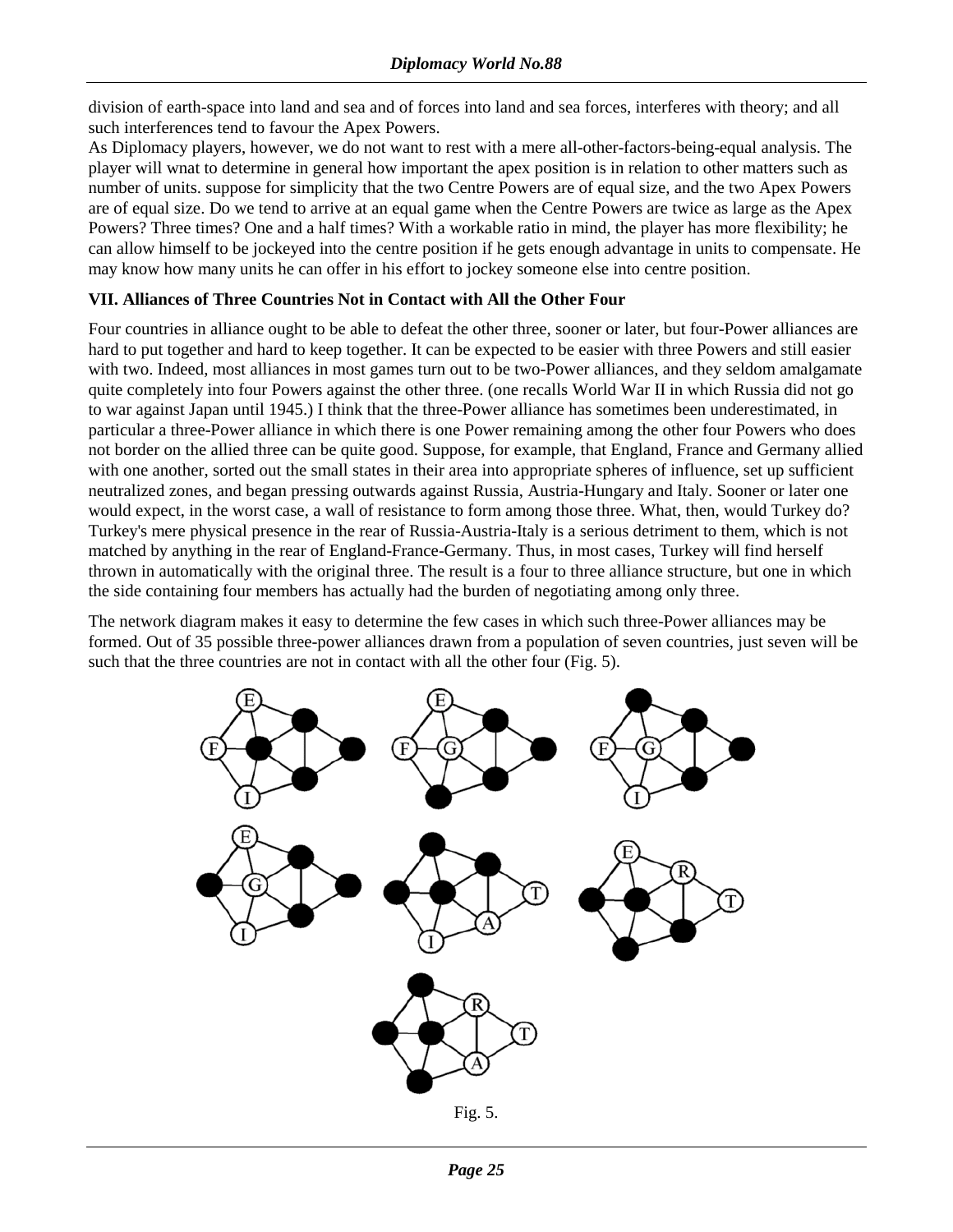Let us now consider a modification of the network involving the Lepanto Opening. This cleverly calculated opening in a way reminding one of the Hypermodern openings in chess (which appear to contradict principle) calls for Italy to open with A(Ven) hold, A(Rom)-Apu, F(Nap)-ION. He continues with A(Ven) holds, F(ION) C A(Apu)-Tun, build F(Nap). Then, A(Ven) hold, F(ION)-EMS, F(Nap)-ION. Finally, A(Ven) hold, F(ION) & F(EMS) C A(Tun)-Syr. Austria usually rushes into the Balkans, leaving Trieste exposed in order to gain the upper hand against Turkey.

There is also some question whether the Italy-Germany connection is important enough for the network. Italy uses it only rarely and Germany hardly ever. It is something of a matter of choice whether to include it or not suppose we eliminate it here. Then we find that the diagram taking into account the Lepanto Opening changes as indicated below, and the number of three power alliances which do not neighbour all the other four Powers, is reduced to four (as indicated in Fig. 6.).

Creating an initial three-player alliance seems to work quite well in over-the-board play, but not so well in postal play. Over the board it is easy and fast for three players to talk things over. A group of three contains three different pairs and there is not time in postal play for various

proposals and counter-proposals to move up and down the three sides of a triangle.

When the alliance is undertaken in a certain way, however, there is too much time in postal play rather than too little. I experimented recently with planning one of the above three-power alliances on a fair basis for all three, but then arranging it closely with just one of the others, after which we two offered the alliance to the third along with an ultimatum that we would jointly attack him if he refused. In the over-the-board game the alliance was accepted at once and worked out well. There was, however, only a few minutes available to the third man in which to make his decision. When I tried the same thing in postal play, the third man had a couple of weeks in which to brood over the ultimatum, during which he agreed and then refused, protesting the nature of the ultimatum, demanding compensation for his injured feelings, and finally withdrawing from the game, an act which relieved us under the circumstances.

Possibly for better results in the postal game the ultimatum (which should never be called that, or be otherwise offensively worded - it should be moderately worded, but clear) should be sent at such a time that the recipient will have to accept it or reject it within a couple of days.



*Originally published in Games & Puzzles No. 21 (1974)*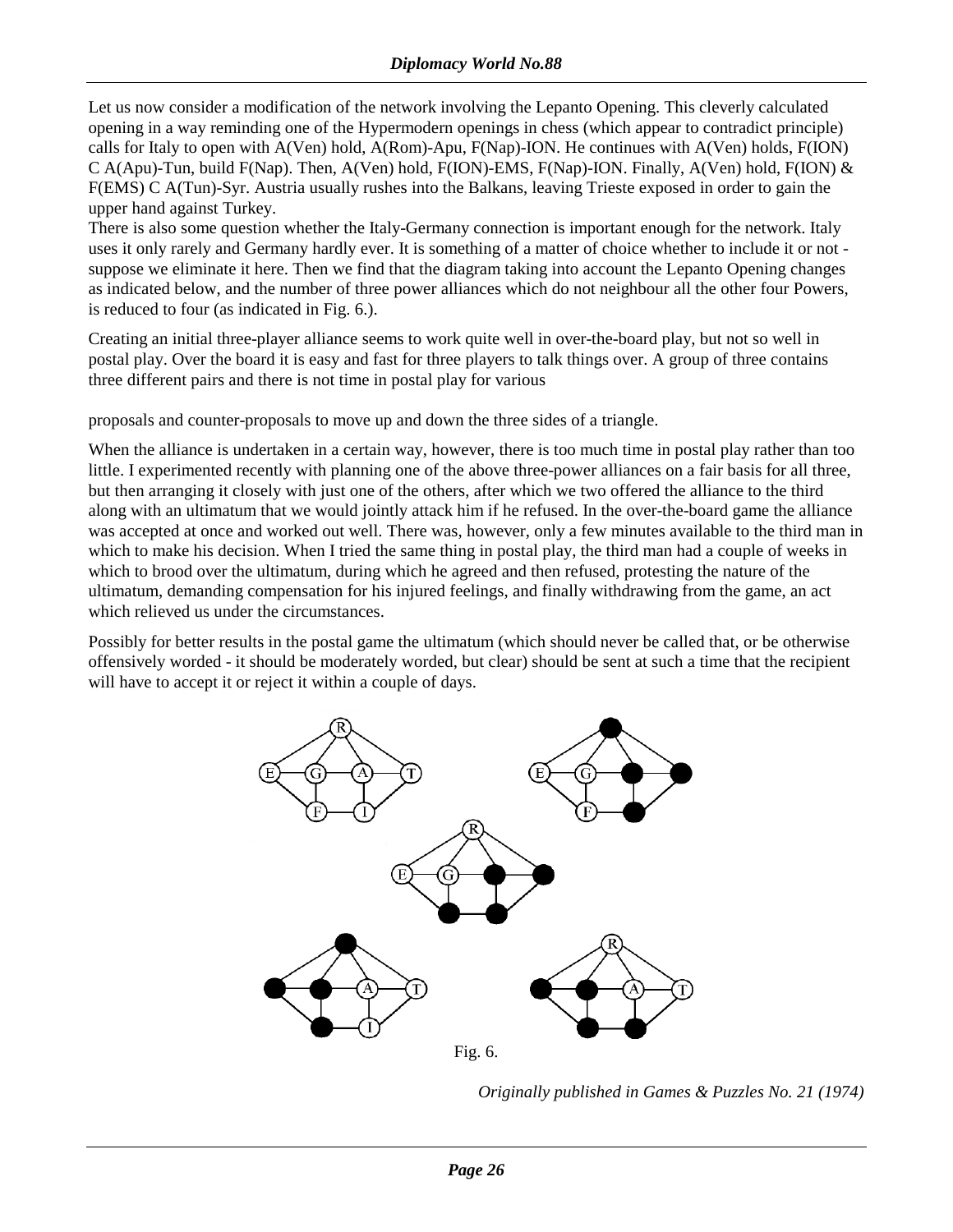# **The Too Great German Empire**

*Or how to get three builds in 1901 without getting bumped off in 1902* 

## **By Thomas van Dam**

<span id="page-26-0"></span>One of the very unique things about Germany is that it can get three builds in the first year without foreign support. It's attractive to do. In one blow you'll have as much armies as Russia on the map. As all things in life, it has a 'dark side'. England, France, Russia and probably every other power on the board will be frightened to death, and therefore join with the other powers to get you off the board as soon as possible. Of course there are times it CAN work.

### **Willy & Nicky**

Once upon a time (no, this is true, not a fairy tale) I played a FtF game with some friends. I drew Germany, a friend of mine which I have known for a very long time (we always played dip together) drew Russia. One of the best things that can happen in a diplomacy game is me drawing Germany and he drawing Russia. As I was always assured that he wouldn't attack me, I could fully concentrate on the west. As he was sure that I would never attack him, he could fully concentrate on the south (Turkey). So I opened A (Mun) -> Ruh; F (Kie) -> Hol and A (Ber) -> Kie. Because I was asured of Russia's friendship, I could easily do that. The game went on and finally we got to a two-way draw.

### **Reality**

In reality, or even in PBM or PBEM games, people don't know each other. If a German player wishes to use this opening, be sure of Russia's friendship. If he sees your fleet not entering Den he will be friendly, as you have clearly showed him that you are not going to contest his gain of Sweden. The psychological effect should not be underestimated. The Russian player must be very wicked if he chooses to stab you. He never will, because he has to deal with the Sultan and the Archduke first. Another advantage is that you have a fleet in Hol ready to enter the NTH. Even if the English hold the NTH with all their force, you can still play a role in the naval theatre because you can support or bounce from Hol. France will be very alarmed at first. There actually isn't any reason, because France can still get Spa en Por. But it is the psyco-effect that matters. You are very close to him and his country and he won't like it. After all, would you like it when a six-centre France was breathing down your neck in autumn 1901? Of course you won't. You'll probably smash your head against the wall from pure frustration and the idea that you have no chance to even get Hol. In this case, a six-centre France is worse for Germany than vice versa.

#### **Loneliness**

When you have six units everyone is scared, and wants to attack you. Face it, six German units are weaker than four English and five French units operating together against you. This opening is a way of making sure you are not attacked in the east, but you'll need all your force in the west.

#### **Sitzkrieg**

Your fleet in Hol also has another important role, together with the units in Mun, Kie, Bel, and if you can in S'02 also another unit in Ruh (you can move A (Mun)  $\rightarrow$  Ruh and A (Ber)  $\rightarrow$  Mun). If you order all your units to support each other, no Brit or Frenchman will ever come through that line. You should use that time to negotiate, negotiate, and you should also save some time to negotiate. With England, of course. France would never join you, and what's the point of all those armies if you attack England? Right, so you need to get along with England. Give him Iberia, keep France for yourself. You can always make a move for Italy then, although it's time then to put a bearskin in front of your fireplace. As I've already said, negotiate with England. You can use your fleet in Hol to put some pressure up.

#### **Other side of the coin**

This looks like a powerful Germany in 1901, and like you'll reach 18 in no time. But don't be fooled. To get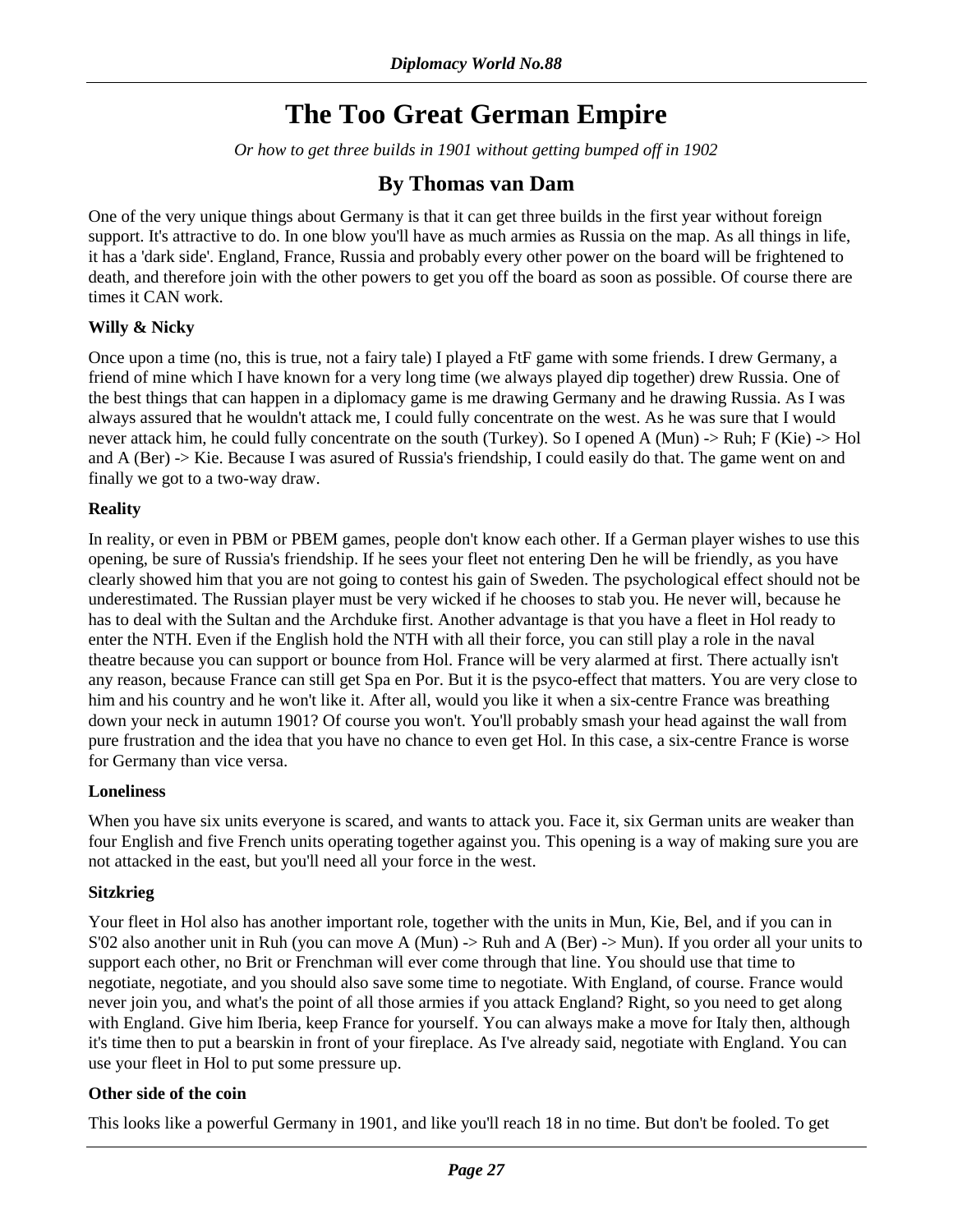<span id="page-27-0"></span>Russia as far not to disturb him by the not-to-Denmark move is quite simple. To get your three builds, just make sure England and France are divided. But after you've done that, it will be very, very tough. Don't expect easy talk with England, as he is also shocked by your move. And you can also expect France talking to England, and it doesn't require a lot of imagination to know what they're saying..

### **The Moves**

First of all, in case you missed the moves, I have them here:

SPRING 1901

 $A$  (Mun)  $\rightarrow$  Ruh  $A$  (Ber)  $\rightarrow$  Kie  $F$  (Kie)  $\rightarrow$  Hol

AUTUMN 1901

 $A$  (Ruh)  $\rightarrow$  Bel  $A$  (Kie)  $\rightarrow$  Den  $F$  (Hol) -> supp. A (Ruh) -> Bel

Build: A Kie, A Mun, A Ber.

(Don't build fleets. It either gets you into trouble with Russia, or you'll have an even harder task to get England on your side.

### **Conclusion**

This opening is a way of getting rapid growth in 1901. You probably won't get builds in 1902. You need to do some very, very considered negotiating for it to succeed. In case you fail, you'll be standing in the trenches until the Russian comes from behind. Use this opening, but only if you are prepared to face the consequences.

# **Game of the Clans III**

## **by Stephen Agar**

## *loosely based on an original design by Wayne Hoheisel*

## **Introduction**

The appeal of this variant is the fact that the home centres of the various players are mixed up, which means that diplomacy is at a premium. I ran a game of Wayne Hohiesel's Game of the Clans I postally back in 1978 and it soon became apparent that the game was distinctly biased in England's favour. Therefore I developed it into Game of the Clans II, reducing the pro-English bias by completely redesigning the map so as to move more of the clans home centres inland, introducing a new rule to ensure that the clans can always build, and gradually removing England's off-board supply centres. Game of the Clans III removed the Boat Bunch rules which added complexity for no additional gameplay - and thus increased the pace of the early game.

## **Rules**

0. The usual 1971 Diplomacy rulebook applies, except as amended below.

1. This is a ten player variant with the following starting positions: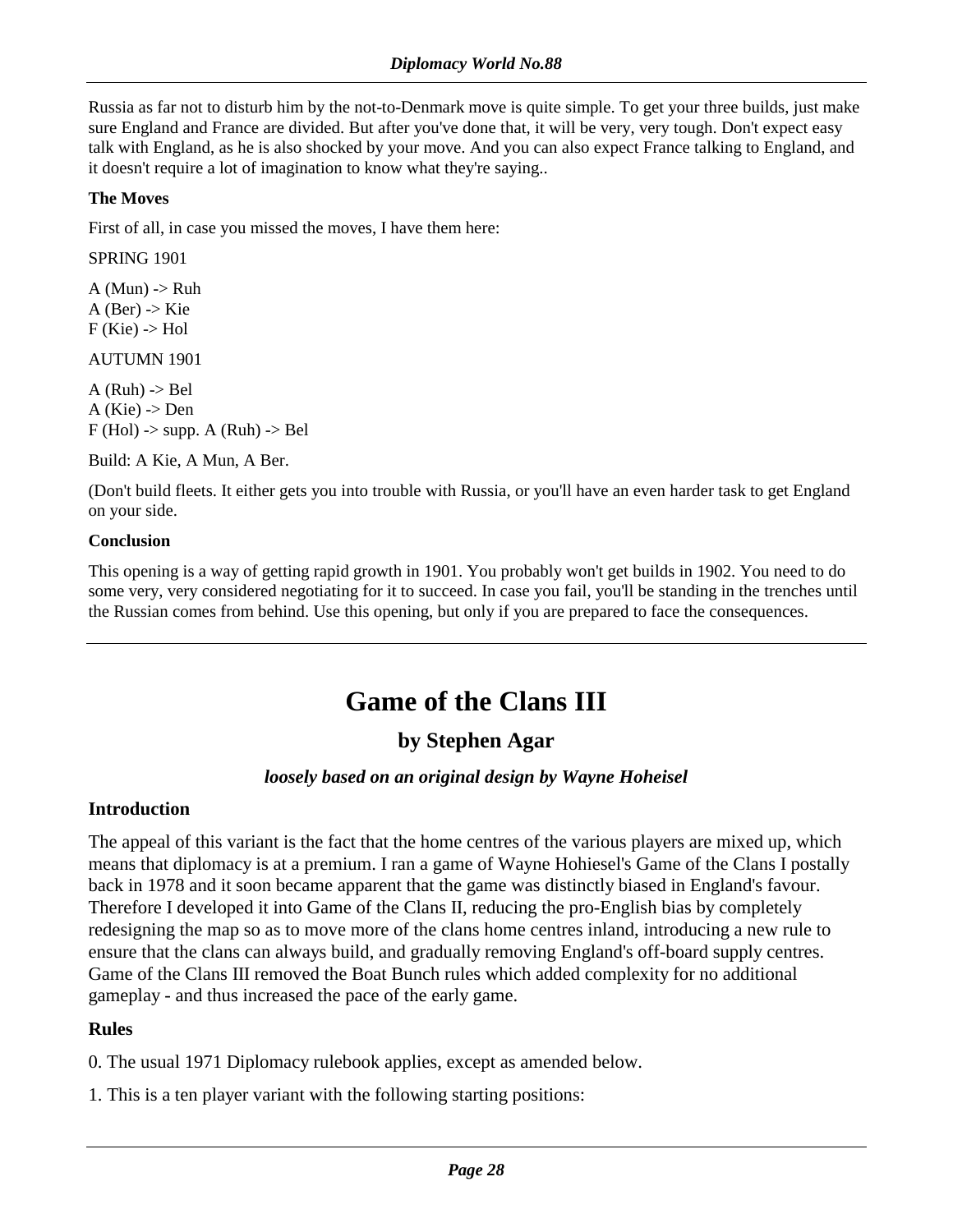ENGLAND: A(Carlisle); A(Newcastle); A/F(South Channel); A/F (Blyth Bay)

CAMPBELL: A(Stalcair); A(Tarbert); A(Rothesay); A(Loudoun); A(Cawdor).

FRASER: A(Dingwall); A(Tordarroch); A(Invergarry); A(Philorth); A(Muchalls).

GORDON: A(Rothiemurchas); A(Cluny); A(Aboyne); A(Gight); A(Aberdeen).

GRAHAM: A(Montrose); A(Claverhouse); A(Mugdock); A(Dalhousie); A(Avandale).

KEITH: A(Berriedale); A(Inverugie); A(Caskieber); A(Dunottar); A(Crichton).

MacDONALD: A(Kiessimul); A(Armadale); A(Eilean Tioram); A(Finlagan); A(Skipness).

MacLEOD: A(Lewis); A(Aultbea); A(Eilean Donan); A(Duart); A(Ardverck).

STEWART: A(Blair); A(Buchanan); A(Stirling); A(Crookston); A(Morton)

After the first Spring 1491 moves (and retreats) England builds another A/F in both Blyth Bay and South Channel, ready for use in Autumn 1491.

2. Calendar. The first move of the game is Spring 1491.

3. Builds.

(a) The Clans may only build armies in their home centres, though in the event that a Clan controls less than two of its home centres it may nominate another centre or two under its control to be a temporary build centre until home centres are regained.

(b) England may build either armies in Carlisle and Newcastle or fleets in Blyth Bay or the South Channel. Save where noted above England may not build A/F's. England starts the game with eight offboard supply centres, but loses one of these eight off-board supply centres at the beginning of every year from Spring 1492 onwards.

4. Scots armies are deemed to have available to them sufficient local fishing boats to enable them to move through sea spaces as if they were land spaces, subject to the following rules:

(a) Scots armies may not enter Seas or Oceans (e.g. Upper North Sea, Central Atlantic Ocean etc.).

(b) A Scots unit is always dislodged by an English fleet, irrespective of supports etc.

5. English A/F's. English fleets may convoy as in regular Diplomacy. In addition they may form A/F units and carry armies around the board. Embarkation and disembarkation of an army takes a full move, during which the fleet must stand (not support). A/F's can only exist at sea. A fleet carrying an army may not attack a coastal province or support any land action (Eg. A/F(Cuillin Sound) may not support F(Sound of Arisaig)-Duart). An army may not retreat on to a fleet.

Due to excessive draughts, English fleets may never enter the following spaces: Solway Firth; Wigton Bay; Luce Bay; Galloway Strait; Firth of Clyde; Bute Sound; Wemyss Bay; Sound of Jura; Firth of Lorne; Loch Linnhe (but note they may enter coastal spaces – e.g. Carlisle, Gretna etc.).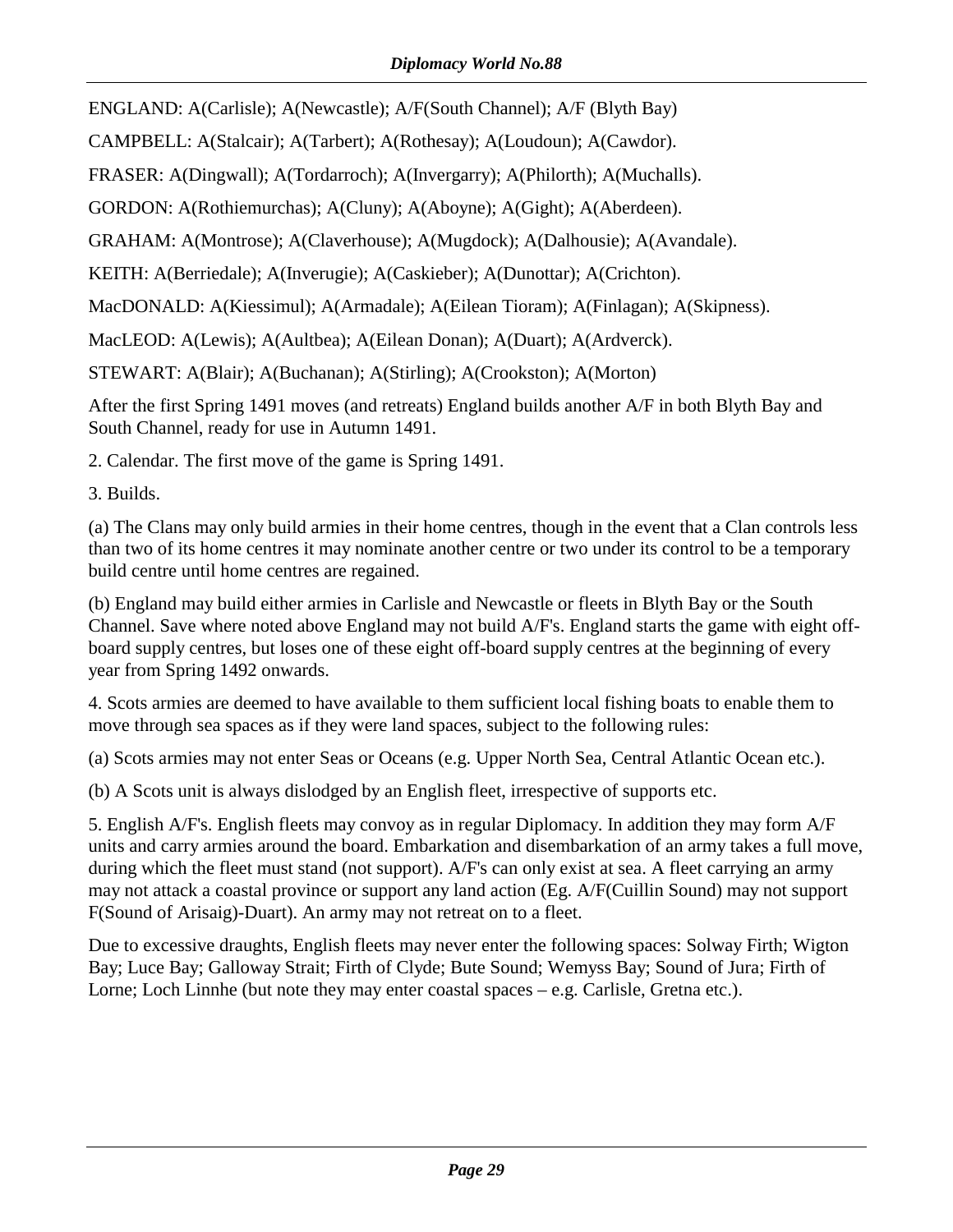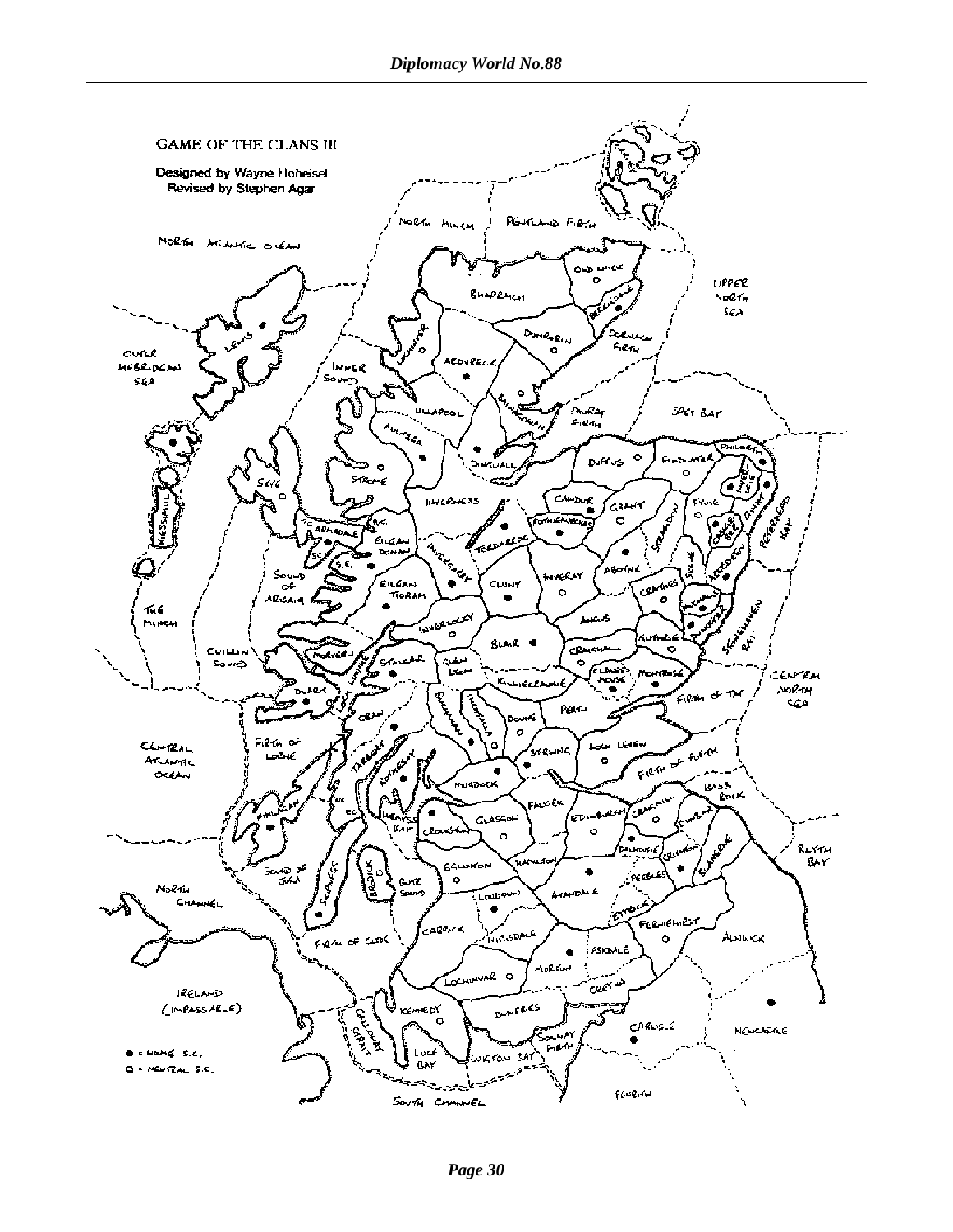<span id="page-30-0"></span>6. Victory Criteria. England is eliminated is both Carlisle and Newcastle are captured by Scottish armies, irrespective of how many other units England has on the board and all remaining Clans then share a joint victory. There are 68 supply centres on the board. A player must control 35 centres to win outright or any two players can announce a joint win provided they have 35 supply entres between them (and the smaller of the two has at least 12 centres).

## **Notes on the Map**

Finlagan and Oban are considered to be connected by land, but there is also a sea passage between them permitting movement between the Sound of Jura and the Firth of Lorne.

Duart and Morvern are not connected by land, neither are Skipness and Brodick.

Multi-coast spaces are Armadale (nc and sc), Eilean Donan (nc and sc) and Tarbert (ec) and (wc). Ireland is impassable.

# **Tournament Tryouts**

# **by David Partridge**

I've been playing Diplomacy for a long time (since sometime in the late 70's) and while I've played a lot of Face to Face, Postal and Email, the one thing I've never done was play in a tournament. So, when the 1999 Worldmasters Email tournament was announced I figured here was my chance. A tournament where I didn't have to find a free weekend or travel to get there, what could be better?

After signing up, the first thing I decided to do was try to figure out how playing in a tournament would change the game. There were two obvious differences from most games, the forced game ending at the end of 1912, and, given the number of players, that being in a draw wasn't going to matter, only topping the board. With that in mind I opened negotiations with my neighbors (playing France in the first round) and started to take stock. England was a pleasant seeming Frenchman, seemed a solid but unimaginative player (which of course goes to show how much I know, as I found out when it was all over that it was actually Vick Hall, English face to face player extraordinaire in his alter-ego as a mild-mannered Frenchman), Italy seemed to be quite competent and willing to play an adventurous game, and Germany frankly scared me silly as he seemed so coldly competent. That pretty much decided my approach right there. Germany was to be the number one target, and England was the prime choice for an ally, so I immediately proposed a long term alliance to the Prime Minister. We agreed to joint and balanced growth until we reached 10 centers, then an open race to the finish.

With England on board, the question was now how to make sure that the Kaiser never had a chance to become a threat. The first step was of course to appear friendly with him while rounding up as many allies as I could. I started talks early with Italy, expressing my concerns about Germany and my willingness to support him into Munich in the fall of 1901. When he agreed to this I then asked that he do whatever he could to heighten the tensions between Russia and Germany. I discussed the same with England, and with the three of us all spreading rumours it seemed likely that G/R relations would be tense at best. Then, pretending to be friendly to Germany, I agreed on a plan with him that had him opening to Denmark rather than Holland.

The spring moves came and as expected, Germany was in Denmark, Kiel and Munich. Because I had insisted that I was going to open to Burgundy as a safety measure I'd expected that he'd stay in Munich. Italy was in Tyrolia and things looked like they were going according to plan. In the fall I did my best to convince England to bounce Germany in Holland, but was unsuccessful. However, Italy was still planning on moving to Munich and the rumor campaign had payed off with Russia. It was easy both to convince Germany to move to Sweden, and to convince Russia that Germany would do so, so 1901 ended with Italy in Munich, Germany in Holland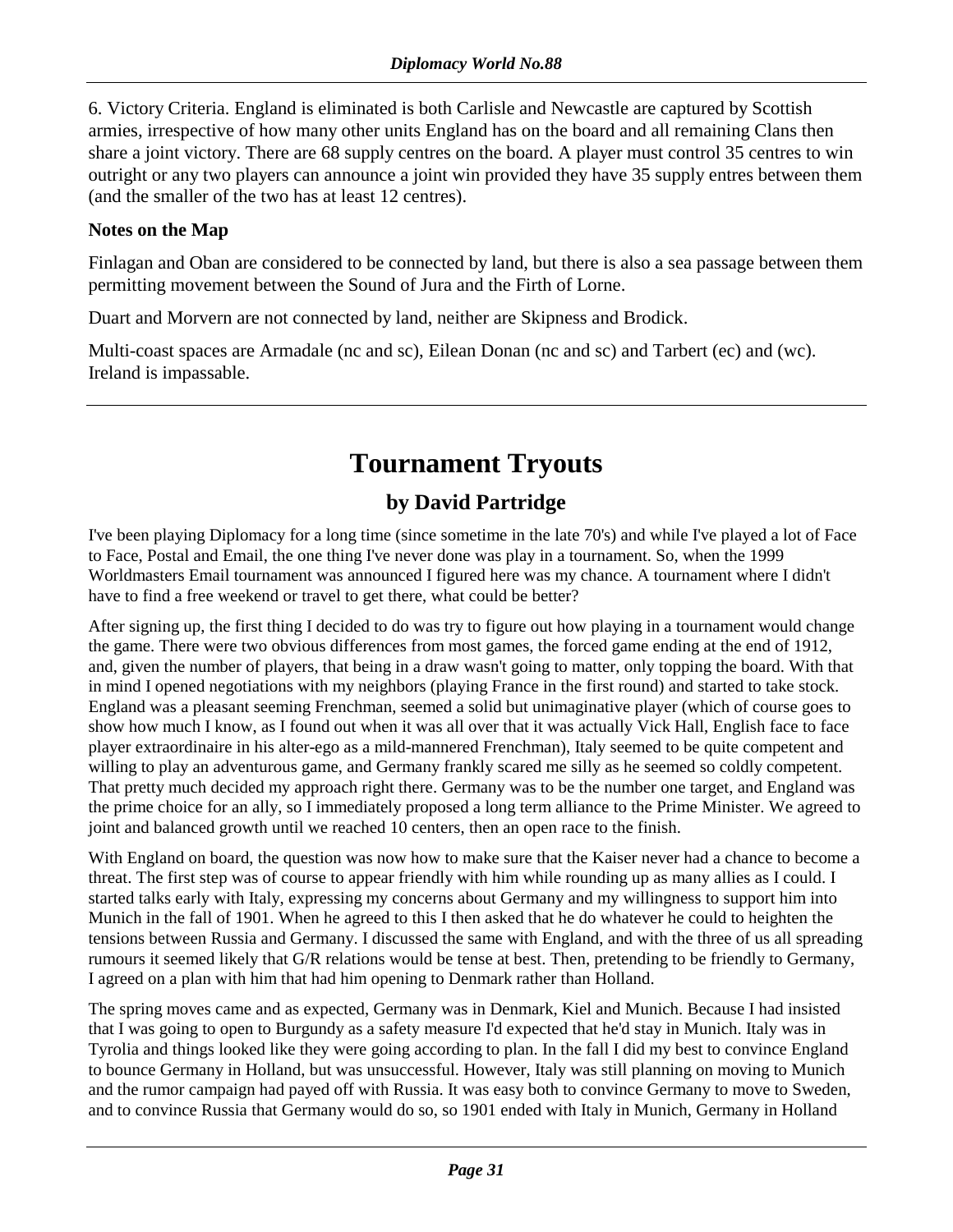and Kiel (retreated from Munich) and Russia in the Baltic Sea while I had taken Por and Spa and England had Bel and Norway.

As we closed in on Germany, I used a tactic with him that was to prove successful throughout the game and which was in the end directly responsible for my winning the board. With only the board top having even a chance of going on to the next round, it was obvious to Germany that he had no chance at advancing and therefore he was quite amenable to my offer of a chance for at least a measure of revenge. Using his last army as a Janissary, I support him into Munich at the same time as my fleets abandoned their faked assault on England and headed south. I coordinated this with a stab of Austria by Italy as we both agreed that we needed to act quickly and boldly to have a chance at the win. Sliding into Kiel behind Germany gained me a build and while I could not take an Italian center on the turn of the stab, with my build and the stab by Austria it was obvious to Italy that there was no way to defend his homeland. Once again the offer of revenge was made and accepted, and Italy kept his armies, retreating from Munich to Boh and moving from there into Galacia while taking Greece with the other.

Turkey had been pinned down by the AIR alliance and was no threat, and England was now moving against Russia as I moved into Italy in conjunction with Austria. With the Italian marauders pinning him down, Austria was unable to fortify his Italian possessions and I soon conquered them and started moving against Austria's homeland. At this point Italy made a valiant effort to form an alliance to stop EF, but once again the fact that it was a tournament came into play. Some quick talk with Austria and he agreed that no matter what he did, it wouldn't let him go in the game so he'd really get more satisfaction out of taking out Italy, who's "irrational" play had taken him out of contention, and I managed to keep rolling on.

Now, having used the tournament conditions to such good effect, I managed to almost shoot myself in the foot. Rather than go for the solo, I decided to reward England's loyalty by letting him have a decent finish (useful in his case as his team was still in the running) and to let Austria survive. With England's team doing well I figured that there was a reasonable chance that I'd meet up with one of them in the next round and a little good will wouldn't hurt. Also, a reputation as a solid ally might be useful and make someone wait that one extra turn before making a stab. I had 16 and figured that ought to be more than enough to move on, especially based on where other games stood at the time (it being 1908) so I accepted a draw proposal. It should have occurred to me that the strategy that worked so well for me would be used by many others. As the final years of the games wound down players started throwing games left and right. I squeezed into the semi-finals by the skin of my teeth tied for last.

The next round proved to be a much different game. I was playing England and opening negotiations made it obvious that there were no weak neighbors waiting to be exploited. Opening negotiations with Germany seemed to go reasonably well, and things seemed cordial with France although no one was committing to anything. Russia seemed to be reasonably friendly as well although he asked that I not move an army into Norway. Then came the spring moves and France was in the Channel and Picardy and Germany was in Denmark and things didn't look so great anymore. I made the usual protestations to France, who of course blamed Germany for telling him I was going to attack while Germany expressed innocence and said he had no part in it. After making it clear to France that I'd be covering London I decided to protect against the Sea Lion and supported North Sea while convoying into Norway. So much for my predictive abilities, France took Belgium from Picardy, Germany made no move on me and Russia was offended and hostile because of the army in Norway and built a fleet in STP/NC.

Germany seemed the only choice for an ally at this point, and he agreed to support me into Belgium. Spring moves came and the first of many little German surprises was there. He had indeed attacked France so I didn't have to worry about an FG, but he'd moved into Burgundy rather than supporting me to Belgium. More talks and he agreed to support me to Sweden in the fall, although he was going to take Belgium for himself. Not having any better options as France still hadn't vacated the Channel and didn't seem trustworthy I decided to go along. I'd shifted the second fleet to cover the back door against France, so I really didn't expect the attack to do more than bounce with Russia, so I talked with Russia who seemed to have thawed a bit and we agreed that he'd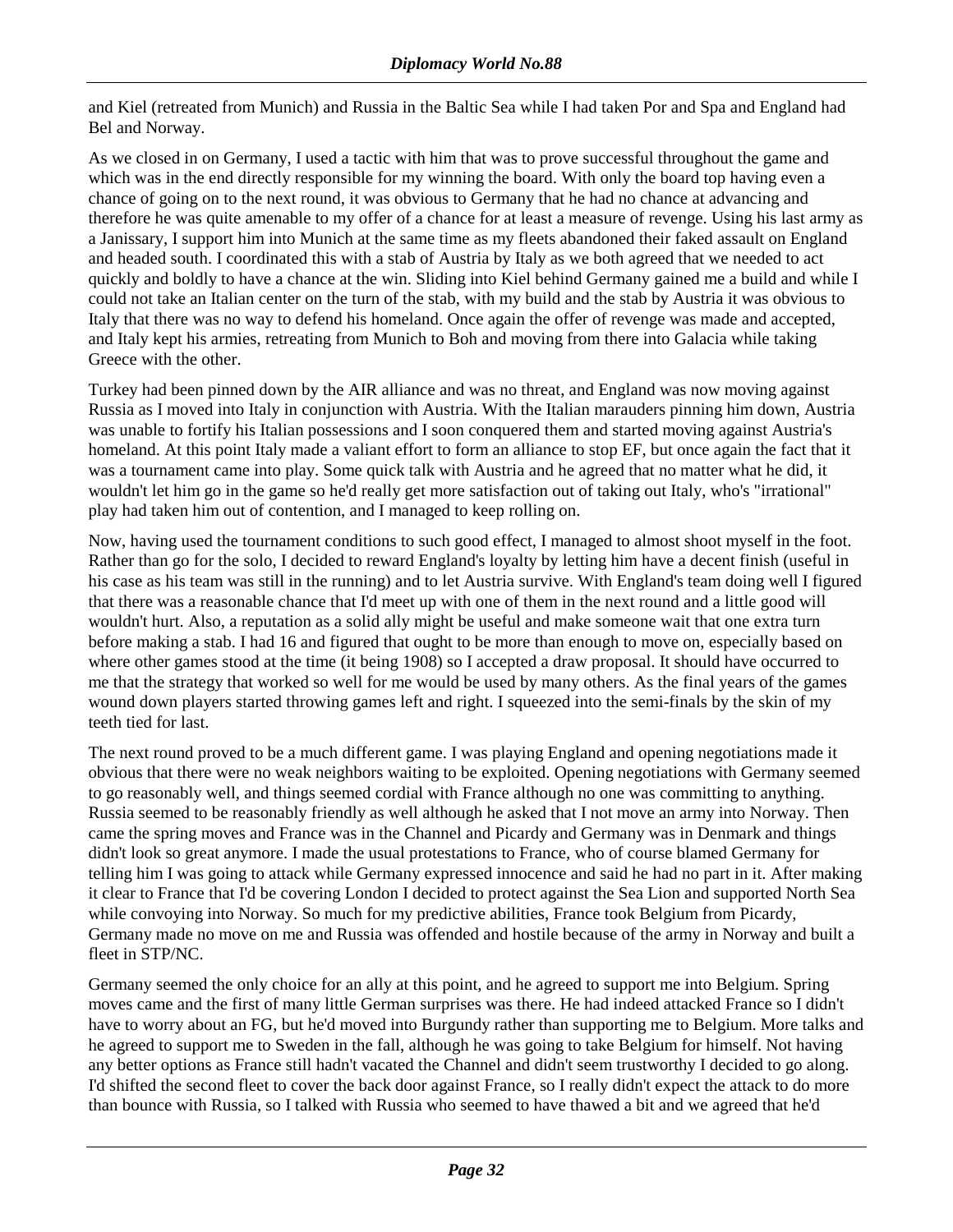attack Norway from STP instead of from Sweden and we'd swap the centers. Since he wasn't getting along with Germany very well, he agreed. After much thought I decided to take the small stab and bounced him from Norway with North gaining a build. Italy joined in the attack on France and Mar fell as well as Bel.

1903 and France was finally willing to look for peace, although Russia was of course hostile and had retreated to Ska. Germany's tone was still very superior, he was doing me favors and I had no other friends and really just had to go along with his plans according to him. Not trusting him at all, I brought up the old ploy with France about revenge, and tried to see if there was any way to repair the fences with Russia. Things didn't look too hopeful as IG continued to press France and Russia and I stalemated with Germany moving a fleet into the Baltic. Then came one of those lucky chances that can make or break a game. Germany and Russia had worked out a stab for the fall turn, with Germany supporting Denmark into Sweden while cutting my support from North with his fleet that was in Holland and Russia would take Norway with Ska and Stp. However, Russia planned a stab, moving to slide into Denmark behind Germany. By his figuring I'd lose Sweden, Germany would not gain and I'd end up as a Russian ally because of the German stab and not a threat because of the center loss. However, Germany swapped his orders and supported Baltic into Sweden instead of Denmark. Russia's attack cut his support and I held both Norway and Sweden, with all chances of the RG alliance torn apart. That was the turning point in the game for me.

The next year, Germany imploded as ERFI all attacked with France providing support for both English and Italian attacks. I occuppied Brest as well and suddenly was back in the business of recruiting Janissaries. I reached an agreement with France to let him survive and maintain his center count as he pushed south against Italy and convinced Germany that he too could survive if he'd attack Russia. Russia had left himself opening to a convoy to Livonia assuming that Germany had to defend and would not consider abandoning his homeland. Once again revenge was serving me well and from a desperate position I was suddenly leading the board. This time however I was not going to take my eye off the tournament as a whole and I started doing some careful calculating. Several things stood out as potential dangers. My position was solid and I could probably hold on as board top against a concentrated attack, however, it was also possible that merely topping the board would not be enough if on one of the other semi-final boards there was a two way tie for top with a high (16 or 17) center count. There was also the possibility that while I didn't think any other power could grab the top from me, several of them could combine to throw the top to one of them. The players on this board were not going to collapse as had happened on the first board and Turkey and Italy were working hard to bring Russia into their fold and form an alliance that could contain me.

Due to the board positioning, and the personalities involved, it seemed obvious to me that the one real danger was that Italy, and perhaps Turkey would conspire to throw the win to Russia. There was no doubt that Turkey would do all he could to keep my center count as low as possible. The argument of "don't you want someone from our board to go on" held no sway, he was clear that he'd consider it a victory if he could in fact prevent anyone going on since he wasn't going to be topping the board himself. An admirable stance, but also an annoying and threatening one!

So began a careful dance with Russia who was actively playing both sides of the fence. I helped him pick up centers from Germany while he stalled IT and put off making an open attack on me. I knew it was coming sooner or later however and that there was no real way to prevent it, so the strategy I adopted was to make it seem that he actually had a chance to grab the top by himself if he moved on both myself and Italy. While he might take the top for a moment, I was confident that in the face of this move, IT would turn on him with a vengeance and I would be able to regain my position. Sure enough, the time came and Russia made his move, stabbing both Italy and I for centers. The response from Italy was quick and ferocious. He couldn't believe the greed and lack of though from Russia. He'd been prepared to throw the win to Russia and now this. Just as hoped, IT charged against Russia and I was able to hold my lines and regain my top position.

Now came the time for a final bit of tournament meta-play. I was pushing hard for my top and possible solo as one of the other games looked like it might well end in a 17-17 draw, but at the same time I started immediately courting Russia again. There was no way that he could top the board and he knew it, so the carrot I held out was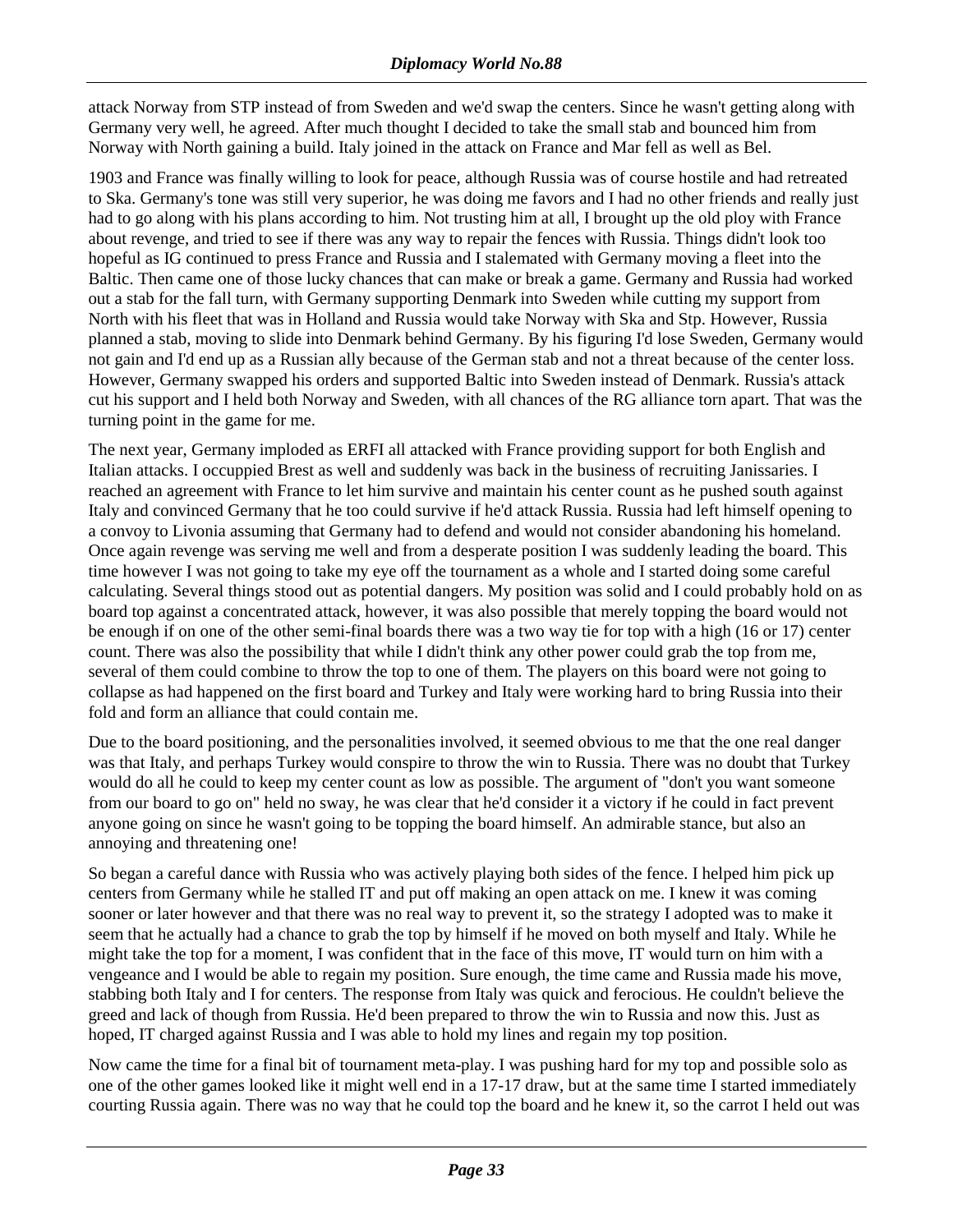that if he worked with me I'd set him up for a solid second. The purpose behind this was a serious attempt on my part to bring him up to an eighth place finish. This was on the off chance that a replacement was needed for the final board, in which case that replacement would be someone whom I had worked well with and who would have at least some inclination to feel friendly towards me. When the other board ended in a solo, I actually threw two centers to Frank in the last year, but unfortunately, I'd had to keep my options open for too long and it was only enough to bring him to 9th place. As events turned out, a replacement was indeed called for the final board, and that replacement, Lee, went on to win the tournament. I played Russia in the final and while I have no idea what the outcome would have been I can only say that I'm sure it would have been different had Frank been the substitute England, and anything different would have had to have been better for me!

Unfortunately I have to say that the final board was the most unpleasant game that I've ever played in. The level of animosity made the entire game something I'd really rather forget. Things started out reasonably. I drew Russia, never my favorite. I seem to be all or nothing with Russia, with nothing outnumbering all by a fair bit. After opening negotiations what I saw forming was an FG attack on E in the north. In the south I had hopes for an alliance with Italy. Turkey seemed to want to work with Russia, but only on his own terms, which were basically that I, in his own words, "never be in a position to threaten him". It was pretty clear to me from the start that Turkey was going to be a problem as there was no way that he was ever going to work with me unless I ceded everything I had in the south. Of course there was nothing to be gained by being overtly hostile, so in 1901 I opened peacefully to Rumania and agreed to join with FG against England. At that point my plan was to take Norway, then to join with either F or G against the other. If France I'd back off of England who (being Toby Harris) was sure to go on fighting until the last and move on Germany with France. If Germany, I'd continue on trying to land in England and establish a strong naval presence. Meanwhile it was my hope to have an AIR vs T, flowing into an RI vs A.

A fine plan and one that was on track until 1902 when everything fell apart. France managed to offend England to the degree that he resigned from the game. A new England came on board, not necessarily a problem, but then Germany changed sides and attacked France with the new England while not letting me know that he was doing so. So, at the end of 1902 while I had Norway, England was not disbanding and he had no credible threats other than me. At the same time, in the south, Austria opted to attack me and take Rumania rather than accept my offer of support to Bulgaria. The deciding factor was apparently that Turkey offered him help into Rumania in the spring while I was only going to support him into Bulgaria in the fall, so he went for the immediate results. Results only count in the fall though, and faced with no real alternative (Turkey was in Black and Arm), I offered to support Turkey to Rum and offered him full support from then on. He accepted and convoyed into Rum in the fall.

Unfortunately the personal hostility had really locked the game down. Austria was never going to work with Italy, so there was never a chance to really put the brakes on Turkey. France was going down and there was no play to work with England or Germany against the other. Eventually I could put off Turkish demands no longer and had to make a move on Germany. Italy however failed to follow through on what was supposed to be a coordinated attack and once again I was high and dry. My final chance at pulling something out was in reconciling with Germany and working against England. I thought there was a good chance of this and that it should have been obvious to Germany that the stab was coming, but he thought he had one more turn and then it was too late. At that point, the scoring system kicked in again. In a non-tournament game I'd have played hard to be in the final draw, but this game had a hard limit of 12 game years, and members of a draw were not equal, center count was everything. Based on that there really was no point to hanging on to a small position just to ensure someone else second and third and so, in the end, I joined the group that decided that it made more sense that England win outright, and the rest of us tied as "finalists". That's not to take away from Lee's play, he played very well to place himself into a position where there was no chance for anyone to prevent his topping the board.

So, in the end, I enjoyed the tournament a lot, but I think it really is a variant, and I'd rather play the original. When playing in a tournament one needs to play the system. Playing for the score, avoiding being a target, all is part of the "variant". On the other hand, one of my best talents in Diplomacy is forcing my way into a draw as a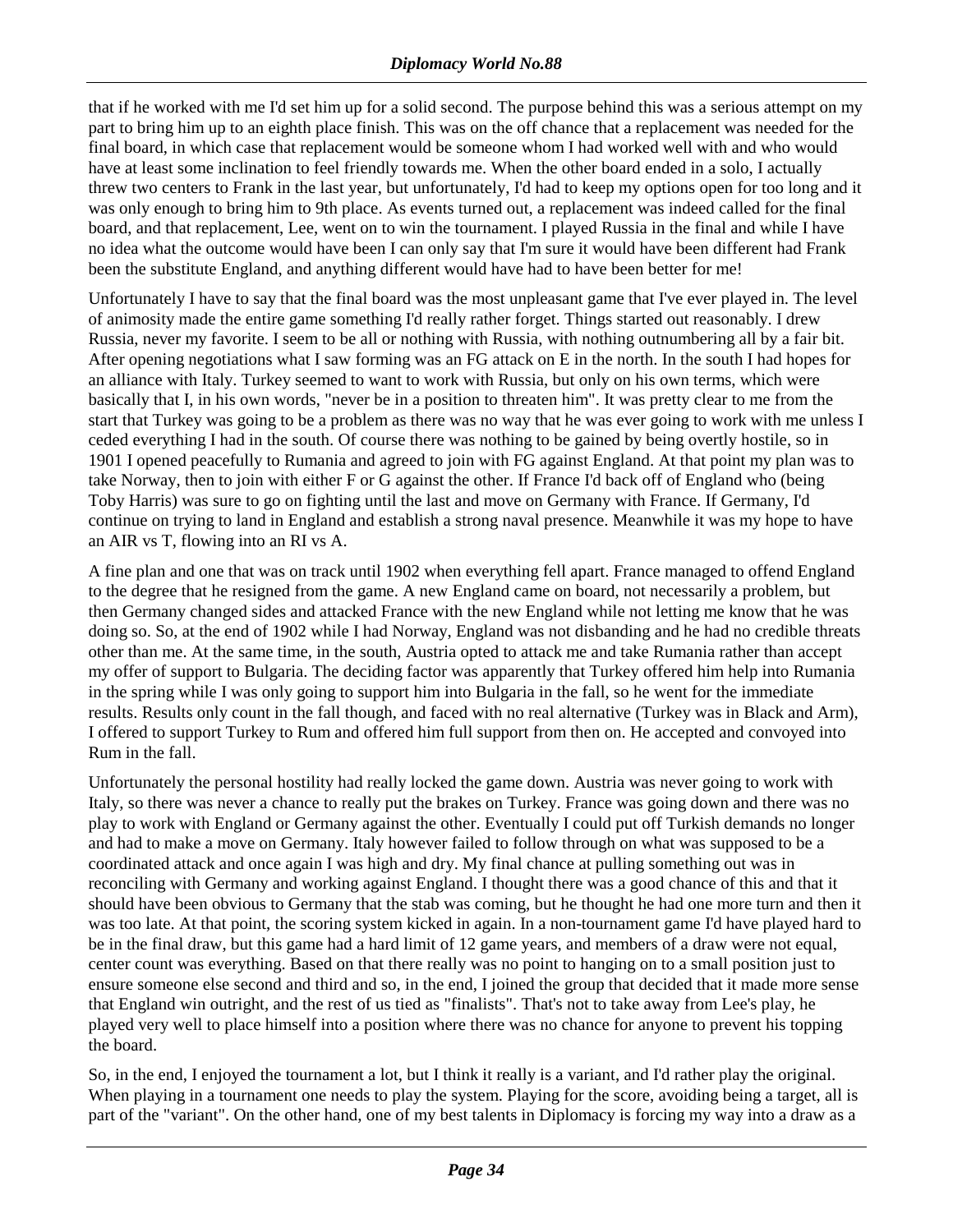<span id="page-34-0"></span>small power (perhaps because I've had so much experience as a small power!), and so I like a system where all players in a draw are considered equal. I still hope to try a face to face tournament sometime, but as for my own Con, Diplomatic Incident will remain play till the game is over because that's still the way I prefer.

# **So You Think You're Playing Diplomacy?**

## **by Stuart Eves**

Many of us play the game Diplomacy believing that it is just that - THE game – a single design with a set of rules, end of story. But that's not true, as this article will demonstrate.

I'm not talking here about deliberately devised variants of the game. These do not purport to be THE game – merely A game with facets in common with the original. No, I'm talking about different versions of the game which, at different times have been marketed as the definitive game of Diplomacy itself.

There have been four significant versions of the game: the original version published in the late 1950's; a far more recognisable version which was marketed in the early 1960's; a version from the early 1970's containing a rulebook which some still consider definitive; and a 1980's version which contained some further amendments to the rulebook.

To illustrate the problem, let's suppose we try to define the game, and see how far we get :-

*"Diplomacy is a game played on a map of Europe"* Ah yes! But which map. As you can see from the attached map, the original version of the game dating to the late 1950's was played on a map very different to the one we use today. There are more spaces, and the arrangement of the supply centres is different. Indeed, Switzerland is not only passable, it's an additional supply centre! The current configuration was developed in the early 1960's, and has been unchanged, (except for cosmetic modifications), since.

*"The seven major powers move their units around the board in an attempt to gain control of 18 supply centres".* We do now, but until 1971, the victory criterion was subtly different. Players were required simply to have "the majority of pieces on the board", so a victory could be obtained through having 17 units versus a combined opposition force of 16, (and so could, in theory, be obtained following the enforced removal of a unit following a Spring season). Curiously, Allan Calhamer, the inventor off the game, seems to have forgotten this rules amendment when writing his recent book "Diplomacy and Diplomatic History", since in a couple of places he makes reference to the original victory criterion. (Indeed, it was this anomaly which originally inspired me to write this article in the first place.)

*"The rule book specifies how the units move, and how conflicts should be resolved".* True, but a number of rules for the game have changed noticeably over time. The version of the rulebook that accompanied the original game had totally different rules for convoys and builds. Armies had to embark on a single fleet, and were then carried around the board by that fleet until they disembarked, (which obviously made the game much slower). Builds could be made in home centres, whether or not they were occupied by one's own units, and hence it was possible to have more than one unit in a space in some circumstances. The rules on builds were changed in the early 1960's, and haven't been amended since. And though the mechanics of convoys, (i.e. the use of (multiple) fleets to transport armies from one territory to another in a single season), haven't changed since that time, the detailed rules have remained somewhat problematic.

For example, one of the changes introduced in the 1970's rulebook was the so-called "convoy protection rule". Previously, if an army was convoyed to a space in which there was an enemy fleet, and that fleet was ordered to support an attack on the convoy, then the support would be cut. This wasn't particularly logical, (since units can't cut the support of their own attacker usually), and so now in the following situation:-

ITALY: F Rom-TYS; F Nap S F Rom-TYS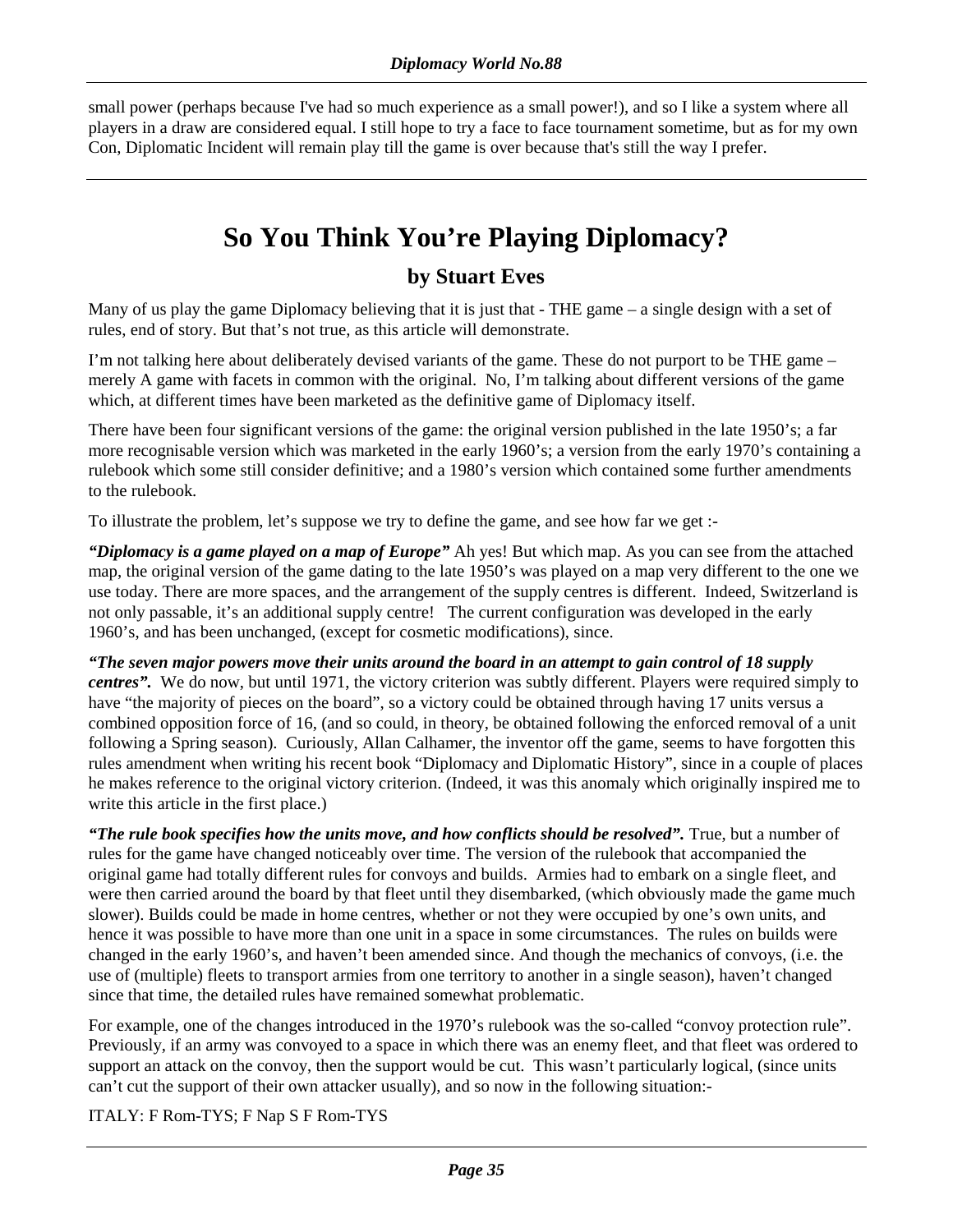### FRANCE: A Tun-Nap; F TYS C A Tun-Nap

the French fleet would be dislodged.

*(Incidentally, in the 1971 rules, the text of this rule reads:- "If a convoyed army attacks a fleet which is supporting a fleet which is attacking one of the convoying fleets, then the support is not cut". This is clearly somewhat contorted, but is accurate. The 1982 rulebook attempts greater clarity with "If a convoyed army attacks a fleet which is supporting an action in a body of water; and that body of water contains a convoying fleet, that support is not cut." Legally speaking, this is less than helpful, since if one adds:* 

*TURKEY: A Gre-Nap; F ION C A Gre-Nap* 

*to the above example, one might conclude that the Turkish moves had no effect! Basically, the word "convoying" by itself is insufficient here.)*

Another change to the rulebook covers the situation where a unit is dislodged by an opponent coming from the space which that unit was attacking. For instance:-

TURKEY: A Ser-Rum; A Bul S A Ser-Rum; A Gre-Ser RUSSIA: A Rum-Ser

Though all rulebooks would concur that the Turkish move to Rum should succeed, the difference lies in the adjudication of the move A Gre-Ser. Prior to 1971, the official interpretation would have been that the army in Gre would be stood out of Ser by the move of A Rum. Now, of course, the Turkish army would reach Ser, under the principle that "a dislodged unit has no effect on the space its attacker came from".

Despite the amendments to the rulebook, it's still possible to come up with situations where the rulebook appears self-contradictory. For instance,

ENGLAND: F NTH C FRENCH A Bel-Hol

FRANCE: A Bel-Hol

RUSSIA: F Den-NTH; F Hol S F Den-NTH

Under Rule X, the French move A Bel-Hol cuts the Russian fleet's support, and the English F remains in NTH. However, the convoy protection rule (XII.5) says that the convoyed army's attack does not cut the support of F Hol, so in this situation the attack succeeds and F NTH is dislodged. The basic problem is that the two rules are in conflict, and there is no way to decide which takes precedence.

Though paradoxical situations like this have been described eloquently by some of the early postal hobby luminaries, they haven't been fixed in later versions of the rule book dating from the early 1980's. Instead the amendments have attempted to "fix" problems which almost never occur. For example, in the 1971 version of the rulebook, (which is treated as definitive by most GM's), it is stated that if an army has multiple convoy routes to reach its destination, the move only succeeds if neither convoy route is disrupted. In 1982 this was changed, and now, provided that one of the convoy routes survives, the move succeeds.

Another seldom encountered anomaly, somewhat similar to the paradox described above, is the unwanted convoy. Imagine a French army ordered to move from Gas-Spa, and an Italian fleet sitting in MAO. Just suppose the Italian player orders F MAO C FRENCH A Gas-Spa, and his fleet is then dislodged by a couple of English fleets. There's no obvious way under the 1971 rulebook to decide whether the army moves or not, since if it's being convoyed, and the convoy is disrupted, it shouldn't arrive, whereas if it's going overland, there's nothing to stop it. By analogy with the original 1971 multiple convoy rule mentioned above, some GM's at the time considered that if one route failed the move should fail, and hence the army should stay put in Gas.

This was not, apparently, the view of the authors of the subsequent rulebooks, since the 1982 version attempts to deal with this rare situation by suggesting that the "intent" of the owner of the army should take precedence. Exactly who determines this "intent" is not specified, but it looks like a spectacular example of snatching defeat from the jaws of victory.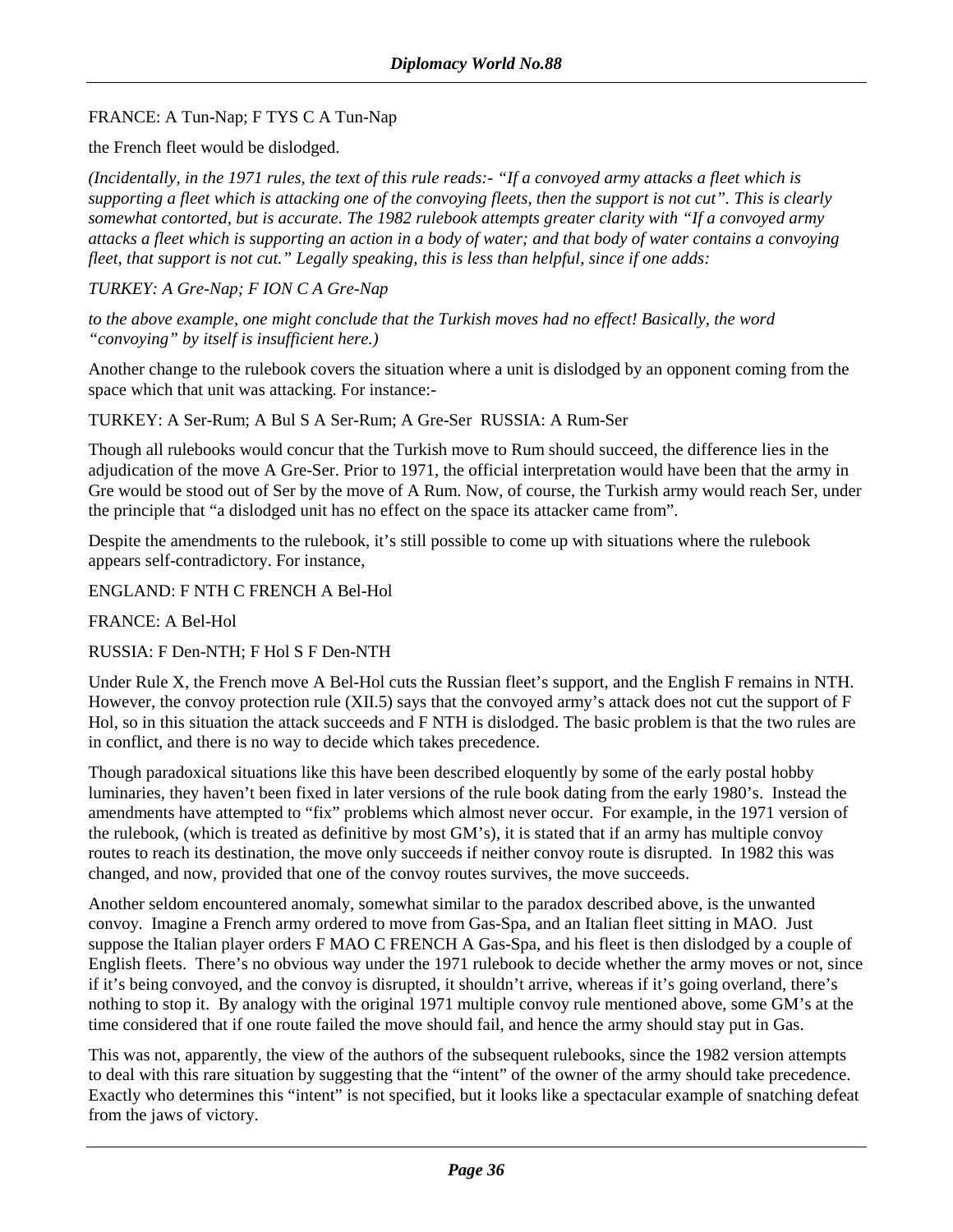<span id="page-36-0"></span>Having modified the multiple convoy rule to read effectively "if one route succeeds, the move succeeds", surely it would have been easier to generalise this principle to cover the situation where the army has one route by sea and one overland? (In doing so, consistency with another rule, sometimes called "the loop", would be established. This specifies that two units may exchange places if one or both are convoyed. Hence, if the orders read A Tri-Alb, F ADR C A Tri-Alb, A Alb-Tri, the two armies change places, irrespective of their nationality. Clearly it is assumed here that the convoy route takes precedence, but there's no particular reason why this should be so, and obviously if the two armies were considered to be moving overland they'd simply stand each other off.

In summary, the only conclusion that can be drawn here is that there is no really definitive version of the rulebook. We might think we're playing Diplomacy, but we're all actually playing a subtle variant of the game.

# **Face-to-Face Diplomacy**

#### **World DipCon [the world Diplomacy championship]:**

The Diplomacy Association of Australia and New Zealand will host **World DipCon XII** on **29 March to 1 April 2002** in **Canberra, Australia**. Full details of the convention plans are available at [daanz.org.au/wdc2002/.](http://daanz.org.au/wdc2002/)

**World DipCon XIII** will be held on **14-16 February 2003** at the **Marriott Denver Tech Center** in **Denver, Colorado, USA**, hosted by the 4th annual **ARMADA Regatta** as part of the multi-game convention GenghisCon XXIV. Here are the [locations and dates,](http://devel.diplom.org/armada/2003/Dates.htm) [tournament format,](http://devel.diplom.org/armada/2003/Format.htm) description of Denver's February [climate and events,](http://devel.diplom.org/armada/2003/Events.htm) and [host organization.](http://devel.diplom.org/armada/2003/Orgin.htm) For more details, contact [Manus Hand, manus@diplom.org.](mailto:manus@diplom.org)

#### **Australia & New Zealand:**

The annual **NSW Diplomacy Championships** will be held on **8-10 June 2002** in **Sydney, New South Wales, Australia**. For details, contact [Craig Sedgwick, craigsed@ozemail.com.au.](mailto:craigsed@ozemail.com.au)

The annual **Auckland Diplomacy Championships** will be held on **14-15 July 2002** in **Auckland, New Zealand**. For details, contact [Will Black, willb@esp.co.nz.](mailto:willb@esp.co.nz)

The annual **ACT Diplomacy Championships** will be held in **September 2002** in **Canberra, A.C.T. Australia**. For details, contact Arianwen Harris at (02) 6248 5348.

The annual **New Zealand Diplomacy Championships** will be held on **26-28 October 2002** in **Auckland, New Zealand**. For details, contact Grant Torrie, grant torrie@wilsonandhorton.co.nz or Quentin Ball, [sandq@xtra.co.nz.](mailto:sandq@xtra.co.nz) 

**GongCon II** will be held in **November 2002** at a location to be announced. For details, contact [Sean Colman,](mailto:scolman@optushome.com.au)  [scolman@optushome.com.au](mailto:scolman@optushome.com.au) or [Shane Cubis, rubikcubis@dingoblue.net.au.](mailto:rubikcubis@dingoblue.net.au)

#### **Belgium:**

**LudoNam**, including the open Belgian Diplomacy Championship, will be held on **30-31 March 2002** in Namen, Belgium. For details, contact [Jean Louis Delattre, jeanlouis.delattre@win.be.](mailto:jeanlouis.delattre@win.be)

#### **Brazil:**

**CoBraDip-II**, the second annual Brazilian Diplomacy Convention, will be held on **6-7 April 2002** at the University of Campinas in **São Paulo, Brazil**. Here are the [CoBraDip-II website in English](http://www.bestway.com.br/~mfrest/cobracon.htm) and [CoBraDip-II](http://www.bestway.com.br/~mfrest/COBRADIP-II.htm)  [website in Portuguese.](http://www.bestway.com.br/~mfrest/COBRADIP-II.htm) For more details, contact Cristiano Corte Restitutti or Wolfgang Lenk at [cobradip@bestway.com.br.](mailto:cobradip@bestway.com.br)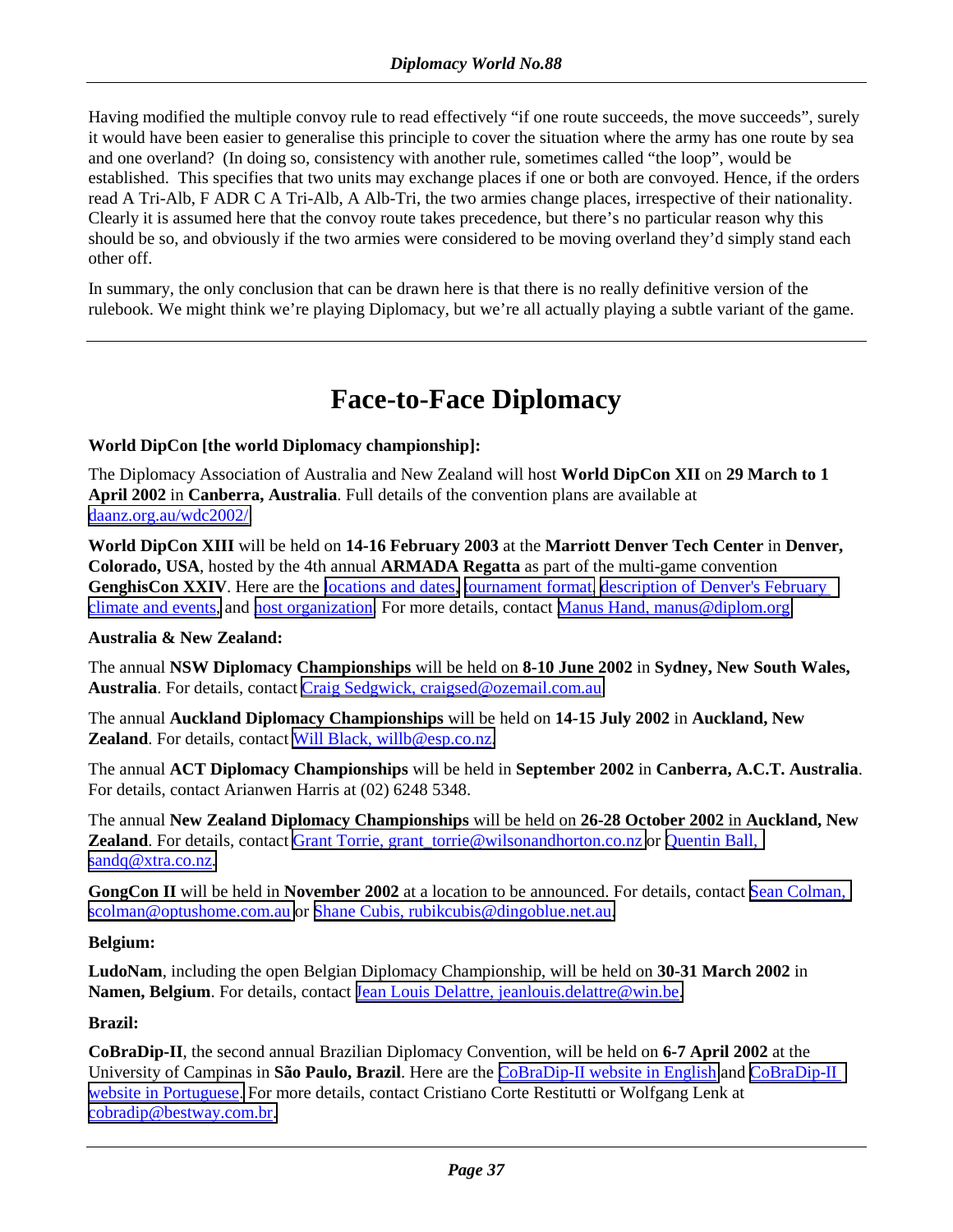### **Canada:**

The third **Stratagem's Diplomacy Variants** event will be held on **11 May 2002** at the **Sentry Box** in **Calgary, Alberta**. Colonial Diplomacy and Machiavelli will be the featured variants. For details, see the [Stratagem](http://members.home.net/stratage/)  [website, members.home.net/stratage/,](http://members.home.net/stratage/) or contact [James Istvanffy, j.istvanffy@home.com.](mailto:j.istvanffy@home.com)

The second annual **Victoria Diplomacy Tournament** will probably be held in **early June 2002** in **Victoria, British Columbia**. When details are determined, they will be posted on the [Diplomacy Victoria website,](http://members.home.net/diplomacy.victoria/)  [members.home.net/diplomacy.victoria/.](http://members.home.net/diplomacy.victoria/) For more details, contact [Mike Hall, diplomacy.victoria@home.com.](mailto:diplomacy.victoria@home.com)

#### **Denmark:**

The second **Danish National Diplomacy Championship** will be held in **October 2002** near **Copenhagen, Denmark** as part of the annual multi-game convention **Viking-Con XXI**. Details in Danish will be posted at [www.viking-con.dk.](http://www.viking-con.dk/) For more details, contact [Vincent Mous, vim2@rocketmail.com.](mailto:vim2@rocketmail.com)

#### **Finland:**

**FinDipCon IV**, the fourth annual Finnish Diplomacy Championships, will be held on **5-7 April 2002** in **Tampere, Finland**. Details will soon be posted at [www.melankolia.net/sds/fdc4.html.](http://www.melankolia.net/sds/fdc4.html) For more details, contact tournament director [Mikko Saari, msaari@iki.fi](mailto:msaari@iki.fi) or FDA chairman [Vesa Virri, vesvir@utu.fi.](mailto:vesvir@utu.fi)

#### **France:**

The XVIIth annual **French National Diplomacy Championship** will be held in **November 2002** in **Paris, France**, hosted by the convention **Jeux en Feres**. It will be a four-round tournament with a final (top 7) table, using the C-Diplo scoring system. Over one hundred players have attended this event in recent years. For details, contact tournament director Yann Clouet, yanne@pt.lu.

#### **Germany:**

**NordCon** will be held on **25-26 May 2002** in **Hamburg, Germany**. For details, contact [Michael Goetze,](mailto:mgoetze5@yahoo.com)  [mgoetze5@yahoo.com.](mailto:mgoetze5@yahoo.com)

**German DipCon VI** will be held in **October 2002**. Details will be posted when available.

#### **Netherlands:**

The **DucoSim Spring 2002** convention will be held on **25 May 2002** in **Utrecht, the Netherlands**. For details, see the **DucoSim** website.

#### **Norway:**

The annual convention **ARCON 18** will be held on **28-30 June 2002** in **Oslo, Norway**, including a Diplomacy tournament.

#### **San Marino:**

The **Associazone Sammarinese Giochi Storici** in the independent republic of San Marino is scheduling Diplomacy events in 2001 and 2002. For details, see the Italian-language [ASGS website.](http://webspace.omniway.sm/asgs/) Currently scheduled for 2002 are:

The second annual **San Marino Con** will be held on **26-28 April 2002**.

There will be a Diplomacy tournament at the annual **Diplomaticamente in Treno** (Diplomacy and Trains), which will be held in **2002**, with its schedule not yet announced. Details can be found on the ASGS website (linked above) and on its [Diplomaticamente in Treno page.](http://webspace.omniway.sm/asgs/diptreno.html)

There will be a Diplomacy tournament at the annual **Giornate Medioevali** event, which will be held in **2002**, with its schedule not yet announced.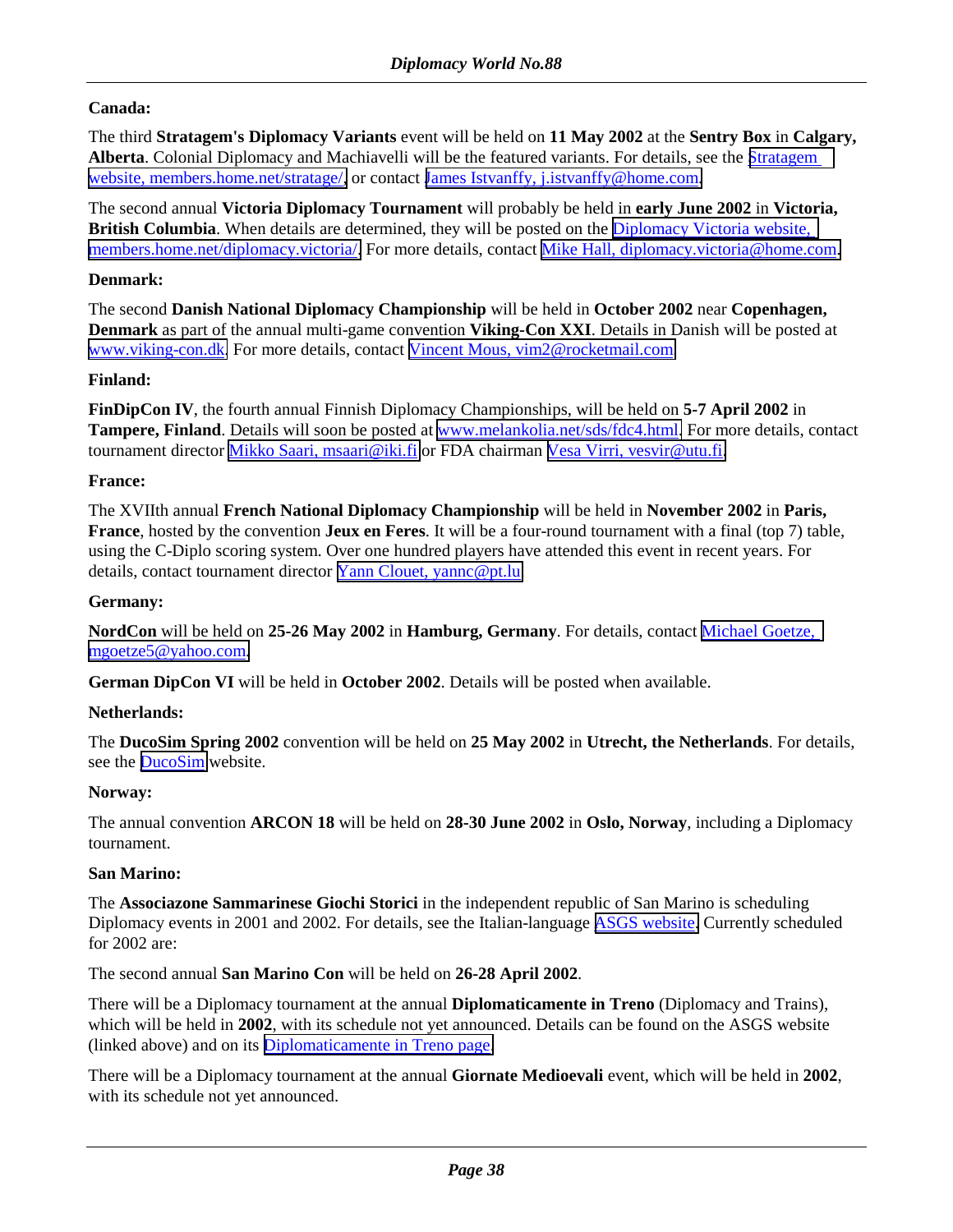There will be a Diplomacy tournament at the annual **Il Palio de la Daino** event, which will be held in **2002**, with its schedule not yet announced.

There will be a Diplomacy tournament at the annual **Gradara Ludens** event, which will be held in **2002**, with its schedule not yet announced.

### **Sweden:**

**BSK 20** will be held on **1-3 November 2002** in **Boras, Sweden**. For more information, contact Bjorn Westling, [bwestling@yahoo.com.](mailto:bwestling@yahoo.com)

#### **United Kingdom:**

The long-running annual convention **ManorCon XX** will be held on **19-22 July 2002** at **Chamberlain Hall** in **Birmingham, England, UK**. You can find schedules and directions at the [ManorCon website](http://www.diplom.org/manorcon) and its [ManorCon flyer page.](http://www.diplom.org/manorcon/flyer.htm) For more details, contact Steve Jones or Kath Collman at [manorcon@diplom.org.](mailto:manorcon@diplom.org)

The annual convention **Mind Sports Olympiad** will probably be held in **late August 2002** at a location to be announced. A Diplomacy tournament is expected. More details will be posted here when available.

The **Yorkshire Trophy** Diplomacy tournament will probably be held in **October 2002** at a location to be announced. More details will be posted here when available.

**MidCon** will be held on **1-3 November 2002** at the **Birmingham City Thistle Hotel** in **Birmingham, England, UK**. This convention (annual since 1980) has for many years hosted the **UK National Diplomacy Championships**. Find details at the [MidCon website.](http://www.sfcp.co.uk/Events/Midcon/index.htm) For more information, send e-mail to [midcon@sfcp.co.uk,](mailto:midcon@sfcp.co.uk) or write to Midcon, 17 Crendon Street, High Wycombe HP13 6LJ.

#### **United States:**

**PrezCon 2002** ("the Winter Nationals") will be held on **20-24 February 2002** at the Doubletree Charlottesville in **Charlottesville, Virginia**. This longtime multi-game convention will include a Diplomacy tournament. For details, see the [PrezCon website, www.prezcon.com.](http://www.prezcon.com/) For more PrezCon details, contact [kingmaker96@mindspring.com.](mailto:kingmaker96@mindspring.com) For more Diplomacy tournament details, contact Tournament Director [Dan](mailto:dcmathias@erols.com)  [Mathias, dcmathias@erols.com.](mailto:dcmathias@erols.com)

The second **Missouri Compromise** Diplomacy tournament might be held on **10-12 May 2002** in **St. Louis, Missouri** as part of the **Name-That-Con 15 / ProtoCon** annual convention. For details, see the **relocated** [Name-That-Con website, www.namethatcon.com](http://www.namethatcon.com/) or contact [Mike French, md\\_french@yahoo.com.](mailto:md_french@yahoo.com)

The large annual convention **Origins** will be held on **4-7 July 2002** at a location to be announced. Origins features all kinds of boardgames and role-playing games, including a three-round Diplomacy tournament. For details, contact [Bruce Reiff o](mailto:BDReiff@aol.com)r Diplomacy tournament director [Dan Mathias.](mailto:dcmathias@erols.com)

**DipCon XXXV**: The North American Diplomacy championship **DipCon XXXV** will be held on **Memorial Day weekend of 2002** in **Chapel Hill, North Carolina, USA**, hosted by **DixieCon XVI**. Here are some [details](http://www.diplomaticcorps.org/ComingEvents/DipDixie02/DipconBid.html) of the 2002 plans and 1987-2001 DixieCon history. If you have any questions, send e-mail to [David Hood](mailto:David_Hood@w3link.com) of the DipCon Committee organizing the event.

The Boardgame Players Association is presenting the **World Boardgame Championships** on **30 July to 4 August 2002** at Marriott's Hunt Valley Inn in **Hunt Valley, Maryland** (near Baltimore). One hundred different strategy boardgames have major tournaments at this event, including Diplomacy. In 2000 this event hosted World DipCon X/DipCon XXXIII. The BPA website, featuring information on this convention, is at [www.boardgamers.org.](http://www.boardgamers.org/) The schedule, houserules, and past winners can be found on the BPA site's [Diplomacy](http://www.boardgamers.org/yearbook/dippge.htm)  [page.](http://www.boardgamers.org/yearbook/dippge.htm) You may request email copies of this information at [doncon99@toad.net.](mailto:doncon99@toad.net)

The next **GenCon** will be held on **8-11 August 2002** in **Milwaukee, Wisconsin**. This large annual convention features all kinds of boardgames and role-playing games, including a Diplomacy tournament run by the CAT23